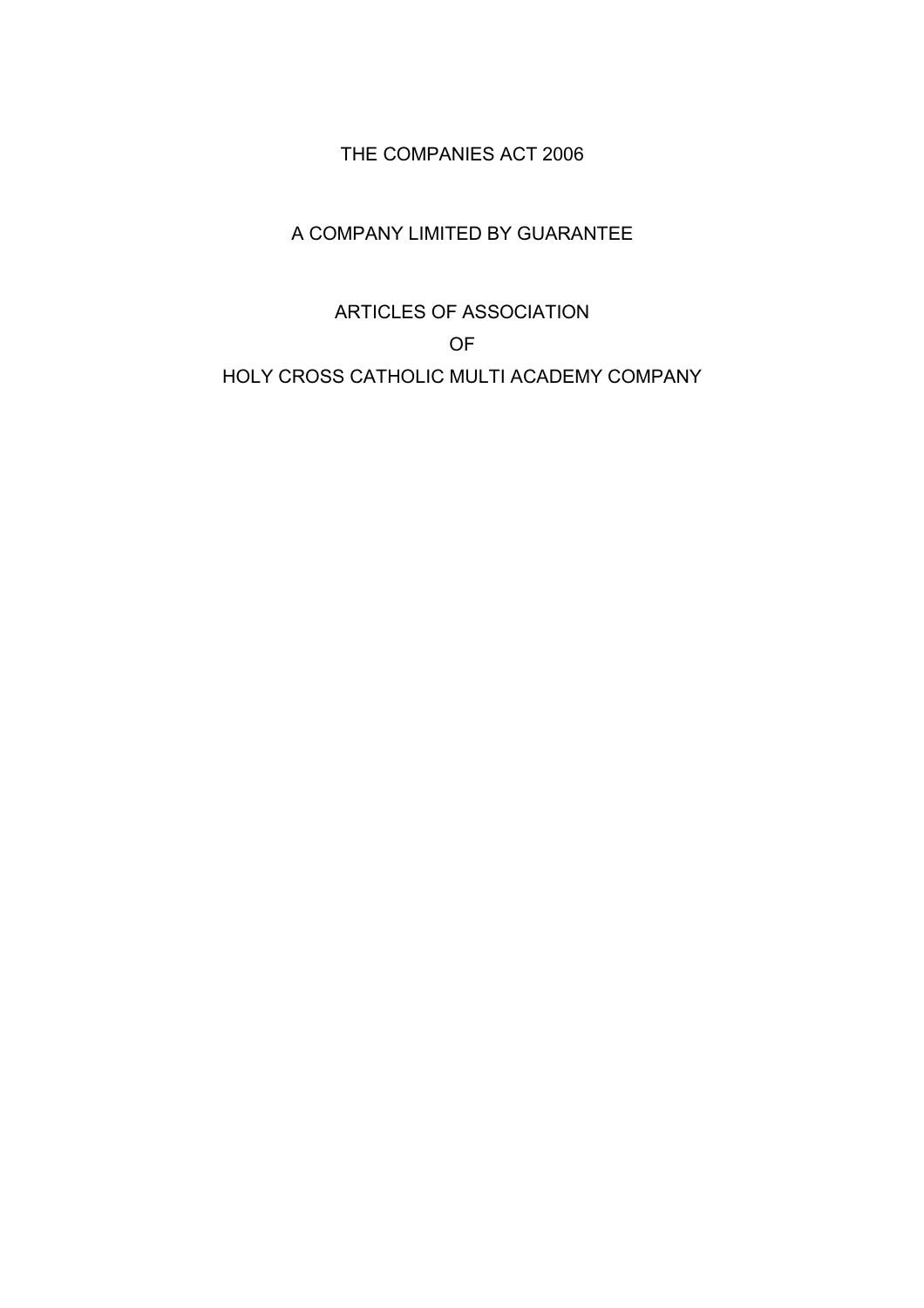# **Contents**

| <b>INTERPRETATION</b>                              | $\overline{4}$ |
|----------------------------------------------------|----------------|
| <b>OBJECTS</b>                                     | 8              |
| <b>CONDUCT OF THE ACADEMY</b>                      | 9              |
| <b>MEMBERS</b>                                     | 20             |
| <b>GENERAL MEETINGS</b>                            | 23             |
| <b>NOTICE OF GENERAL MEETINGS</b>                  | 23             |
| <b>PROCEEDINGS AT GENERAL MEETINGS.</b>            | 23             |
| <b>VOTES OF MEMBERS</b>                            | 26             |
| <b>DIRECTORS</b>                                   | 29             |
| <b>APPOINTMENT OF DIRECTORS</b>                    | 30             |
| <b>ACADEMY DIRECTORS</b>                           | 30             |
| <b>PARENT DIRECTORS</b>                            | 31             |
| <b>CO-OPTED DIRECTORS</b>                          | 32             |
| <b>APPOINTMENT OF ADDITIONAL DIRECTORS</b>         | 32             |
| <b>TERM OF OFFICE</b>                              | 33             |
| <b>RESIGNATION AND REMOVAL</b>                     | 33             |
| <b>CLERK TO THE DIRECTORS</b>                      | 35             |
| <b>CHAIRMAN AND VICE-CHAIRMAN OF THE DIRECTORS</b> | 36             |
| <b>POWERS OF DIRECTORS</b>                         | 37             |
| <b>CONFLICTS OF INTEREST</b>                       | 38             |
| <b>THE MINUTES</b>                                 | 39             |
| <b>COMMITTEES</b>                                  | 39             |
| <b>DELEGATION</b>                                  | 40             |
| <b>MEETINGS OF THE DIRECTORS</b>                   | 42             |
| <b>PATRONS AND HONORARY OFFICERS</b>               | 46             |
| <b>THE SEAL</b>                                    | 46             |
| <b>ACCOUNTS</b>                                    | 46             |
| <b>ANNUAL REPORT</b>                               | 47             |
| <b>ANNUAL RETURN</b>                               | 47             |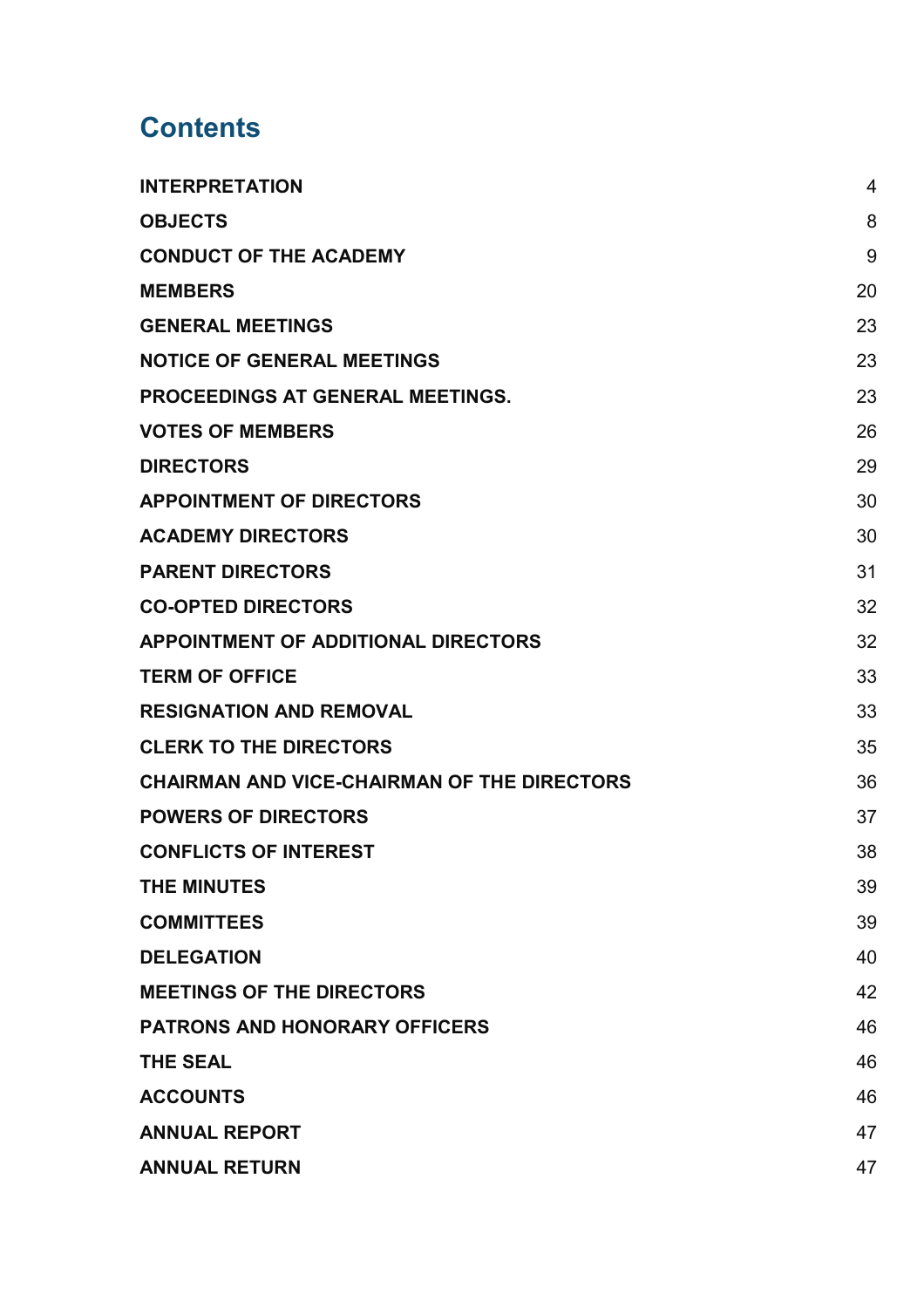| <b>NOTICES</b>   | 47 |
|------------------|----|
| <b>INDEMNITY</b> | 48 |
| <b>RULES</b>     | 48 |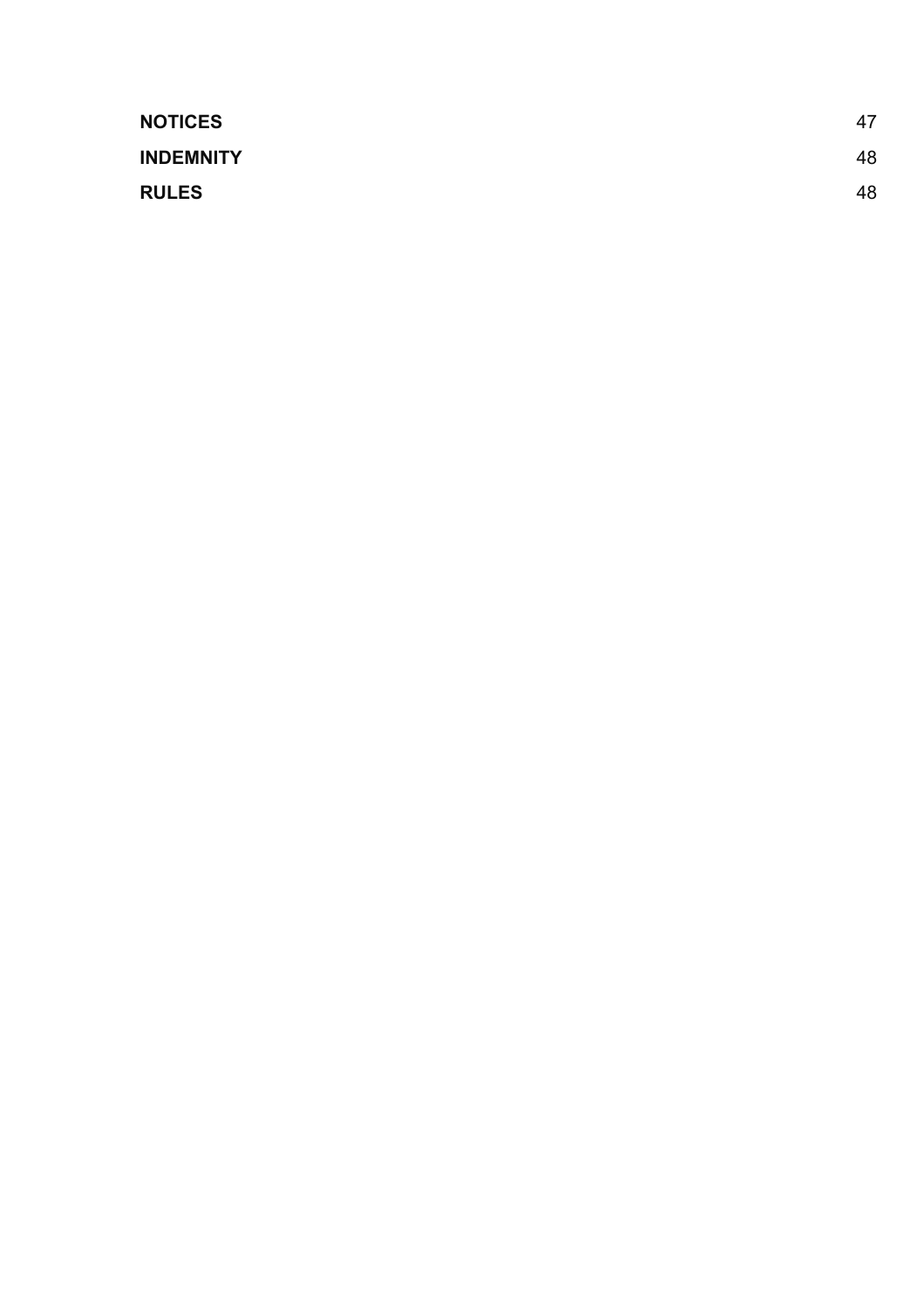# THE COMPANIES ACT 2006

## COMPANY LIMITED BY GUARANTEE

## ARTICLES OF ASSOCIATION

#### OF

#### HOLY CROSS CATHOLIC MULTI ACADEMY COMPANY

#### **INTERPRETATION**

- 1. In these Articles:
	- a. "the Academies" means all the schools referred to in Article 5C(h) and established by the Company (and "Academy" shall mean any one of those schools);
	- b. "Academy Financial Year" means the academic year from 1<sup>st</sup> of September to  $31<sup>st</sup>$  of August of the following year;
	- c. Not used;
	- d. "the Articles" means these Articles of Association of the Company;
	- e. "Canon Law" means the Canon Law of the Catholic Church from time to time in force and if any question arises as to the interpretation of Canon Law, this shall be determined exclusively by the Diocesan Bishop;
	- f. "Catholic" means in full communion with the See of Rome;
	- g. "Catholic school" means a school for the time being recognised as a Catholic school by the Diocesan Bishop, and conducted in accordance with:
		- (i) The teachings, practices and tenets of the Catholic Church;
		- (ii) Canon Law and the Trust Deed; and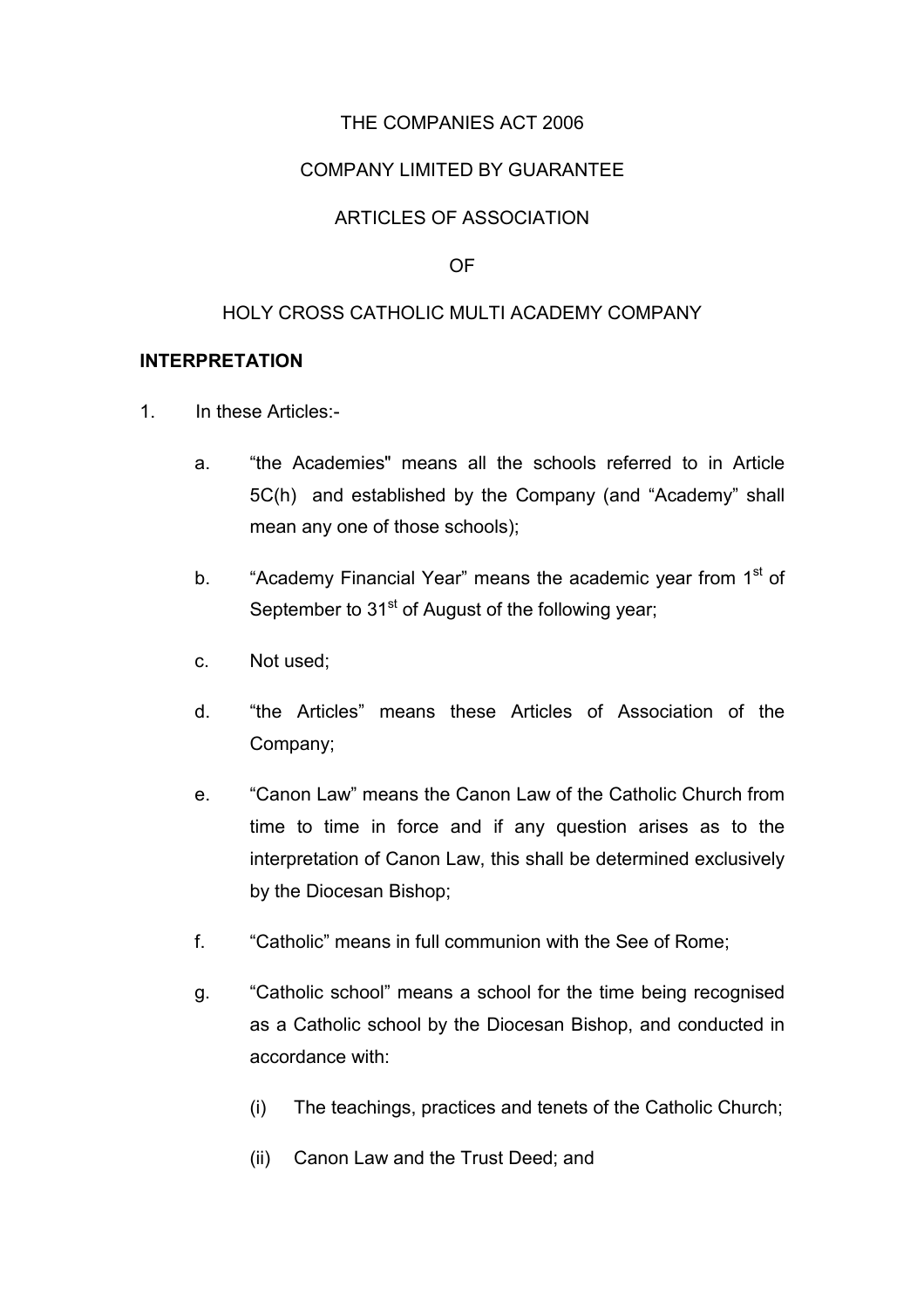- (iii) Any diocesan directives for the time being in force;
- h. "Chief Executive Officer" means such person as may be appointed by the Directors as the Chief Executive Officer of the Company;
- i. "Chief Inspector" means Her Majesty's Chief Inspector of Education, Children's Services and Skills or his successor;
- j. "clear days" in relation to the period of a notice means the period excluding the day when the notice is given or deemed to be given and the day on which it is given or on which it is to take effect;
- k. "Clerk" means the clerk to the Directors or any other person appointed to perform the duties of the clerk to the Directors including a joint, assistant or deputy clerk;
- l. "the Company" means save as otherwise defined at Article 6.9 the company intended to be regulated by these Articles and referred to in Article 2;
- m. "Diocese" means the Catholic diocese in which the Academy is situated;
- n. "Diocesan Bishop" means the Bishop of the Diocese (as defined in Canon Law) and in the case of the See being vacant or impeded, the person or persons on whom the governance of the See has devolved in accordance with Canon Law and, for the purposes of any action contemplated in these Articles includes any person or office exercising ordinary jurisdiction in his name and any person to whom the Diocesan Bishop's powers and functions have been delegated, including officers of the Diocesan Education Service;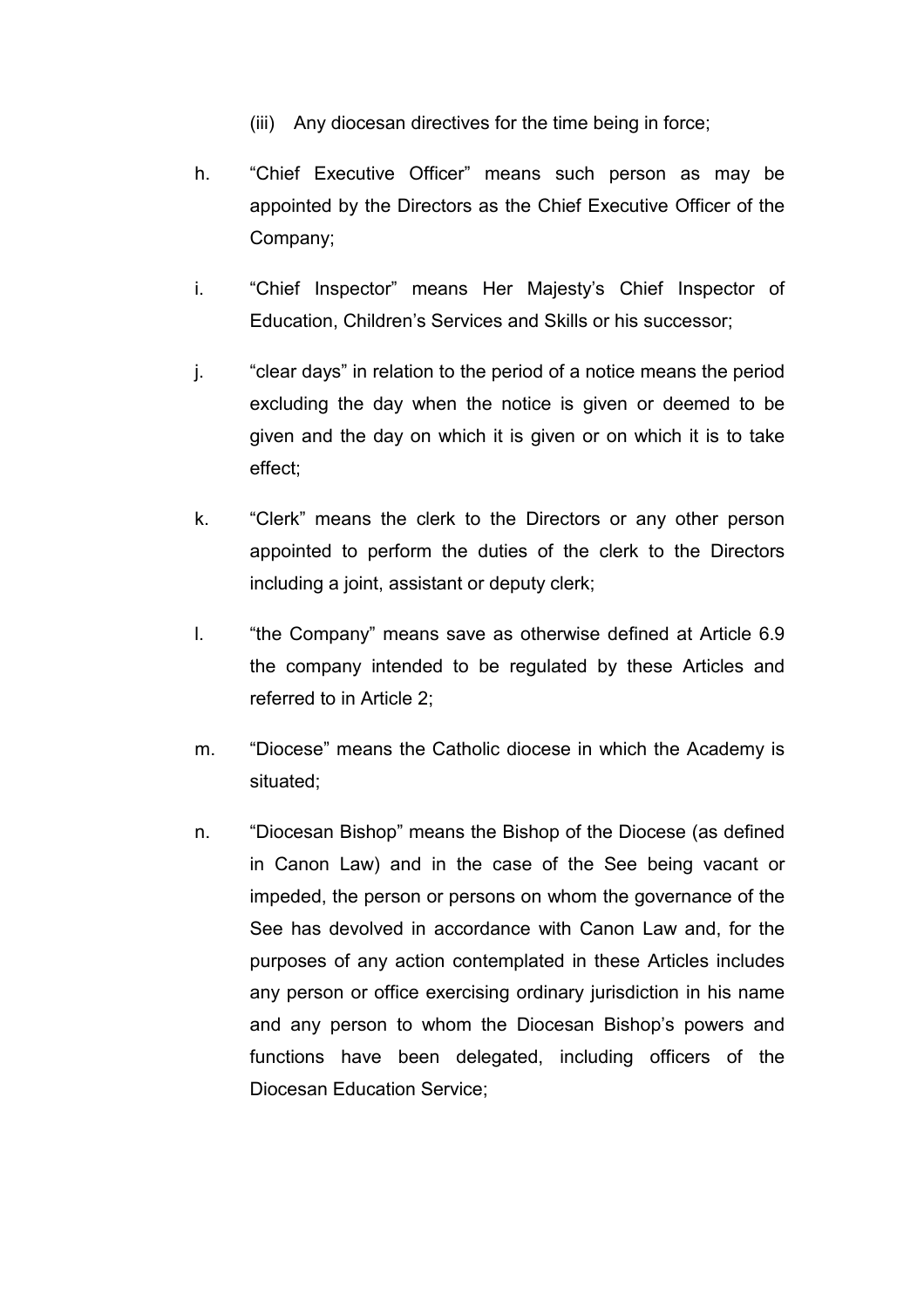- o. "the Directors" means save as otherwise defined at Article 6.9 the directors of the Company (and "Director" means any one of those directors);
- p. Not used;
- q. "financial expert" means an individual, company or firm who is authorised to give investment advice under the Financial Services and Markets Act 2000;
- r. "Foundation Director" means a Director appointed pursuant to Article 50;
- s. "Foundation Members" means the trustee of the Diocese nominated by the Diocesan Bishop, the Diocesan Treasurer and the Director of Education of the Diocesan Education Service;
- t. Not used;
- u. "Local Governing Bodies" means any committees established by the Directors pursuant to Article 100(a) (and "Local Governing Body" means any one of these committees);
- v. "Member" means a member of the Company and someone who as such is bound by the undertaking contained in Article 8;
- w. "the Memorandum" means the Memorandum of Association of the Company;
- x. "Office" means the registered office of the Company;
- y. "Parent Directors" means the Directors elected or appointed pursuant to Articles 53-56 inclusive;
- z. "Parent Local Governor" means the parent member of a Local Governing Body elected or appointed in accordance with Articles 54-56;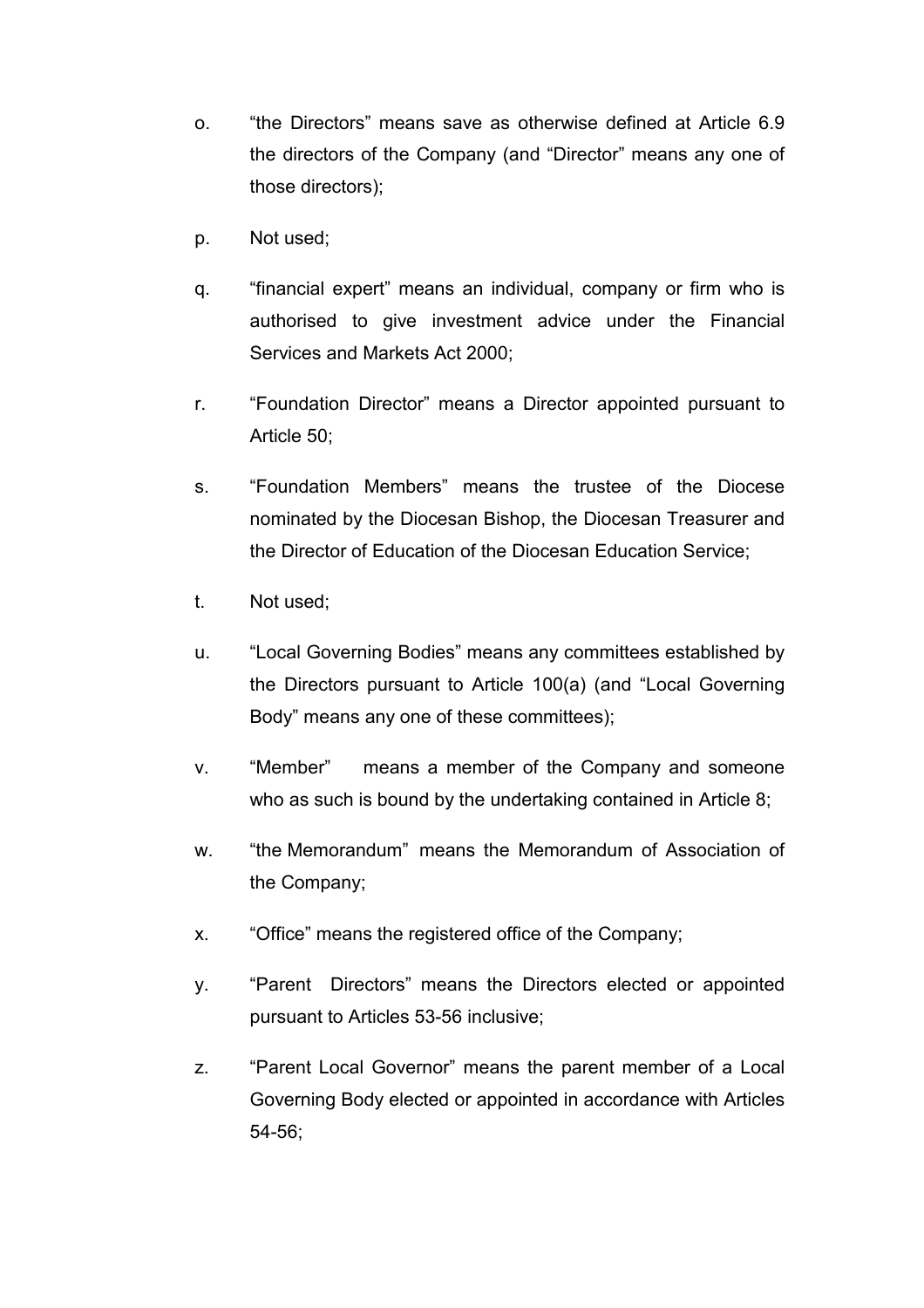- aa. "Principals" means the head teachers of the Academies (and "Principal" means any one of these head teachers)
- bb. "Principal Regulator" means the body or person appointed as the Principal Regulator under the Charities Act 2011;
- cc. "Relevant Funding Agreements" means the agreement or agreements entered into by the Company and the Secretary of State under section 1 of the Academies Act 2010 for the establishment of each Academy, including any variation or supplemental agreements thereof;
- dd. Not used;
- ee. "Scheme of Delegation" means the terms of reference for the delegation of powers and responsibilities by the Directors to the Local Governing Bodies ;
- ff. "the seal" means the common seal of the Company if it has one;
- gg. "Secretary of State" means the Secretary of State for Education or successor;
- hh. "Senior Catholic post" means the posts of Principal, Vice Principal, Head of Religious Education and such other senior posts specified by the Diocesan Bishop;
- ii. "teacher" means a person employed under a contract of employment or a contract for services or otherwise engaged to provide his services as a teacher at one or more Academies;
- jj. "Trustees" means Birmingham Roman Catholic Diocesan Trustees Registered being a body corporate under part 12 of the Charities Act 2011 as trustee of Birmingham Diocesan Trust whose charity number is 234216 holding the respective Academy site pursuant to a trust deed dated  $3<sup>rd</sup>$  July 1931 as later amended;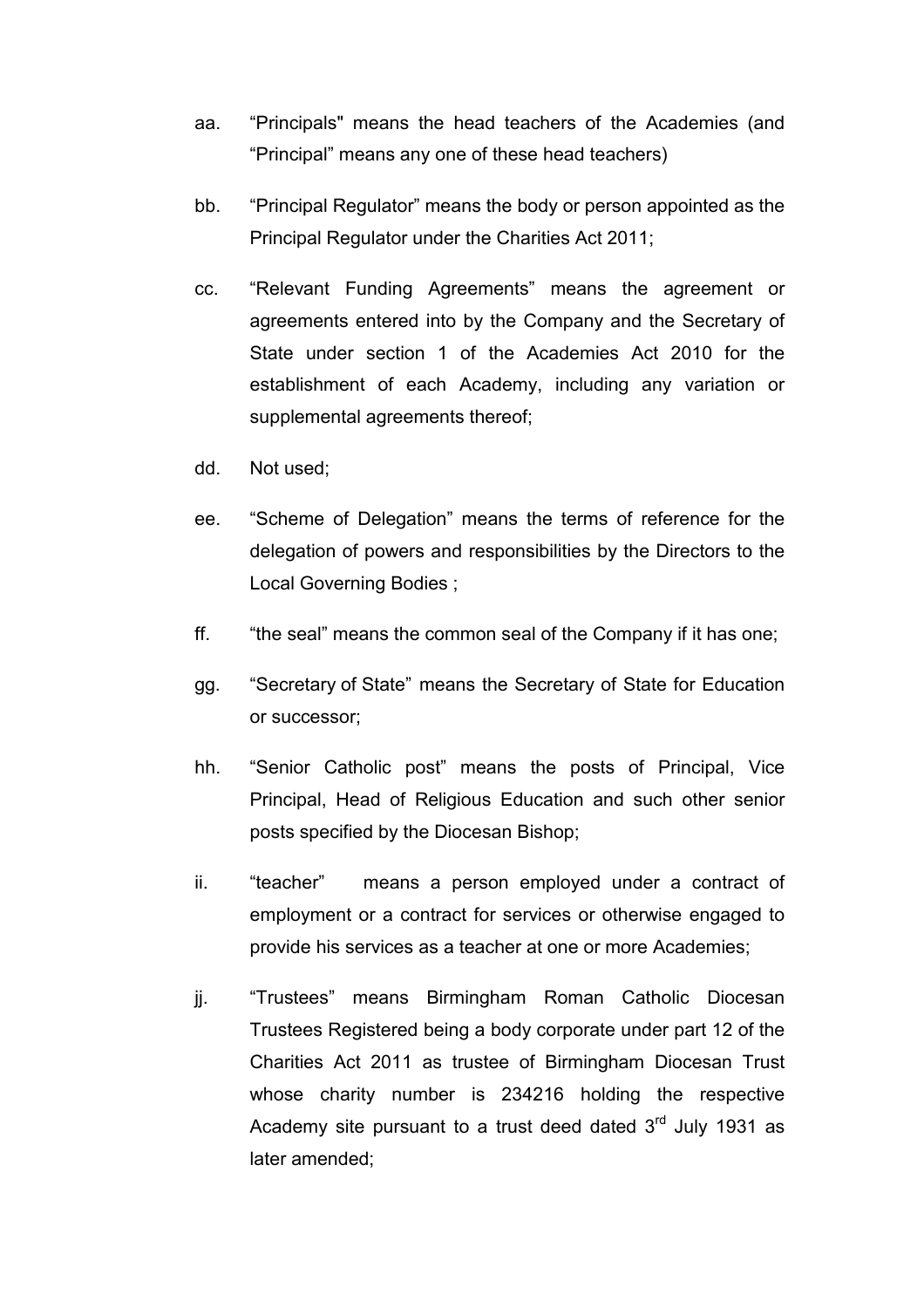- kk. "Trust Deed" includes any instrument (other than the Memorandum and Articles of Association) regulating the constitution of the Company or the maintenance, management or conduct of the Academies, and includes Canon Law and any diocesan directives;
- ll. "the United Kingdom" means Great Britain and Northern Ireland;
- mm. unless that context requires otherwise, words importing the masculine gender only shall include the feminine gender or vice versa and words importing the singular number shall include the plural number, and vice versa;
- nn. subject as aforesaid, words or expressions contained in these Articles shall, unless the context requires otherwise, bear the same meaning as in the Companies Act 2006, as appropriate;
- oo. any reference to a statute or statutory provision shall include any statute or statutory provision which replaces or supersedes such statute or statutory provision including any modification or amendment thereto.
- 2. The Company's name is Holy Cross Catholic Multi Academy Company (and in this document it is called "**the Company**").
- 3. The Company's registered office is to be situated in England and Wales.

## **OBJECTS**

4(a) The Company's objects ("**the Objects**") are specifically restricted to the advancement of the Catholic religion in the Diocese by such means as the Diocesan Bishop may think fit and proper by, but without prejudice to the generality of the foregoing the establishing, maintaining, carrying on, managing and developing of Catholic schools in the United Kingdom conducted in accordance with the principles,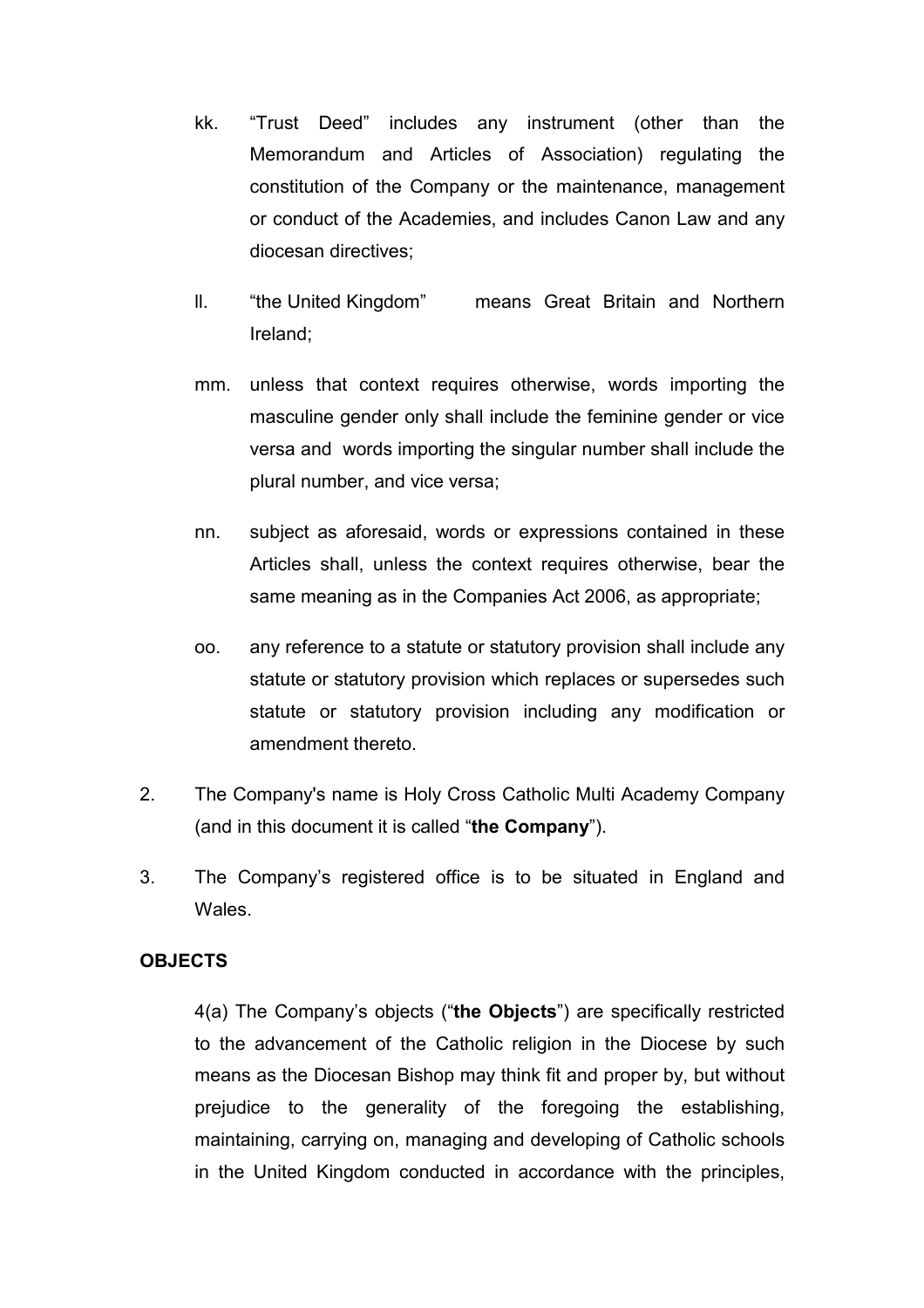and subject to the regulations and discipline of the Catholic Church.

4(b) Subject to the approval of the Diocesan Bishop, during the period that the objects in 4(a) are being fulfilled and form the majority of the activities of the Company, the advancement of education by the establishing, maintaining, carrying on, managing and developing of schools which are not Catholic in the United Kingdom.

# **CONDUCT OF THE ACADEMY**

5A.

- a. Any Academy or Academies established under Clause 4(a) shall be conducted in accordance with:
	- (i) the teachings, practices and tenets of the Catholic Church;
	- (ii) Canon Law and the Trust Deed;
	- (iii) any diocesan directives for the time being in force.
- b. For any Academy or Academies established under Article 4(a):
	- (i) Religious education is to be in accordance with the teachings, doctrines, discipline and general and particular norms of the Catholic Church.
	- (ii) Religious worship is to be in accordance with the rites, practices, discipline and liturgical norms of the Catholic Church.
	- (iii) at all times the school is to serve as a witness to the Catholic faith in our Lord Jesus Christ.
	- (iv) the Company shall have regard to any advice issued by the Diocesan Bishop;
- c. (i) The Diocesan Bishop shall have the right to advise the Directors: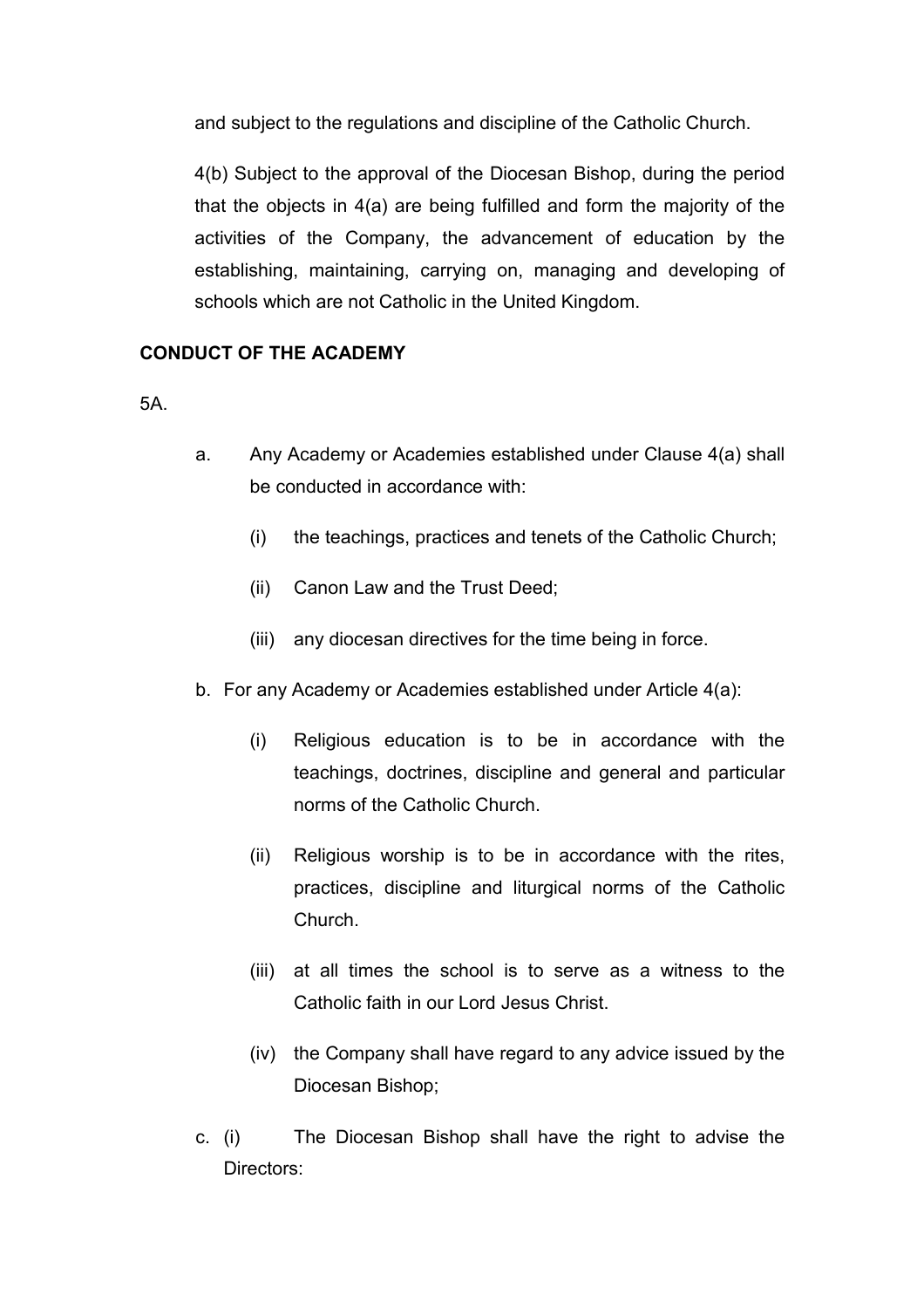- 1. on any matter relating to the mission, character, ethos or charism of the education carried out by the Company; and
- 2. whether any activities being undertaken or proposed to be undertaken on the property of the Trustees are consistent with the Trust Deed.
- (ii) The Directors shall have regard to any advice provided to them under (c)(i) above.
- (iii) If any question arises which, in the opinion of the Directors, relates to the Catholic nature of the education carried out by the Company, they shall have the power to refer that question to the Diocesan Bishop for determination.
- 5B All Academies established by the Company shall offer a broad and balanced curriculum.
- 5C In furtherance of the Objects but not further or otherwise the Company may exercise the following powers:
	- a. to draw, make, accept, endorse, discount, execute and issue promissory notes, bills, cheques and other instruments, and to operate bank accounts in the name of the Company;
	- b. to raise funds and to invite and receive contributions provided that in raising funds the Company shall not undertake any substantial permanent trading activities and shall conform to any relevant statutory regulations;
	- c. to acquire, alter, improve and (subject to such consents as may be required by law) to charge or otherwise dispose of property;
	- d. subject to Article 6 below to employ such staff, as are necessary for the proper pursuit of the Objects and to make all reasonable and necessary provision for the payments of pensions and superannuation to staff and their dependants;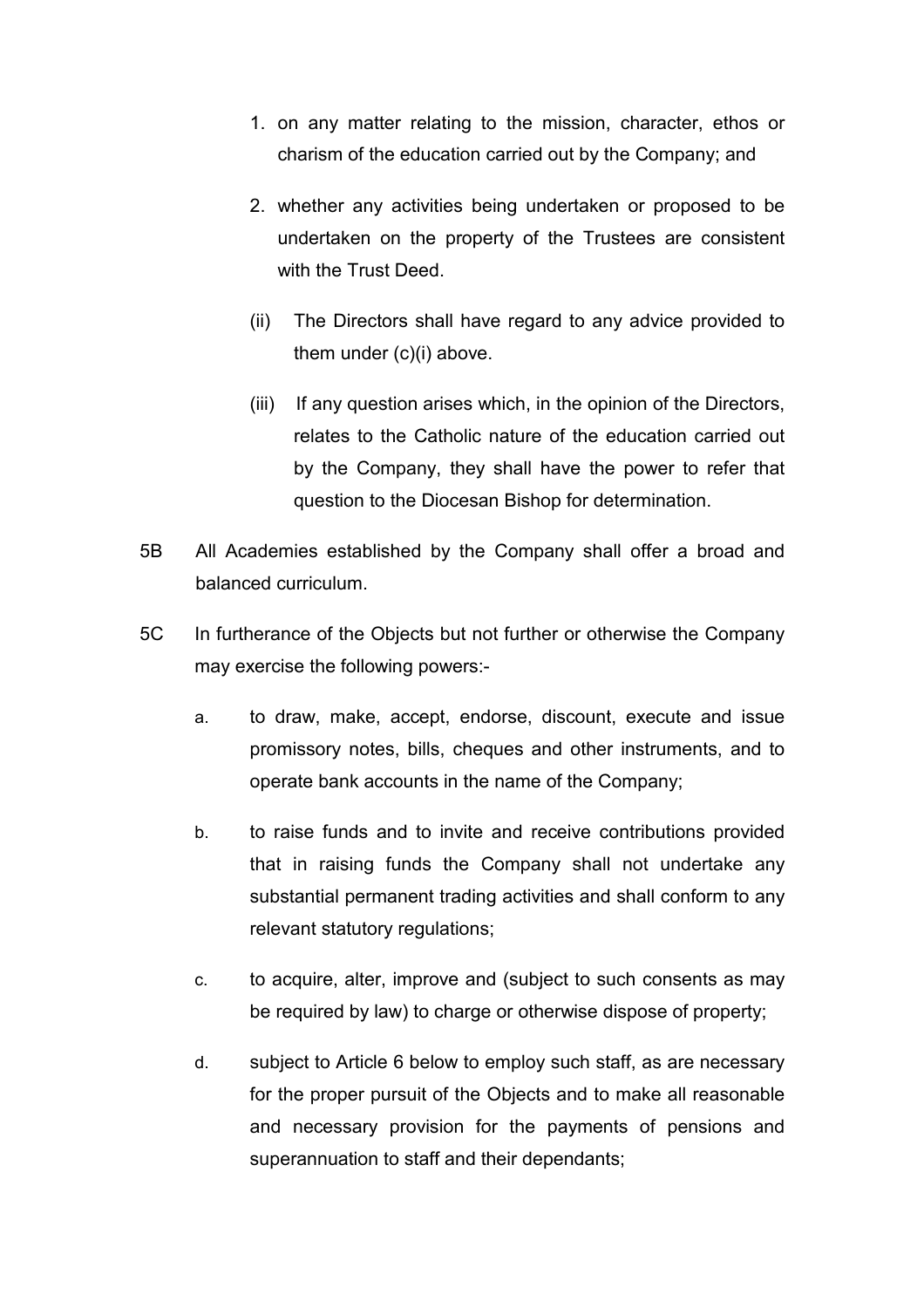- e. to establish or support, whether financially or otherwise, any charitable companies, trusts, associations or institutions formed for all or any of the Objects;
- f. to co-operate with other charities, other independent and maintained schools, academies and institutions within the further education sector, voluntary bodies and statutory authorities operating in furtherance of the Objects and to exchange information and advice with them;
- g. to pay out of funds of the Company the costs, charges and expenses of and incidental to the formation and registration of the Company;
- h. to establish, maintain, carry on, manage and develop the Academies at locations to be determined by the Directors and in so doing shall have regard to the respective ethos and mission statement of each Academy;
- i. to offer scholarships, exhibitions, prizes and awards to pupils and students and former pupils and students, and otherwise to encourage and assist pupils and students and former pupils and students;
- j. to provide educational facilities and services to students of all ages and the wider community for the public benefit;
- k. to carry out research into the development and application of new techniques in education and to their approach to curriculum development and delivery and to publish the results of such research, and to develop means of benefiting from application of the experience of industry, commerce, other schools, educational institutions and the voluntary sector to the education of pupils and students in academies;
	- l. subject to such consents as may be required by law and/or by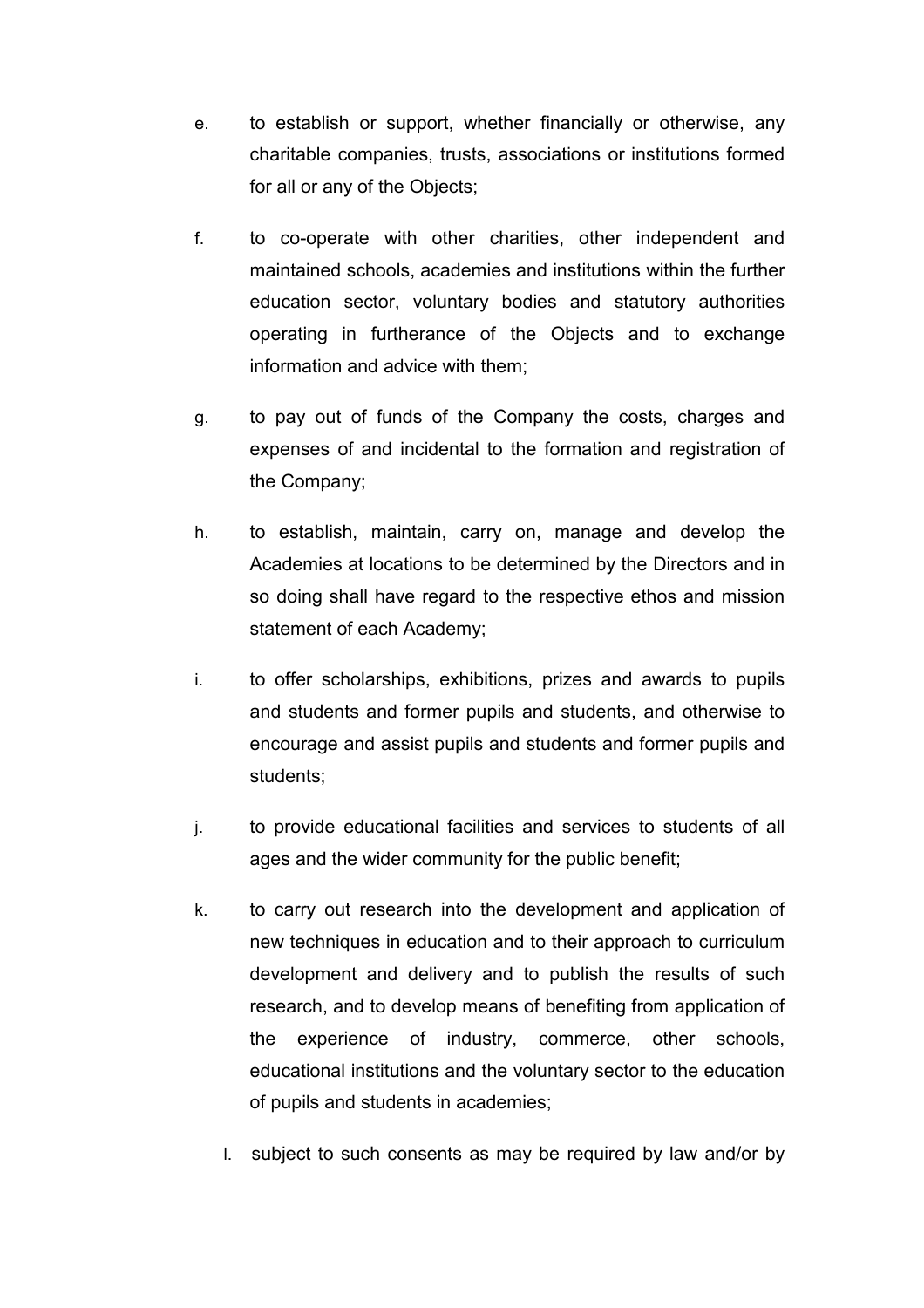any contract entered into by or on behalf of the Company, to borrow and raise money for the furtherance of the Objects in such manner and on such security as the Company may think fit;

- m. to deposit or invest any funds of the Company not immediately required for the furtherance of its Objects (but to invest only after obtaining such advice from a financial expert as the Directors consider necessary and having regard to the suitability of investments and the need for diversification);
- n. to delegate the management of investments to a financial expert, but only on terms that:
	- (i) the investment policy is set down in writing for the financial expert by the Directors;
	- (ii) every transaction is reported promptly to the Directors;
	- (iii) the performance of the investments is reviewed regularly with the Directors;
	- (iv) the Directors are entitled to cancel the delegation arrangement at any time;
	- (v) the investment policy and the delegation arrangement are reviewed at least once a year;
	- (vi) all payments due to the financial expert are on a scale or at a level which is agreed in advance and are notified promptly to the Directors on receipt; and
	- (vii) the financial expert must not do anything outside the powers of the Directors;
- o. to arrange for investments or other property of the Company to be held in the name of a nominee company acting under the control of the Directors or of a financial expert acting under their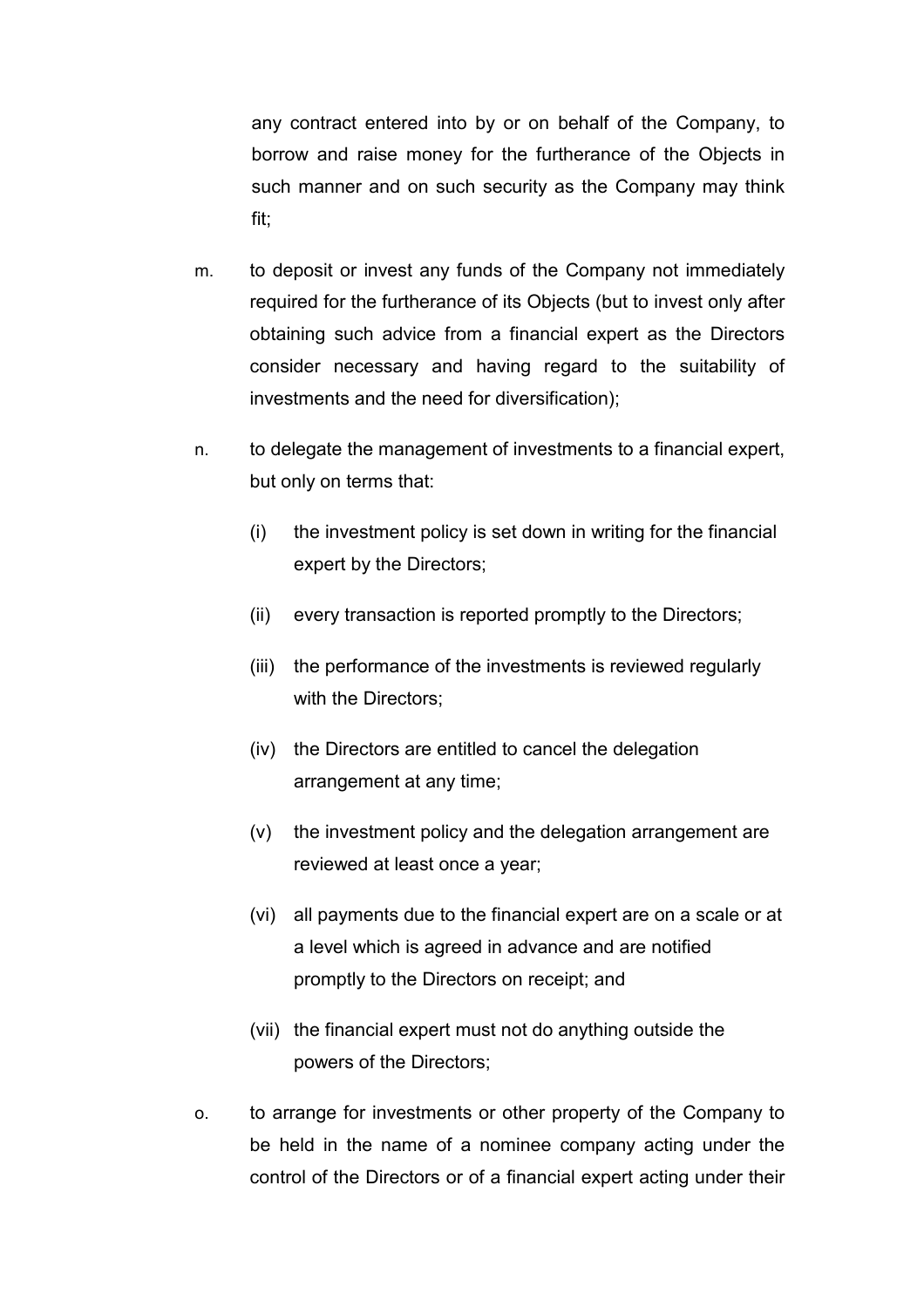instructions, and to pay any reasonable fee required;

- p. to provide indemnity arrangements to cover the liability of Directors and members of any Local Governing Body (in so far as necessary) in accordance with and subject to the conditions of section 232 to 235 of the Companies Act 2006, section 189 of the Charities Act 2011 or any other provision of law applicable to charitable companies and any such indemnity is limited accordingly;
- q. to establish subsidiary companies to carry on any trade or business for the purpose of raising funds for the Company;
- r. to discharge any liability incurred on behalf of the Company by the Trustees;
- s. to do all such other lawful things as are necessary for or are incidental to or conducive to the achievement of the Objects;
- t. to permit or arrange use of the school premises and facilities by the wider local community provided that such use shall not be incompatible with the tenets and principles of the Catholic Church.

## 5D.

- a. The Diocesan Bishop is the Visitor of the Company.
- b. The Visitor shall be entitled to exercise all the rights exercisable by a visitor either under charity law or Canon Law, including the right of general visitation from time to time and in such manner as he shall think fit.
- c. The power of the Visitor is without prejudice to:
	- (i) the High Court's charitable jurisdiction over the Company; and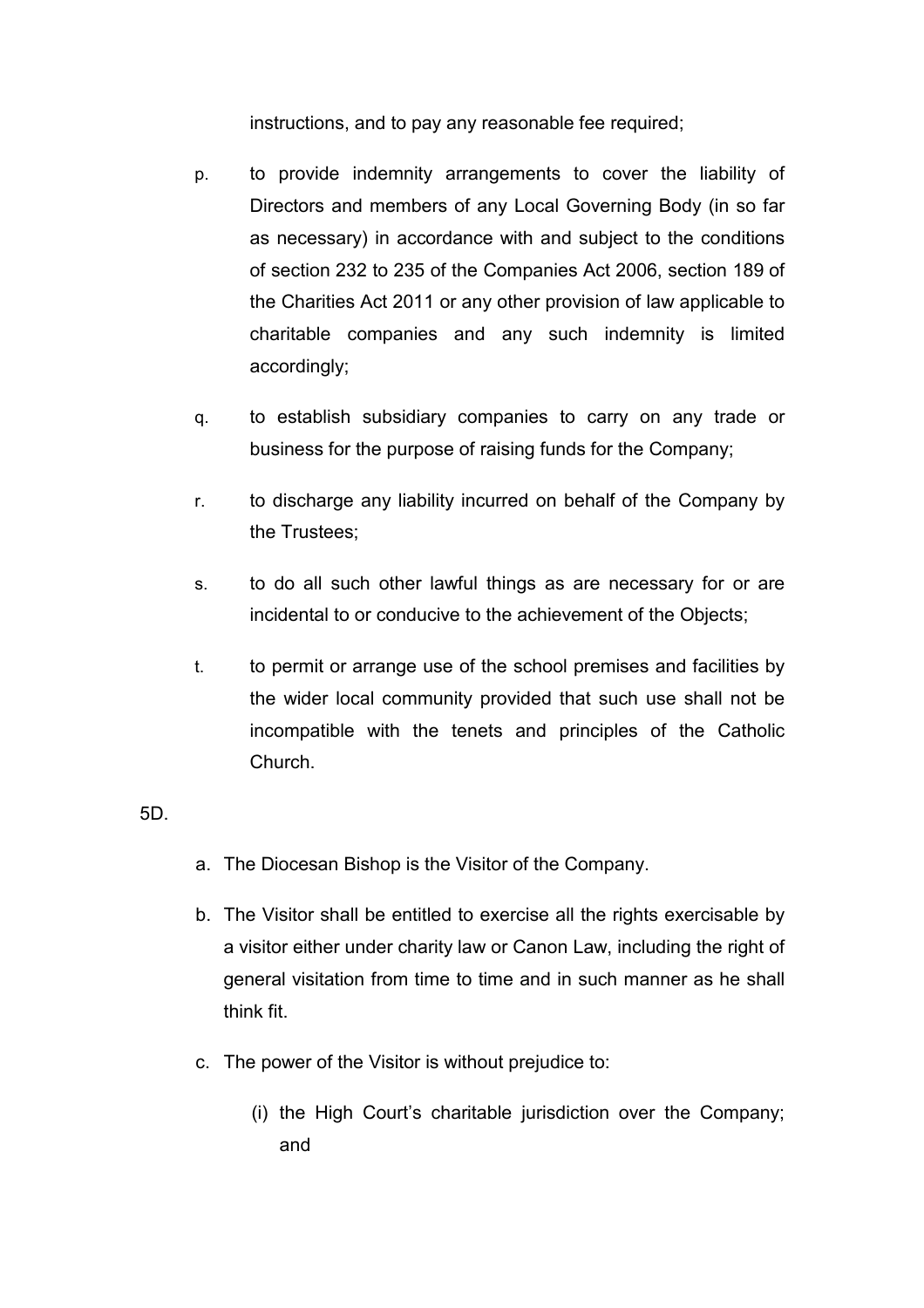- (ii) any other Ordinary's rights of canonical visitation in relation to any of the Academies.
- 6.1 The income and property of the Company shall be applied solely towards the promotion of the Objects.
- 6.2 None of the income or property of the Company may be paid or transferred directly or indirectly by way of dividend bonus or otherwise by way of profit to any Member of the Company. Nonetheless a Member of the Company may:
	- a. benefit as a beneficiary of the Company;
	- b. be paid reasonable and proper remuneration for any goods or services supplied to the Company;
	- c. be paid rent for premises let by the Member of the Company if the amount of the rent and other terms of the letting are reasonable and proper; and
	- d. be paid interest on money lent to the Company at a reasonable and proper rate, such rate not to exceed 2 per cent per annum below the base lending rate of a UK clearing bank selected by the Directors, or 0.5%, whichever is the higher,
- 6.2A. The Members may only rely upon the authority provided by Article 6.2 if each of the following conditions is satisfied:
	- a. the remuneration or other sums paid to the Member do not exceed an amount that is reasonable in all the circumstances.
	- b. If the Member is also a Director, that Member is absent from the part of any meeting at which there is discussion of:
		- (i) his or her remuneration, or any matter concerning the contract, payment or benefit; or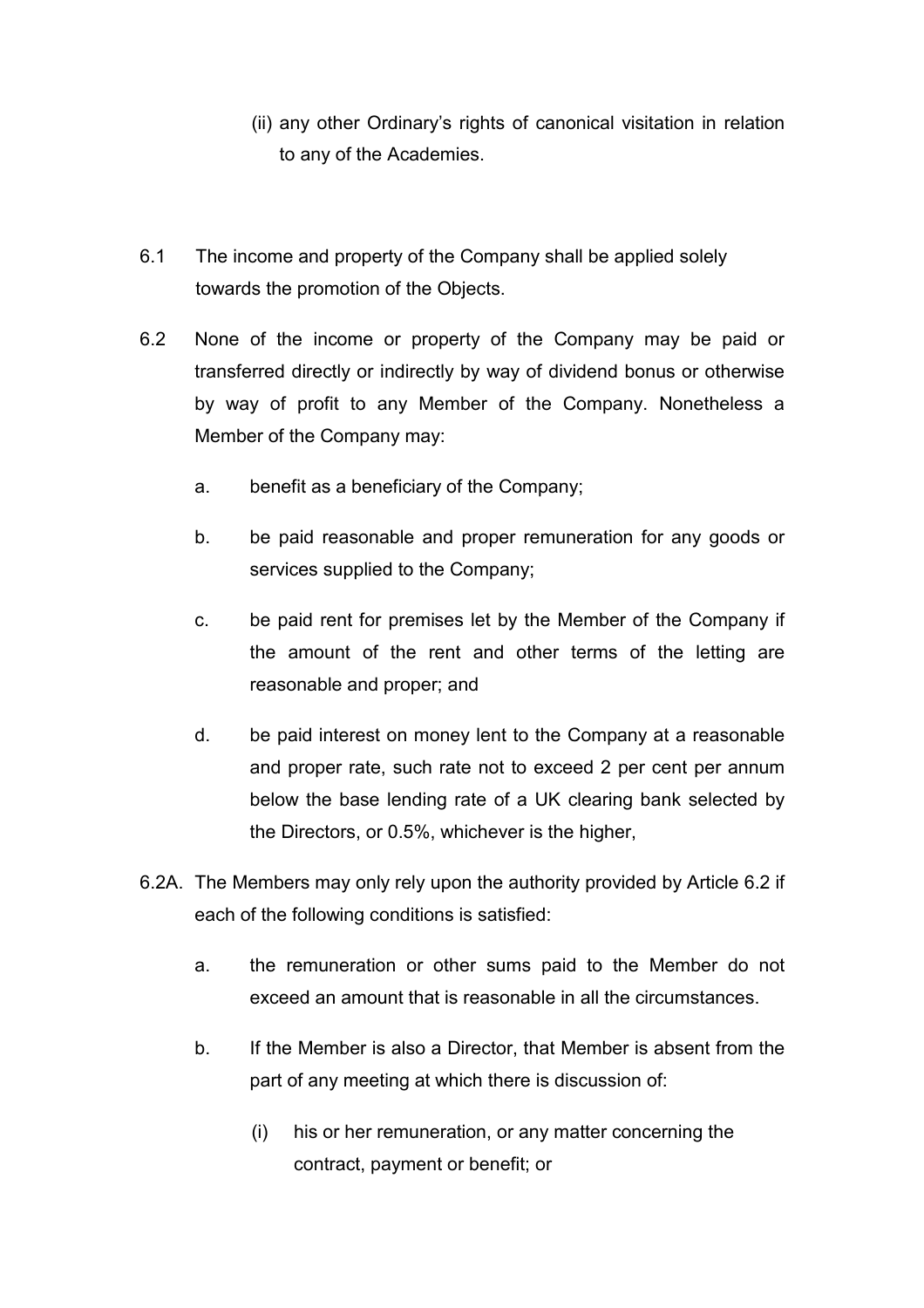- (ii) his or her performance of the contract; or
- (iii) any proposal to enter into any other contract or arrangement with him or her or to confer any benefit upon him or her that would be permitted under Article 6.2; or
- (iv) any other matter relating to a payment or the conferring of any benefit permitted by Article 6.2.
- c) If the Member is also a Director, he or she does not vote on any such matter and is not to be counted when calculating whether a quorum of Directors is present at the meeting.
- d) the Directors are satisfied that it is in the interests of the Company to contract with that Member rather than with someone who is not a Member. In reaching that decision the Directors must balance the advantage of contracting with a Member against the disadvantages of doing so (especially the loss of the Member's services as a result of dealing with the Member's conflict of interest).
- e) the reason for their decision is recorded by the Directors in the minute book.
- 6.3 A Director may benefit from any indemnity arrangement purchased at the Company's expense or any arrangement so agreed with the Secretary of State to cover the liability of the Directors which by virtue of any rule of law would otherwise attach to them in respect of any negligence, default or breach of trust or breach of duty of which they may be guilty in relation to the Company: Provided that any such arrangement shall not extend to:
	- (i) any claim arising from any act or omission which Directors knew to be a breach of trust or breach of duty or which was committed by the Directors in reckless disregard to whether it was a breach of trust or breach of duty or not; and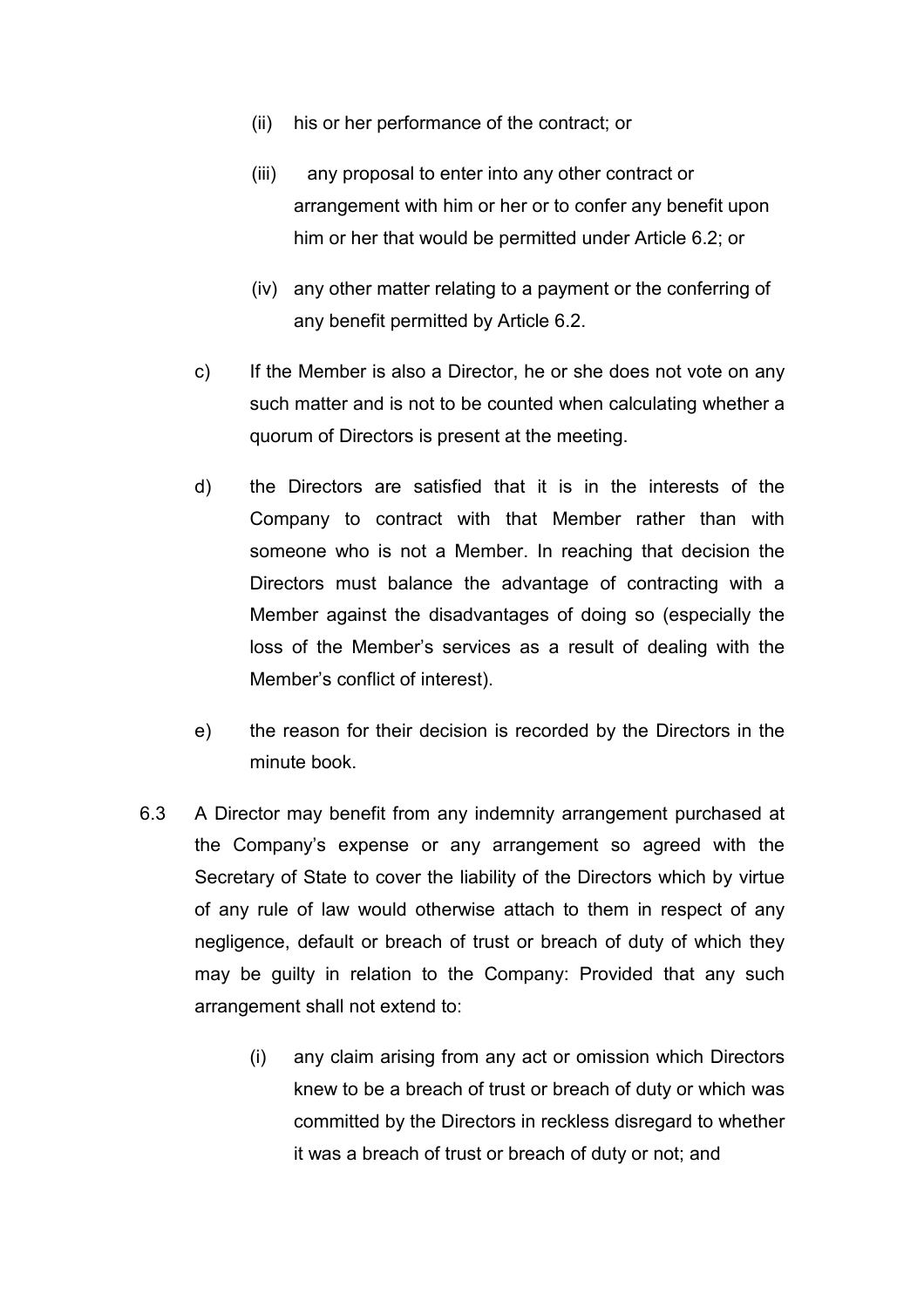(ii) the costs of any unsuccessful defence to a criminal prosecution brought against the Directors in their capacity as directors of the Company.

Further this Article does not authorise a Director to benefit from any indemnity arrangement that would be rendered void by any provision of the Companies Act 2006, the Charities Act 2011 or any other provision of law.

- 6.4 A company, which has shares listed on a recognised stock exchange and of which any one Director holds no more than 1% of the issued capital of that company, may receive fees, remuneration or other benefit in money or money's worth from the Company.
- 6.5 A Director may at the discretion of the Directors be reimbursed from the property of the Company for reasonable expenses properly incurred by him or her when acting on behalf of the Company, but excluding expenses in connection with foreign travel.
- 6.6 No Director may:
	- a. buy any goods or services from the Company;
	- b. sell goods, services, or any interest in land to the Company;
	- c. be employed by, or receive any remuneration from the Company;
	- d. receive any other financial benefit from the Company;

unless:

- (i) the payment is permitted by Article 6.7 and the Directors follow the procedure and observe the conditions set out in Article 6.8; or
- (ii) the Directors obtain the prior written approval of the Charity Commission and fully comply with any procedures it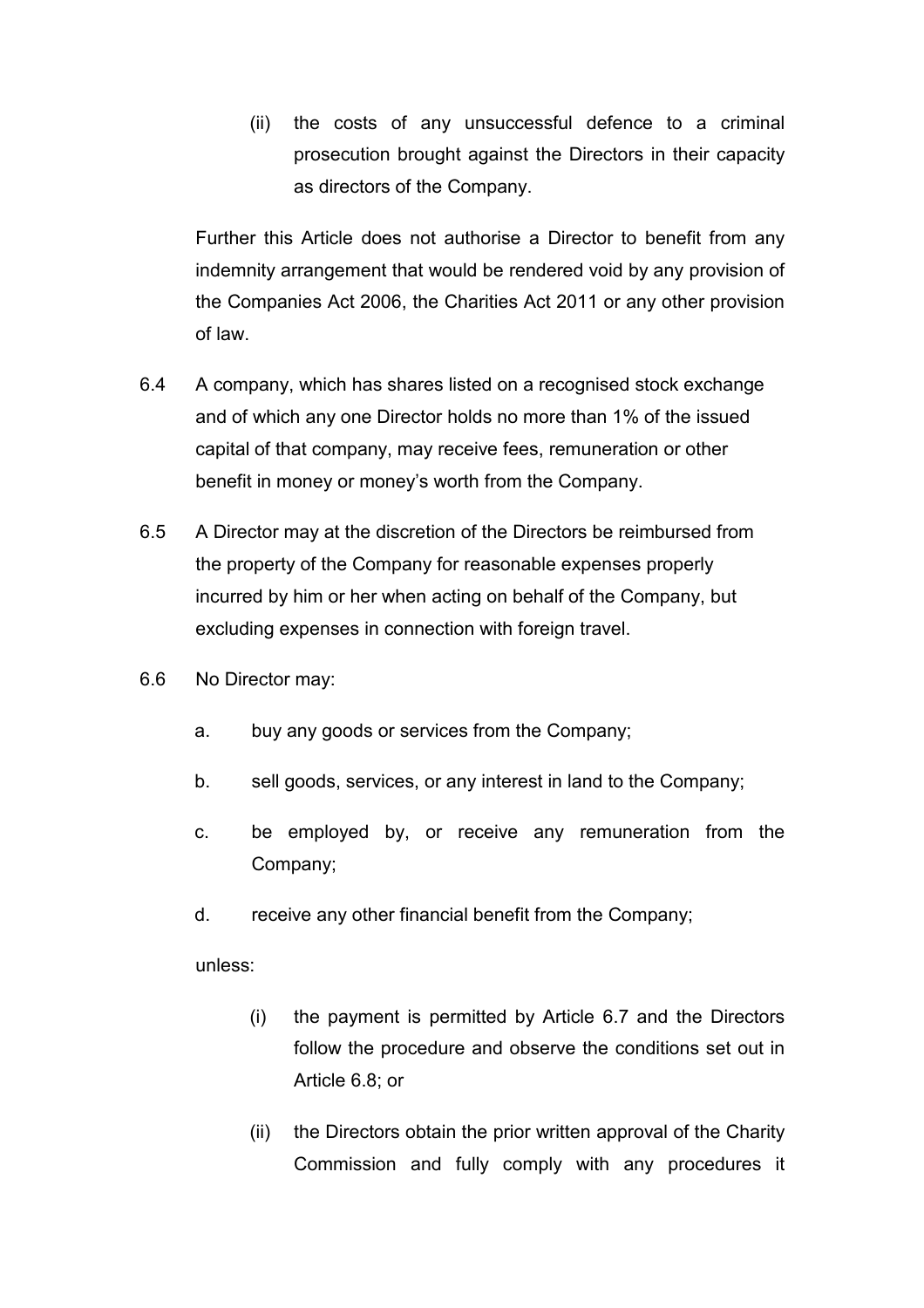prescribes.

- 6.7 Subject to Article 6.8, a Director may:
	- a) receive a benefit from the Company in the capacity of a beneficiary of the Company.
	- b) enter into a contract for the supply of goods or services to the Company other than for acting as a Director.
	- c) receive interest on money lent to the Company at a reasonable and proper rate not exceeding 2% per annum below the base rate of a clearing bank to be selected by the Directors, or 0.5%, whichever is the higher.
	- d) receive rent for premises let by the Director to the Company if the amount of the rent and the other terms of the lease are reasonable and proper.
- 6.8 The Company and its Directors may only rely upon the authority provided by Article 6.7 if each of the following conditions is satisfied:
	- a) the remuneration or other sums paid to the Director do not exceed an amount that is reasonable in all the circumstances.
	- b) the Director is absent from the part of any meeting at which there is discussion of:
		- (i) his or her remuneration, or any matter concerning the contract, payment or benefit; or
		- (ii) his or her performance of the contract; or
		- (iii) any proposal to enter into any other contract or arrangement with him or her or to confer any benefit upon him or her that would be permitted under Article 6.7; or
		- (iv) any other matter relating to a payment or the conferring of any benefit permitted by Article 6.7.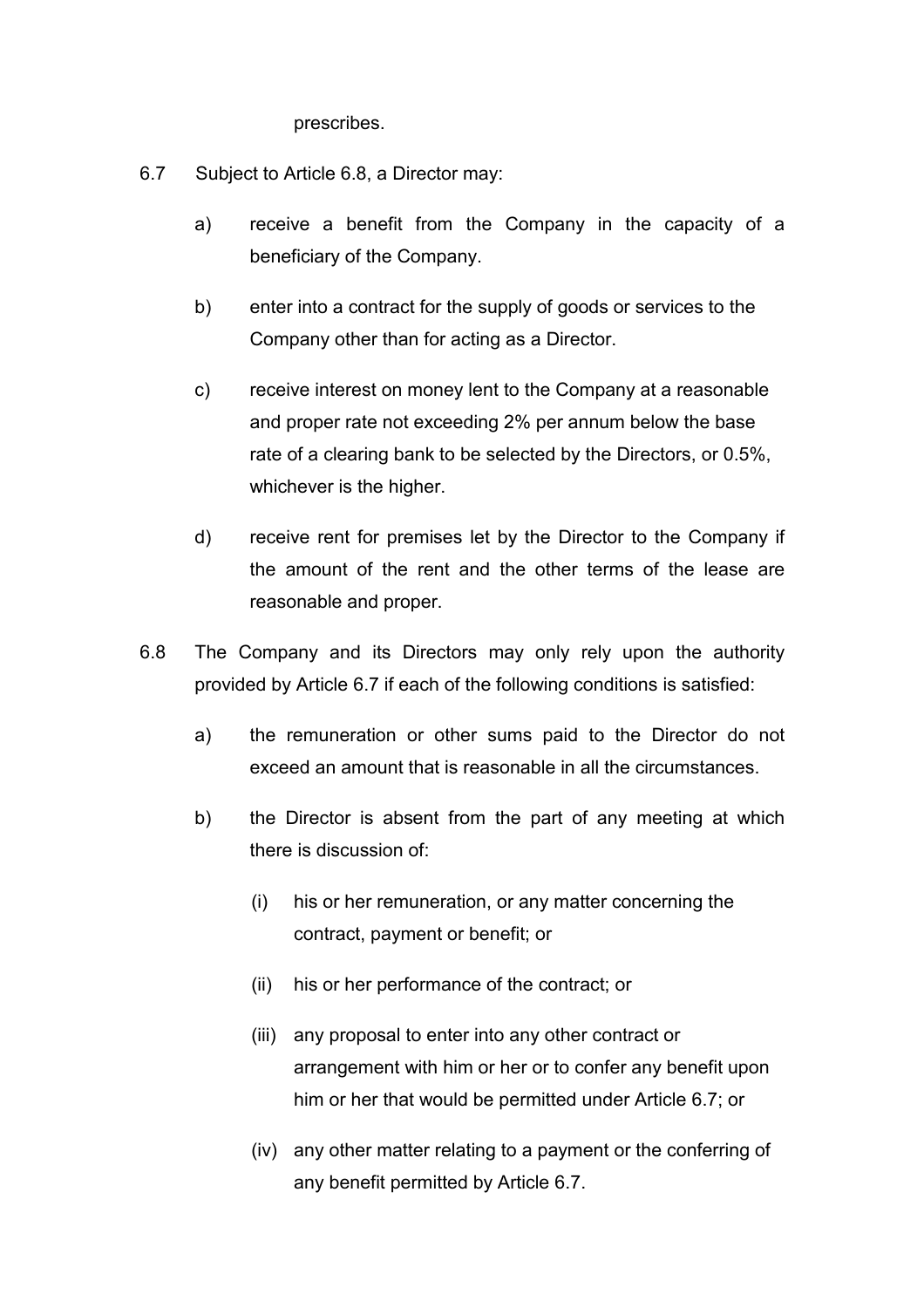- c) the Director does not vote on any such matter and is not to be counted when calculating whether a quorum of Directors is present at the meeting.
- d) the other Directors are satisfied that it is in the interests of the Company to contract with that Director rather than with someone who is not a Director. In reaching that decision the Directors must balance the advantage of contracting with a Director against the disadvantages of doing so (especially the loss of the Director's services as a result of dealing with the Director's conflict of interest).
- e) the reason for their decision is recorded by the Directors in the minute book.
- f) a majority of the Directors then in office have received no such payments or benefit.
- 6.8A Not used.
- 6.9 In Articles 6.2-6.9:
	- a) "company" shall include any company in which the Company:
		- holds more than 50% of the shares; or
		- controls more than 50% of the voting rights attached to the shares; or
		- has the right to appoint one or more directors to the board of the company.
	- b. "Director" shall include any child, stepchild, parent, grandchild, grandparent, brother, sister or spouse of the Director or any person living with the Director as his or her partner;
	- c) contracting with a Director includes the engagement or remuneration of any firm or company in which the Director is: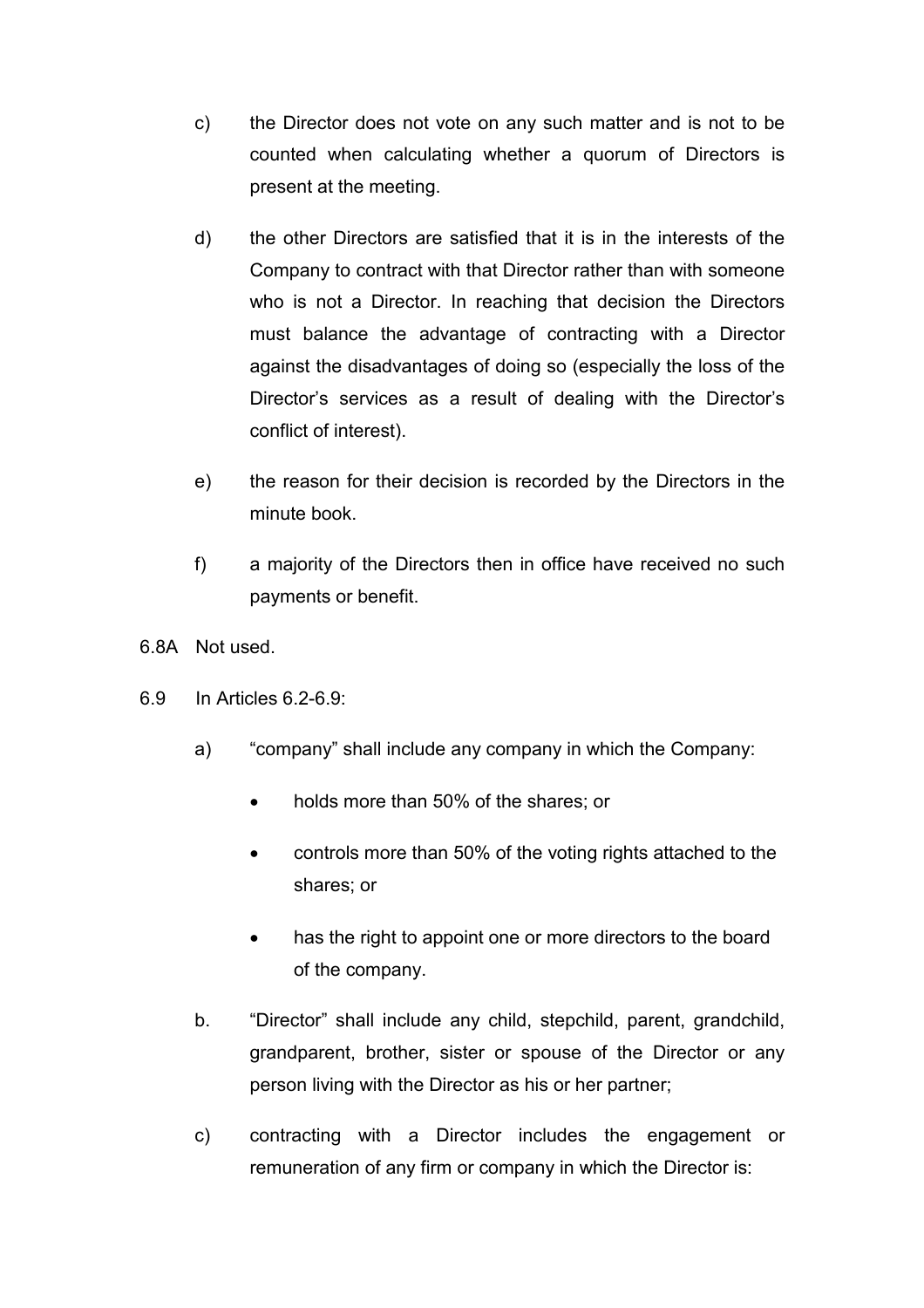- (i) a partner;
- (ii) an employee;
- (iii) a consultant;
- (iv) a director;
- (v) a member; or
- (vi) a shareholder, unless the shares of the company are listed on a recognised stock exchange and the Director holds less than 1% of the issued capital.
- 7. The liability of the Members of the Company is limited.
- 8. Every Member of the Company undertakes to contribute such amount as may be required (not exceeding £10) to the Company's assets if it should be wound up while he or she is a Member or within one year after he or she ceases to be a member, for payment of the Company's debts and liabilities before he or she ceases to be a Member, and of the costs, charges and expenses of winding up, and for the adjustment of the rights of the contributories among themselves.
- 9. If the Company is wound up or dissolved and after all its debts and liabilities (including any under section 2 of the Academies Act 2010) have been satisfied there remains any property it shall not be paid to or distributed among the Members of the Company (except to a member that is itself a charity), but shall be given or transferred to some other charity or charities having objects similar to the Objects which prohibits the distribution of its or their income and property to an extent at least as great as is imposed on the Company by Article 6 above, chosen by the Members of the Company at or before the time of dissolution and if that cannot be done then to some other charitable object.
- 10. No alteration or addition shall be made to or in the provisions of the Articles without the Company having obtained from each of the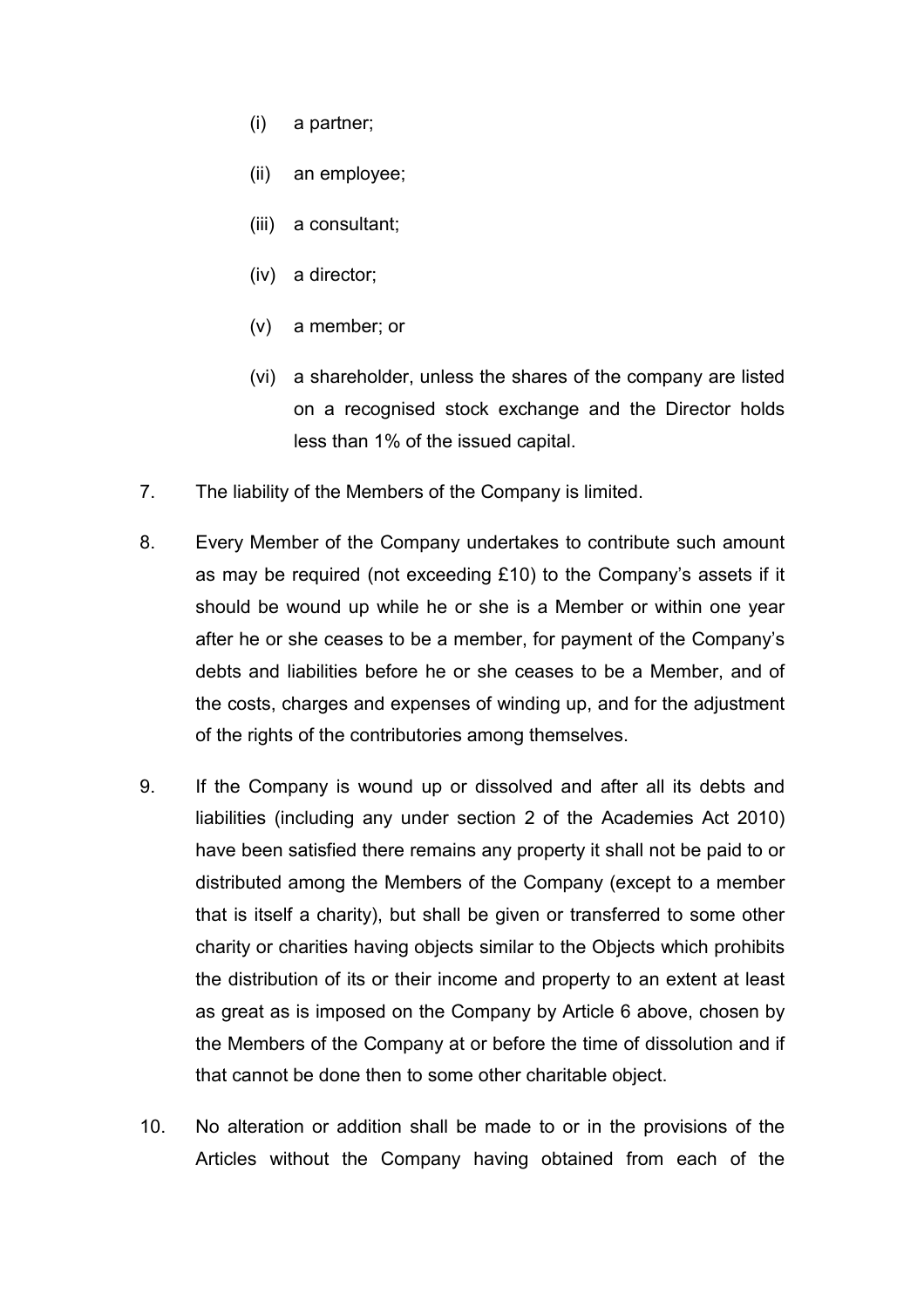following persons:

- (a) the Trustees; and
- (b) the Diocesan Bishop;

either (i) a certificate in writing that the proposed alteration or addition would not affect that person's interests, or, (ii) where such a proposed alteration or addition would affect that person's interest, consent in writing to the proposed alteration or addition provided such consent shall not be unreasonably withheld.

11. No alteration or addition shall be made to or in the provisions of the Articles which would have the effect (a) that the Company would cease to be a company to which section 60 of the Companies Act 2006 applies; (b) that the Company would cease to be a charity; or (c) that any Academy or Academies established under Clause 4(a) would cease to be recognised as Catholic schools in accordance with Canon Law.

## **MEMBERS**

- 12. The Members of the Company shall comprise
	- a. the signatories to the Memorandum; and thereafter
	- b. any person(s) who may be appointed by the Diocesan Bishop ;
	- c. a trustee of the Diocese nominated by the Diocesan Bishop;
	- d. the Diocesan Treasurer;
	- e. the Director of Education at the Diocesan Education Service; and
	- f. any person appointed under Article 16.

provided that at any time the minimum number of Members shall not be less than three.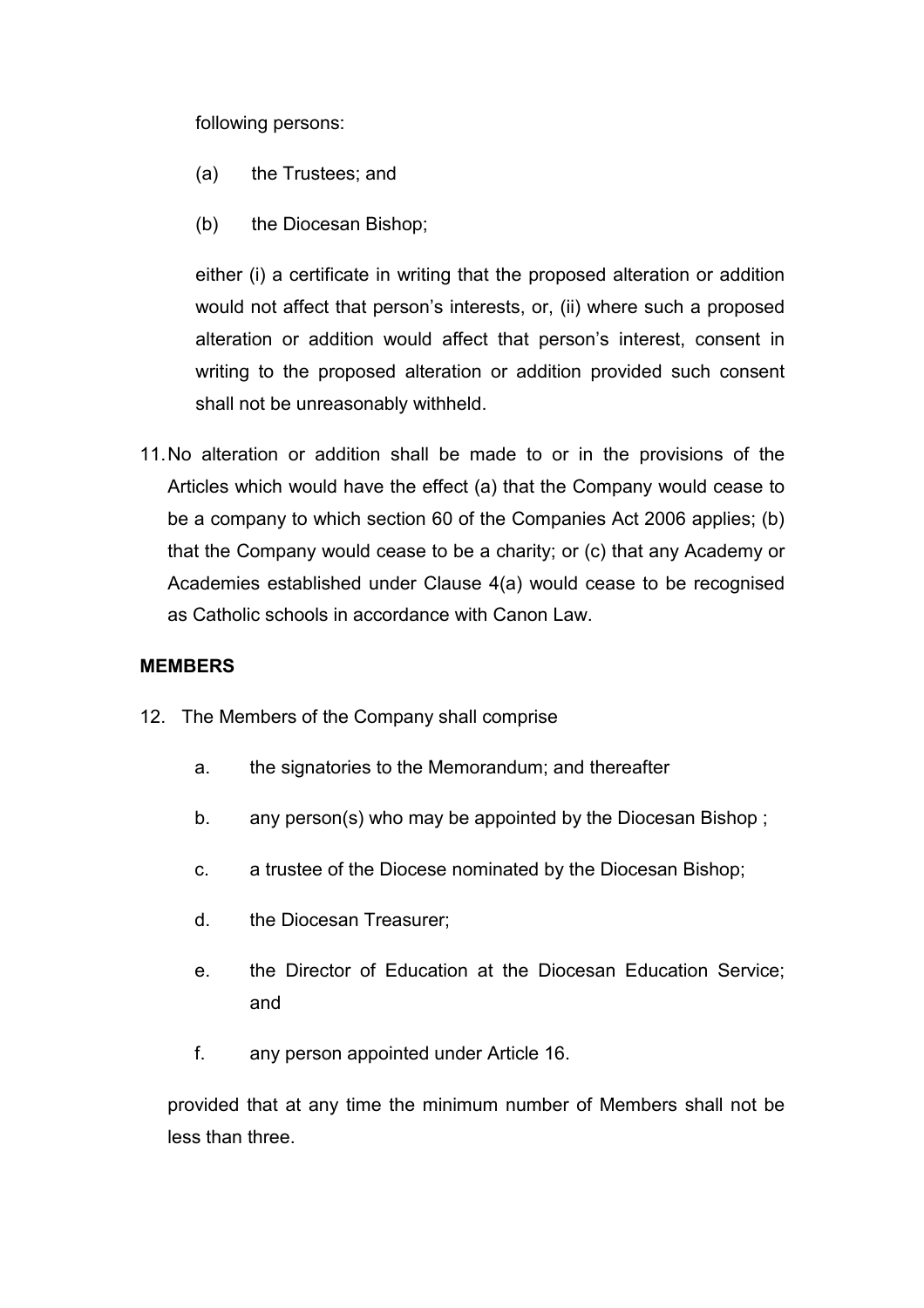- 12A. An employee of the Company cannot be a Member of the Company.
- 13. Each of the persons entitled to appoint Members in Articles 12 and 16 shall have the right from time to time by written notice delivered to the Office to remove any Member appointed by him and to appoint a replacement Member to fill a vacancy whether resulting from such removal or otherwise.
- 14. If any of the persons entitled to appoint Members in Article 12:
	- a. in the case of an individual, die or become legally incapacitated;
	- b. in the case of a corporate entity, cease to exist and are not replaced by a successor institution;
	- c. becomes insolvent or makes any arrangement or composition with their creditors generally; or
	- d. ceases to themselves be a Member.

the person who, according to Canon Law, is entitled to exercise ordinary jurisdiction in the area in which the Company's head office is situated:

- (i) shall, if not a Foundation Member, become a Foundation Member; and
- (ii) the right to appoint Members under these Articles shall vest in that person.
- 15. Membership will terminate automatically if:
	- a. a Member (which is a corporate entity) ceases to exist and is not replaced by a successor institution;
	- b. a Member (which is an individual) dies or becomes incapable by reason of illness or injury of managing and administering his or her own affairs;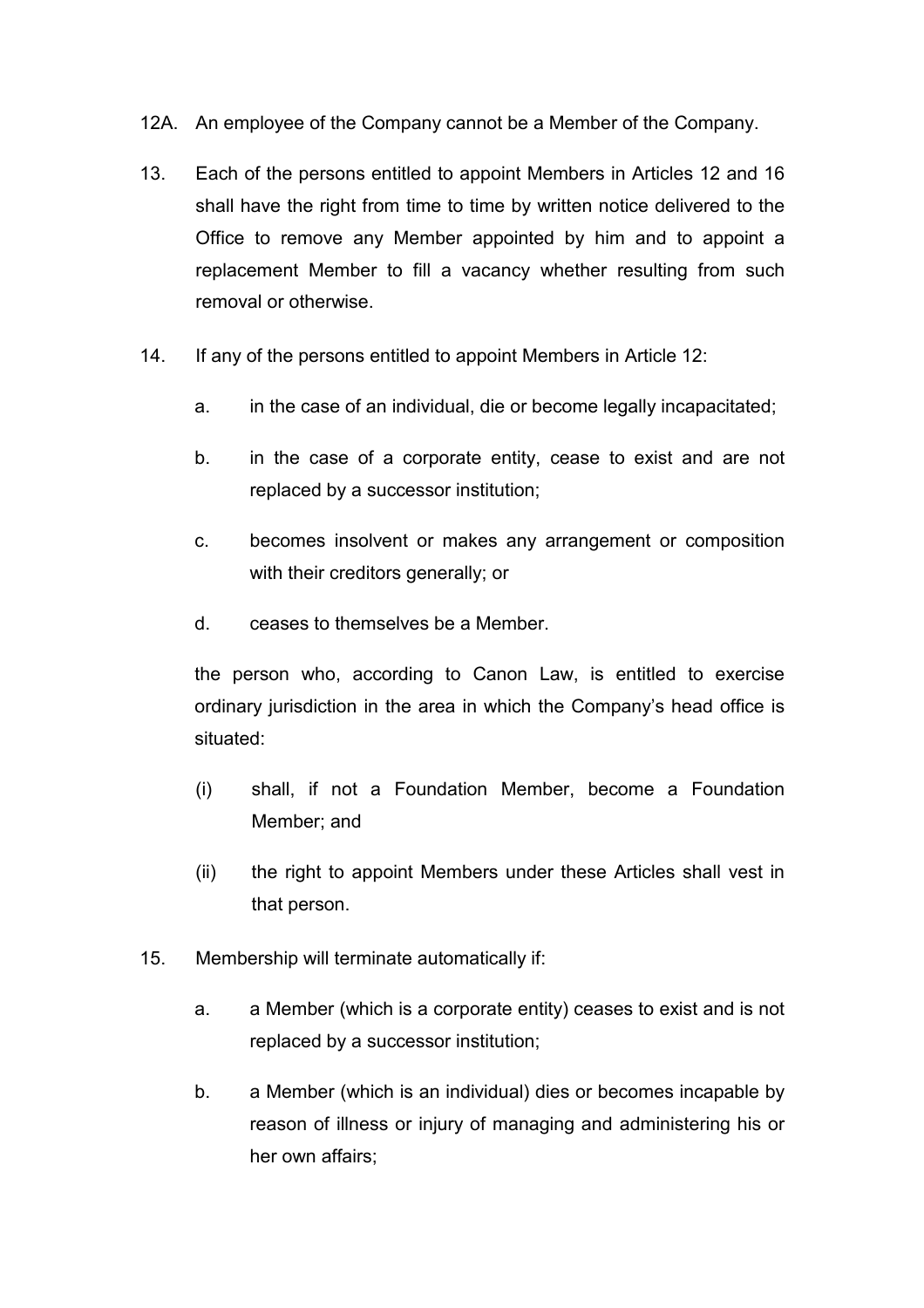- c. a Member becomes insolvent or makes any arrangement or composition with that Member's creditors generally; or
- d. a Member who was a Member by virtue of his post ceases to hold the relevant post provided that if automatic termination in this instance would result in the number of Members being less than three, the Member shall remain a Member until a further Member is appointed (which the remaining two Members shall be free to make without the approval of the retiring Member notwithstanding the provisions of Article 16) at which time the membership of the retiring Member shall terminate.
- 15A. The Members may agree unanimously in writing to remove any Member(s) who is a signatory to the Memorandum other than a Foundation Member (save that the agreement of the signatory to the Memorandum who is to be removed shall not be required), provided that it is in the interests of the Company to remove such a Member(s) and the approval of the Diocesan Bishop is first obtained.
- 16. In addition to Article 12 the Members may agree by passing a special resolution to appoint such additional Members as they think fit and may agree by passing a special resolution (save that the agreement of the Member(s) to be removed shall not be required) agree to remove any such additional Members. The Member whose proposed removal is the subject of the special resolution shall not be entitled to vote on that resolution.
- 16A. In exercising their rights under these Articles and the Companies Act 2006, the Members shall not do any thing or take any action which would cause the Company to contravene its Objects.
- 17. Every person nominated to be a Member of the Company shall either sign a written consent to become a Member or sign the register of Members on becoming a Member.
- 18. Any Member may resign provided that after such resignation the number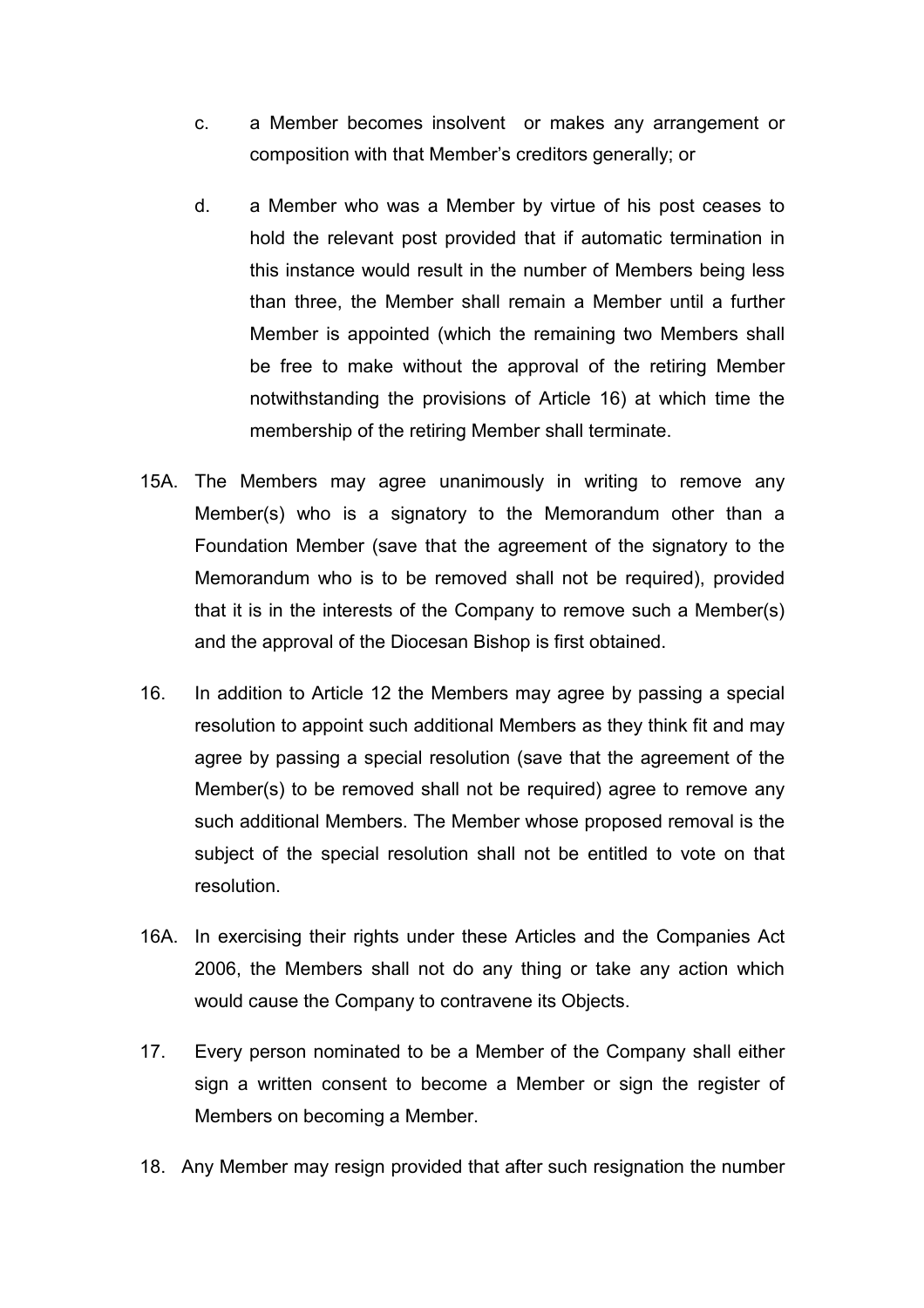of Members is not less than three. A Member shall cease to be one immediately on the receipt by the Company of a notice in writing signed by the person or persons entitled to remove him under Articles 13 or 16 provided that no such notice shall take effect when the number of Members is less than three unless it contains or is accompanied by the appointment of a replacement Member.

## **GENERAL MEETINGS**

- 19. Not Used
- 20. The Directors may call general meetings and, on the requisition of Members pursuant to the provisions of the Companies Act 2006, shall forthwith proceed to convene a general meeting in accordance with that Act. If there are not within the United Kingdom sufficient Directors to call a general meeting, any Director or any Member of the Company may call a general meeting.

# **NOTICE OF GENERAL MEETINGS**

- 21. General meetings shall be called by at least fourteen clear days' notice but a general meeting may be called by shorter notice if it is so agreed by a majority in number of Members having a right to attend and vote and together representing not less than 90% of the total voting rights at that meeting.
- 21A. The notice shall specify the time and place of the meeting and the general nature of the business to be transacted and, in the case of an Annual General Meeting, shall specify the meeting as such. The notice shall also state that the Member is entitled to appoint a proxy. The notice shall be given to all the Members, to the Directors and auditors.
- 22. The accidental omission to give notice of a meeting to, or the non-receipt of notice of a meeting by, any person entitled to receive notice shall not invalidate the proceedings at that meeting.

## **PROCEEDINGS AT GENERAL MEETINGS.**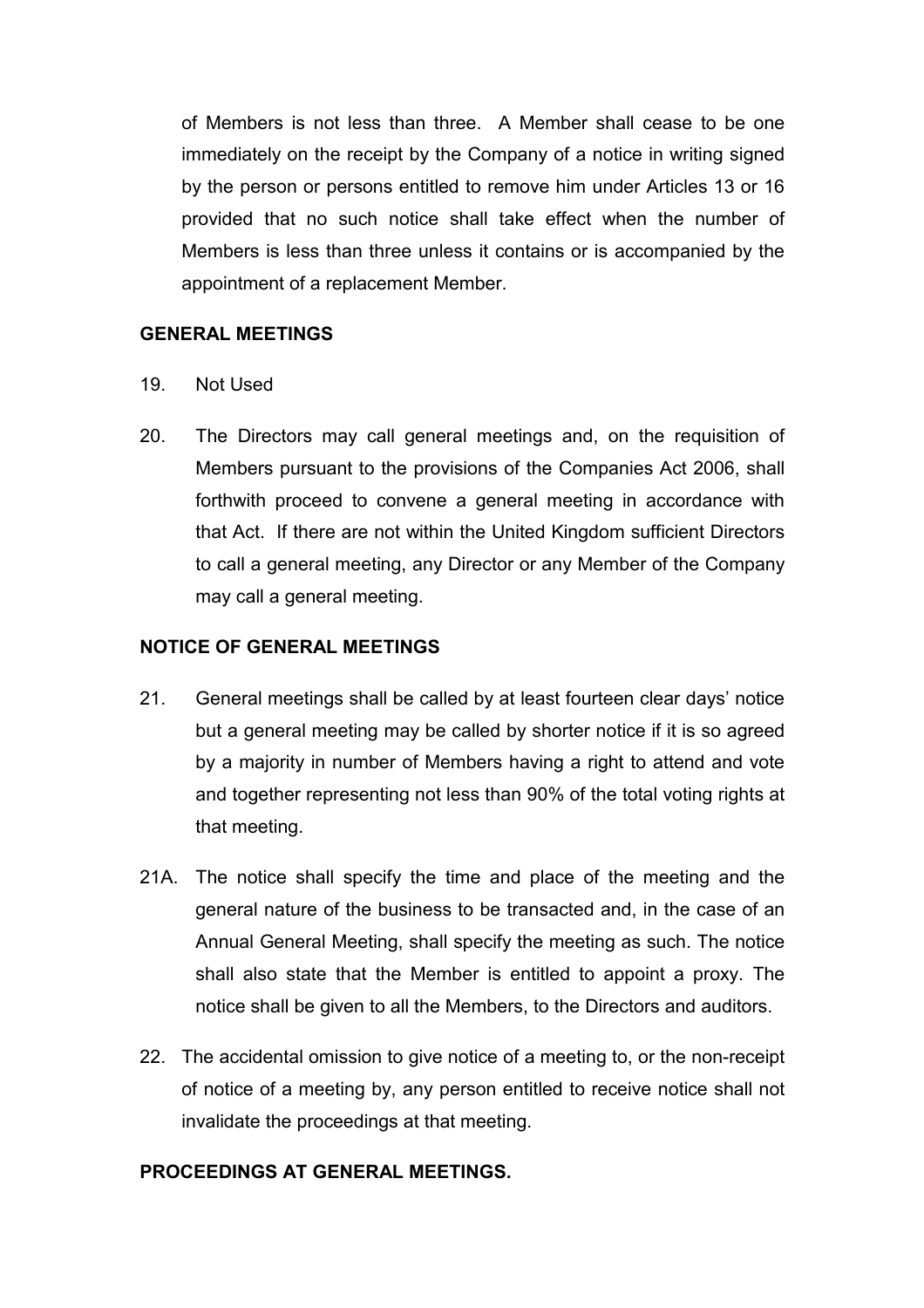- 23. No business shall be transacted at any meeting unless a quorum is present. A Member counts towards the quorum by being present either in person or by proxy. Two persons entitled to vote upon the business to be transacted, each being a Member or a proxy of a Member or a duly authorised representative of a Member organisation shall constitute a quorum.
- 24. If a quorum is not present within half an hour from the time appointed for the meeting, or if during a meeting a quorum ceases to be present, the meeting shall stand adjourned to the same day in the next week at the same time and place or to such time and place as the Directors may determine.
- 25. The Members present and entitled to vote at the meeting shall elect by ordinary resolution one of their number to be chairman and such election shall be binding on all Members and Directors present at the meeting.
- 26. Not used.
- 27. The Chairman of Directors shall, notwithstanding that he is not a Member, be entitled to attend and speak at any general meeting.
- 28. The chairman may, with the consent of a majority of the Members at a meeting at which a quorum is present (and shall if so directed by the meeting), adjourn the meeting from time to time and from place to place, but no business shall be transacted at any adjourned meeting other than the business which might properly have been transacted at the meeting had the adjournment not taken place. When a meeting is adjourned for fourteen days or more, at least seven clear days' notice shall be given specifying the time, date and place of the adjourned meeting and the general nature of the business to be transacted. Otherwise it shall not be necessary to give any such notice.
- 29. A resolution put to the vote of the meeting shall be decided on a show of hands unless before, or on the declaration of the result of the show of hands, a poll is duly demanded. Subject to the provisions of the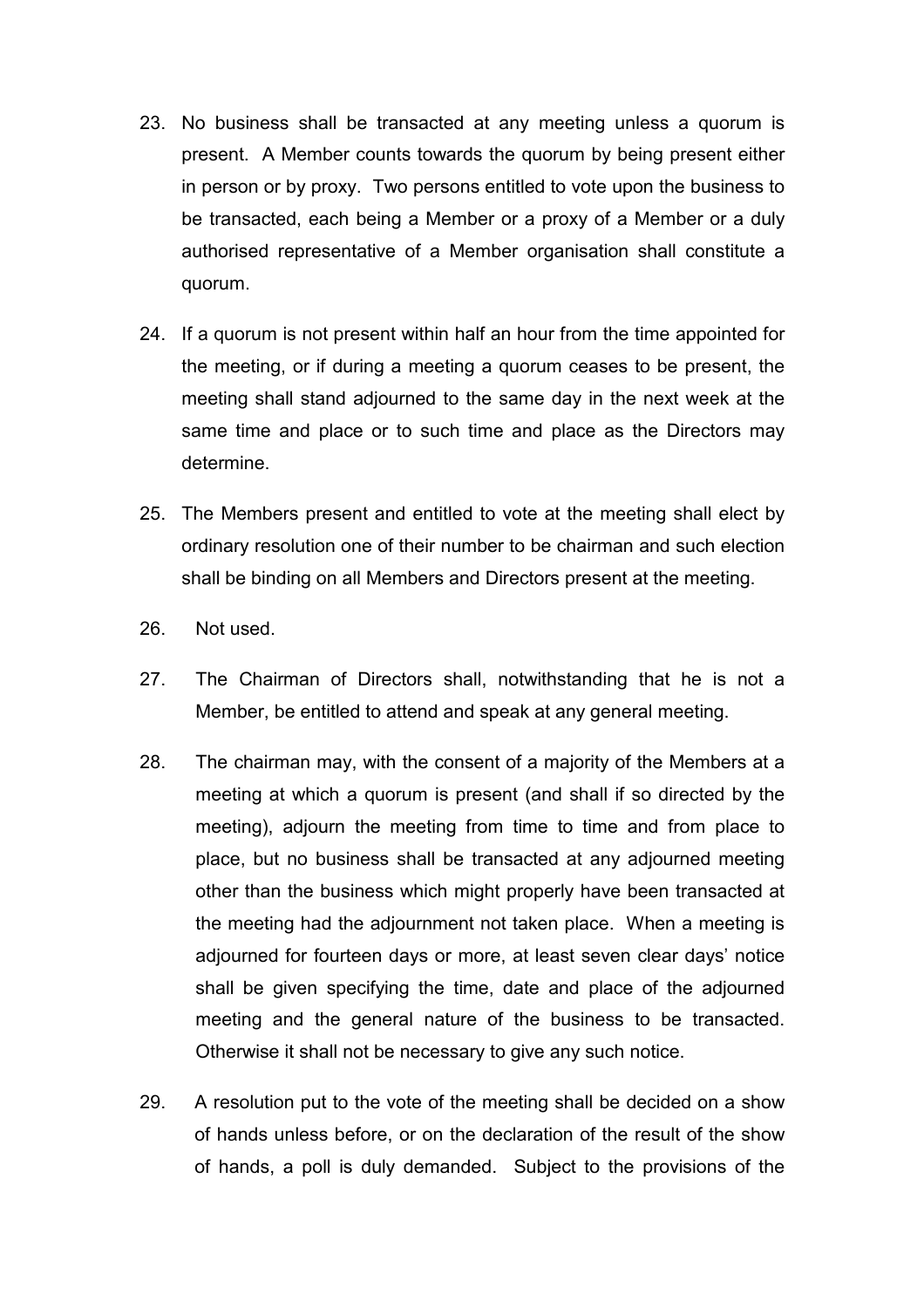Companies Act 2006, a poll may be demanded:-

- a. by the chairman; or
- b. by at least two Members having the right to vote at the meeting; or,
- c. by a Member or Members representing not less than one-tenth of the total voting rights of all the Members having the right to vote at the meeting.
- 30. Unless a poll is duly demanded a declaration by the chairman that a resolution has been carried or carried unanimously, or by a particular majority, or lost, or not carried by a particular majority and an entry to that effect in the minutes of the meeting shall be conclusive evidence of the fact without proof of the number or proportion of the votes recorded in favour of or against such resolution.
- 31. The demand for a poll may be withdrawn, before the poll is taken, but only with the consent of the chairman. The withdrawal of a demand for a poll shall not invalidate the result of a show of hands declared before the demand for the poll was made.
- 32. A poll shall be taken as the chairman directs and he may appoint scrutineers (who need not be Members) and fix a time, date and place for declaring the results. The result of the poll shall be deemed to be the resolution of the meeting at which the poll was demanded.
- 33. A poll demanded on the election of the chairman or on a question of adjournment shall be taken immediately. A poll demanded on any other question shall be taken either immediately or at such time, date and place as the chairman directs not being more than thirty days after the poll is demanded. The demand for a poll shall not prevent continuance of a meeting for the transaction of any business other than the question on which the poll is demanded. If a poll is demanded before the declaration of the result of a show of hands and the demand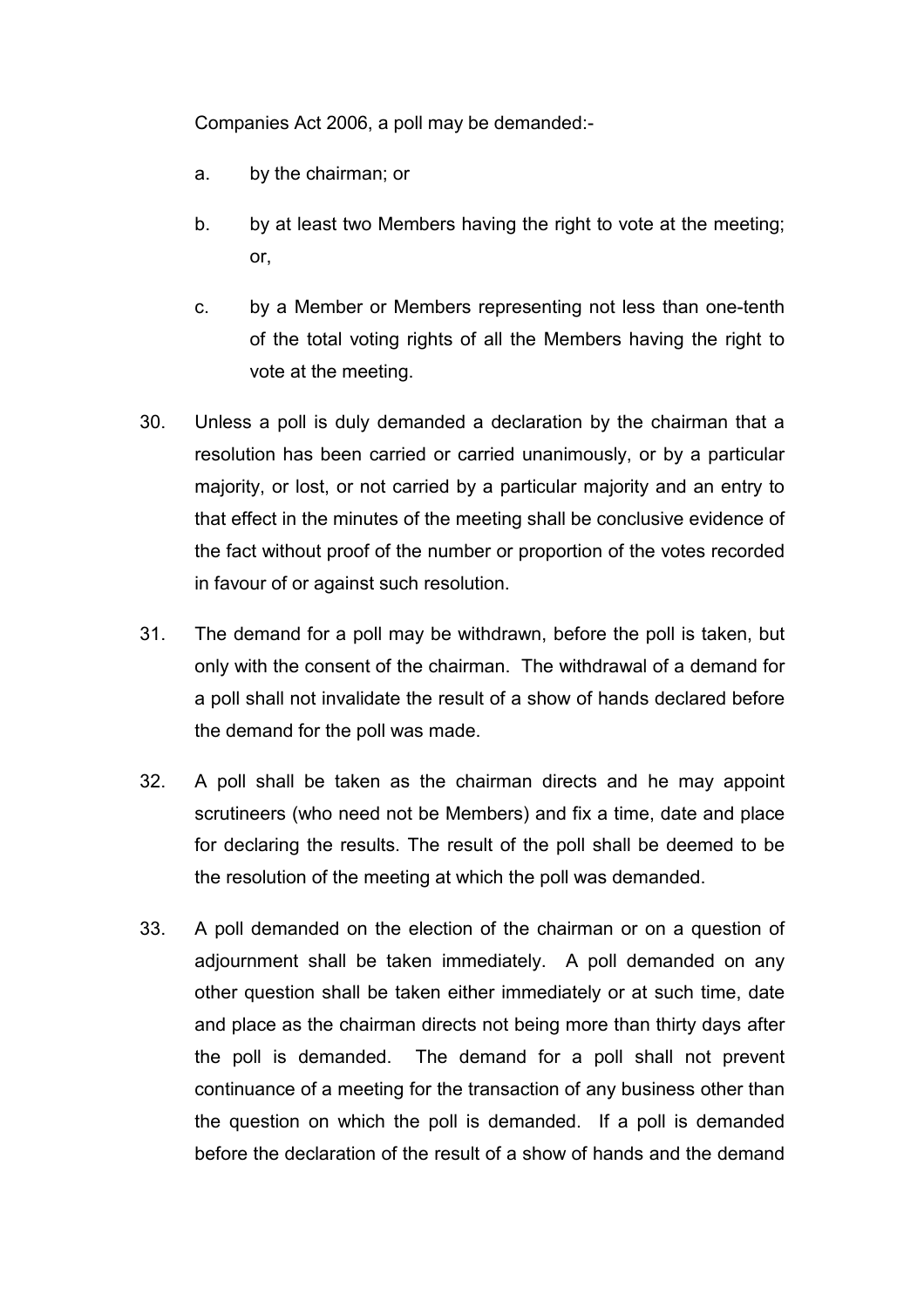is duly withdrawn, the meeting shall continue as if the demand had not been made.

- 34. No notice need be given of a poll not taken immediately if the time, date and place at which it is to be taken are announced at the meeting at which it is demanded. In other cases at least seven clear days' notice shall be given specifying the time, date and place at which the poll is to be taken.
- 35. A resolution in writing agreed by such number of Members as required if it had been proposed at a general meeting shall be as effectual as if it had been passed at a general meeting duly convened and held provided that a copy of the proposed resolution has been sent to every Member. The resolution may consist of several instruments in the like form each agreed by one or more Members.

## **VOTES OF MEMBERS**

- 36. On the show of hands every Member present in person shall have one vote. On a poll every Member present in person or by proxy shall have one vote.
- 37. Not used.
- 38. No Member shall be entitled to vote at any general meeting unless all moneys then payable by him to the Company have been paid.
- 39. No objections shall be raised to the qualification of any person to vote at any general meeting except at the meeting or adjourned meeting at which the vote objected to is tendered, and every vote not disallowed at the meeting shall be valid. Any objection made in due time shall be referred to the chairman whose decision shall be final and conclusive.
- 40. An instrument appointing a proxy shall be in writing, signed by or on behalf of the appointer and shall be in the following form (or in a form as near thereto as circumstances allow or in any other form which is usual or which the Directors may approve) -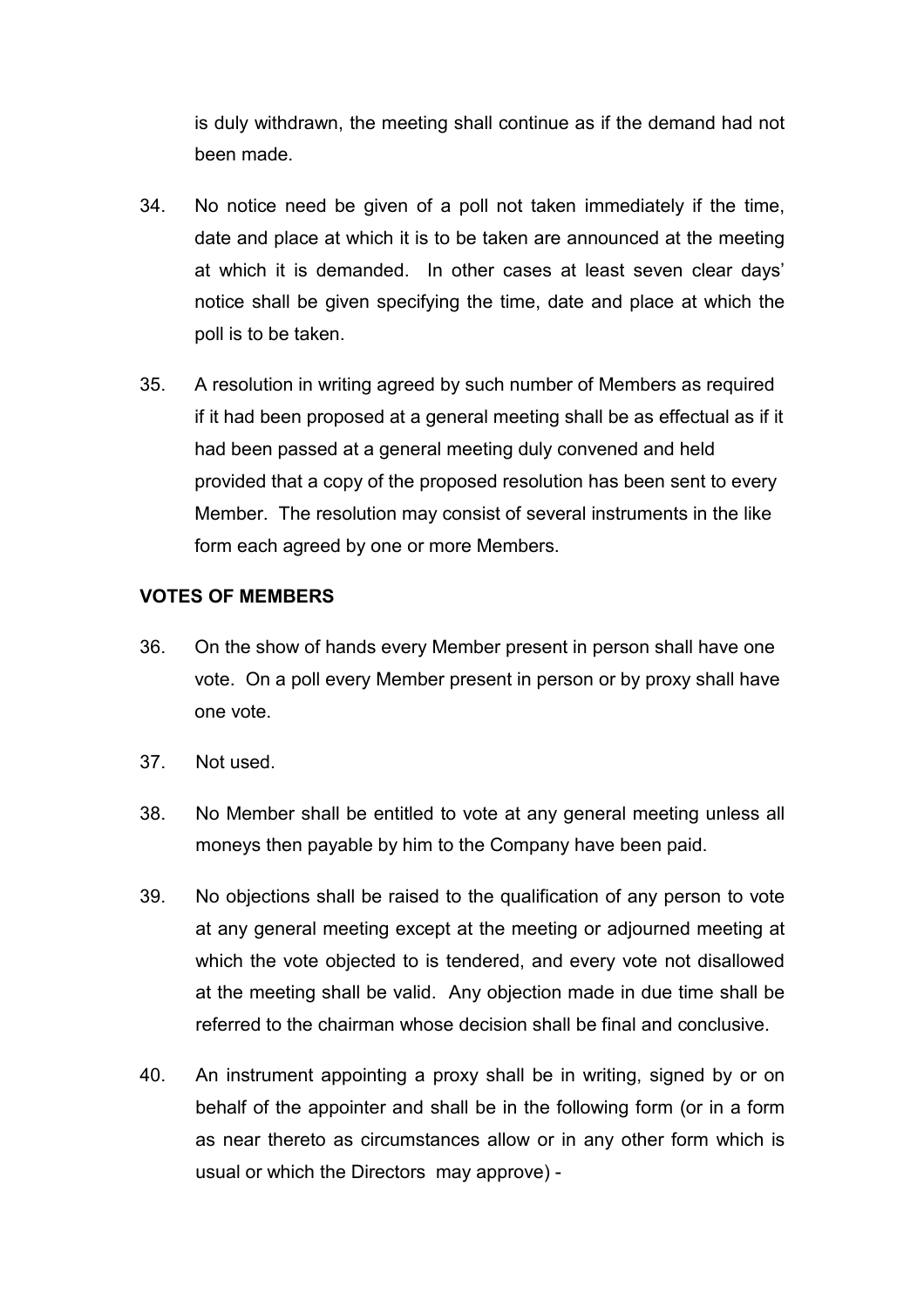"I/We, ........, of ........., being a Member/Members of the above named Company, hereby appoint ...... of ......, or in his absence, ........ of ....... as my/our proxy to attend, speak and vote in my/our name[s] and on my/our behalf at the annual general meeting/ general meeting of the Company to be held on .....20[], and at any adjournment thereof.

Signed on ..... 20[ ]"

41. Where it is desired to afford Members an opportunity of instructing the proxy how he shall act the instrument appointing a proxy shall be in the following form (or in a form as near thereto as circumstances allow or in any other form which is usual or which the Directors may approve) -

> "I/We, ......., of ......., being a Member/Members of the abovenamed Company, hereby appoint .... of ......., or in his absence, ..... of ......, as my/our proxy to attend, speak and vote in my/our name[s] and on my/our behalf at the annual general meeting/ general meeting of the Company, to be held on .... 20[], and at any adjournment thereof.

> This form is to be used in respect of the resolutions mentioned below as follows:

Resolution No. 1 \*for \* against

Resolution No. 2 \*for \* against.

• Strike out whichever is not desired.

Unless otherwise instructed, the proxy may vote as he thinks fit or abstain from voting.

Signed on .... 20[ ]"

42. The instrument appointing a proxy and any authority under which it is signed or a copy of such authority certified by a notary or in some other way approved by the Directors may -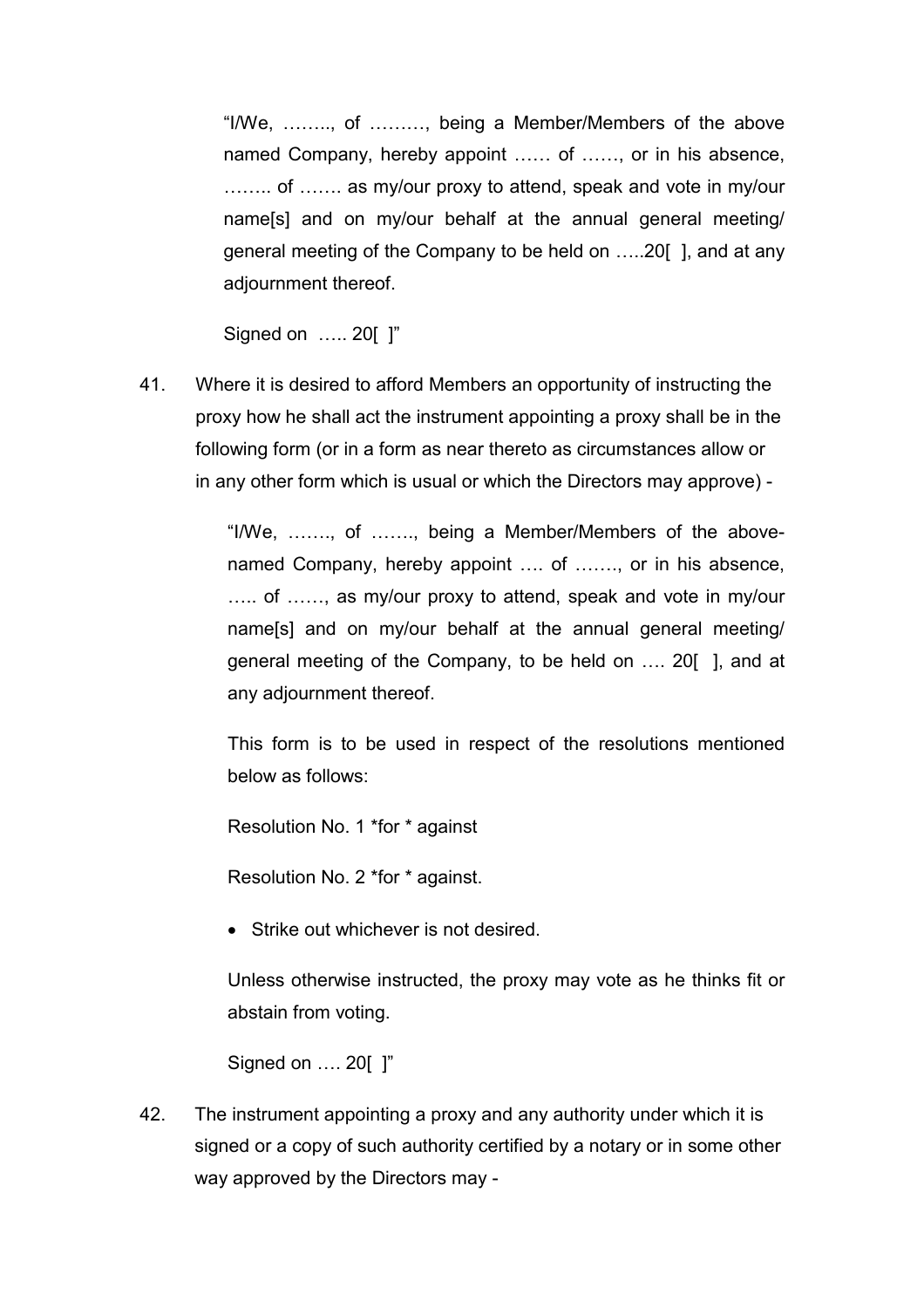- a. be deposited at the office or at such other place within the United Kingdom as is specified in the notice convening the meeting or in any instrument of proxy sent out by the Company in relation to the meeting not less than 48 hours before the time for holding the meeting or adjourned meeting at which the person named in the instrument proposes to vote; or
- b. in the case of a poll taken more than 48 hours after it is demanded, be deposited as aforesaid after the poll has been demanded and not less than 24 hours before the time appointed for the taking of the poll;
- c. where the poll is not taken forthwith but is taken not more than 48 hours after it was demanded, be delivered at the meeting at which the poll was demanded to the chairman or to the Clerk or to any Director;

and an instrument of proxy which is not deposited or delivered in a manner so permitted shall be invalid.

- 43. A vote given or poll demanded by proxy or by the duly authorised representative of a corporation shall be valid notwithstanding the previous determination of the authority of the person voting or demanding a poll unless notice of the determination was received by the Company at the office or at such other place at which the instrument of proxy was duly deposited before the commencement of the meeting or adjourned meeting at which the vote given or the poll demanded or (or in the case of a poll taken otherwise than on the same day as the meeting or adjourned meeting) the time appointed for taking the poll.
- 44. Any organisation which is a Member of the Company may by resolution of its board of directors or other governing body authorise such person as it thinks fit to act as its representative at any meeting of the Company, and the person so authorised shall be entitled to exercise the same powers on behalf of the organisation which he represents as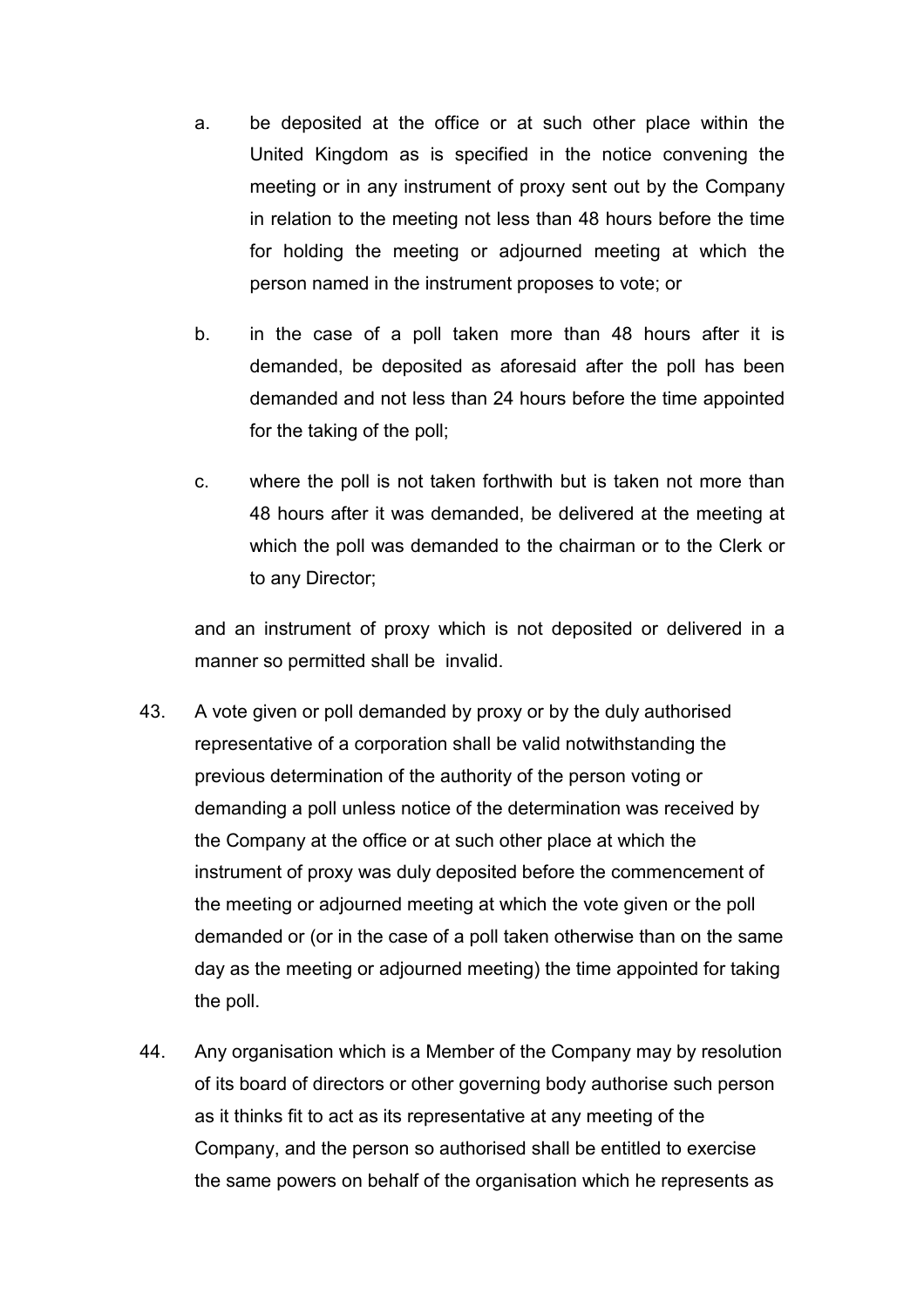that organisation could exercise if it were an individual Member of the Company.

# **DIRECTORS**

- 45. The number of Directors shall be not less than three but (unless otherwise determined by ordinary resolution) shall not be subject to any maximum.
- 45A. All Directors shall upon their appointment or election, and before exercising any duties as a Director, give a written undertaking to the Trustees and the Diocesan Bishop to uphold the Objects of the Academy Company.
- 46. Subject to Articles 48-49, the Company shall have the following Directors:
	- a. Foundation Directors appointed under Article 50;
	- b. Not used
	- c. not used;
	- d. not used
	- e. a minimum of 2 Parent Directors appointed by the Directors whether after election or otherwise under Articles 53-56 in the event that no provision is made under Article 101, or is planned, for at least 2 Parent Local Governors on each Local Governing Body established under Article 100(a);
	- f. Co-opted Directors appointed under Article 58
- 47. Not Used.
- 48. The first Directors shall be those persons named, with the written consent of the Diocesan Bishop, in the statement delivered pursuant to sections 9 and 12 of the Companies Act 2006.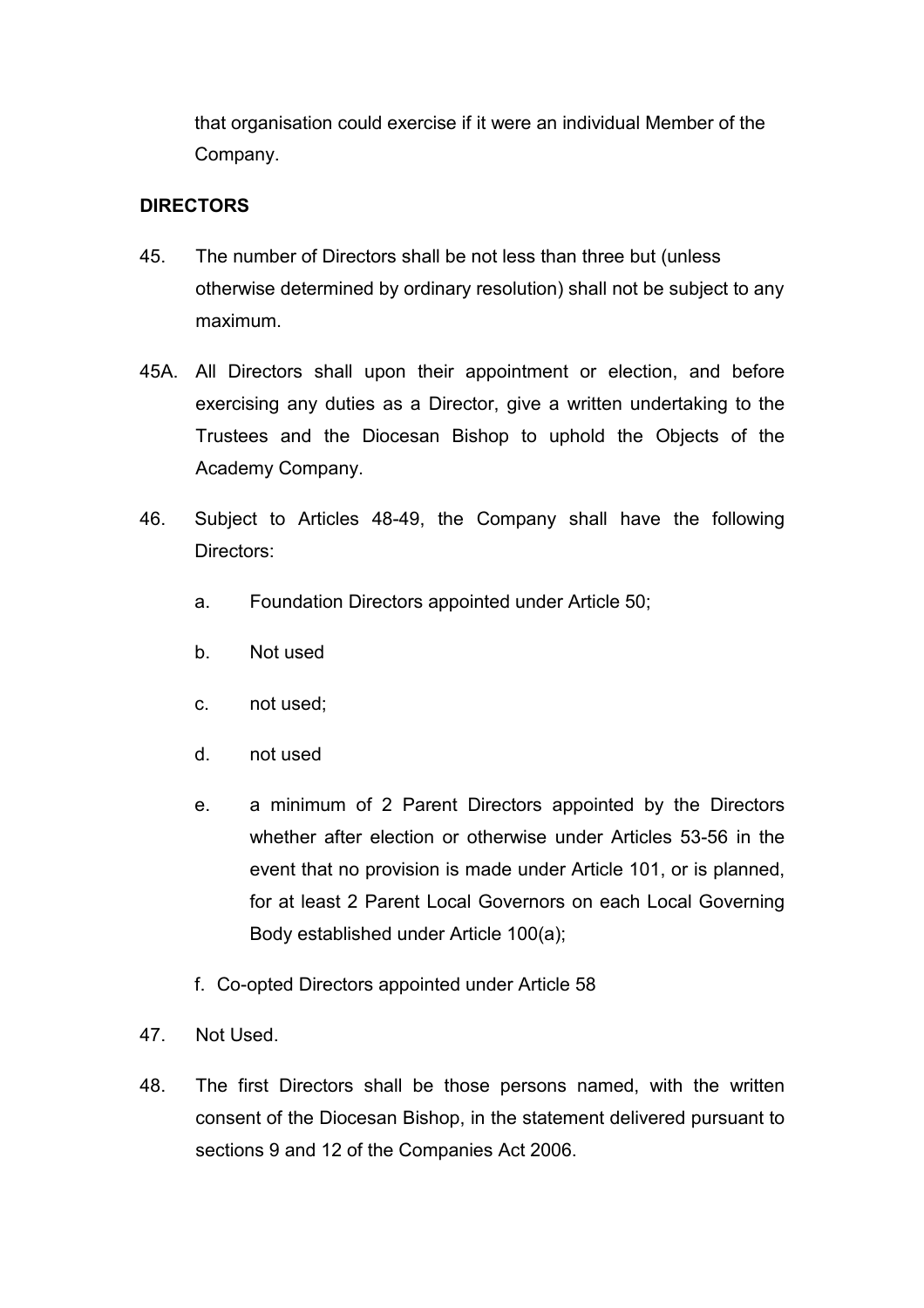49. Future Directors shall be appointed or elected, as the case may be, under these Articles. Where it is not possible for such a Director to be appointed or elected due to the fact that an Academy has not yet been established, then the relevant Article or part thereof shall not apply.

## **APPOINTMENT OF DIRECTORS**

- 50. The Diocesan Bishop shall appoint such number of Foundation Directors as shall ensure that at all times the number of Foundation Directors exceeds the other Directors (including any Co-opted Directors) by at least two.
- 50A. Not used.
- 50AA. An employee of the Company cannot be appointed as a Director.
- 50B. Not used
- 50C. In any circumstances where the Secretary of State is entitled to serve a warning notice under the Relevant Funding Agreement or in the opinion of the Diocesan Bishop standards or the Catholic life of the school at any Academy have fallen unacceptably low then the Diocesan Bishop may stipulate that one or more of the following shall be appointed as a Director for such term as the Diocesan Bishop shall provide:
	- a. up to four individuals, each of whom is either a Diocesan Education Service Associate or an officer of the Diocesan Education Service;
	- b. not used;
	- c. not used;
	- d. not used,

who shall serve on the board of Directors in an ex officio capacity.

# **ACADEMY DIRECTORS**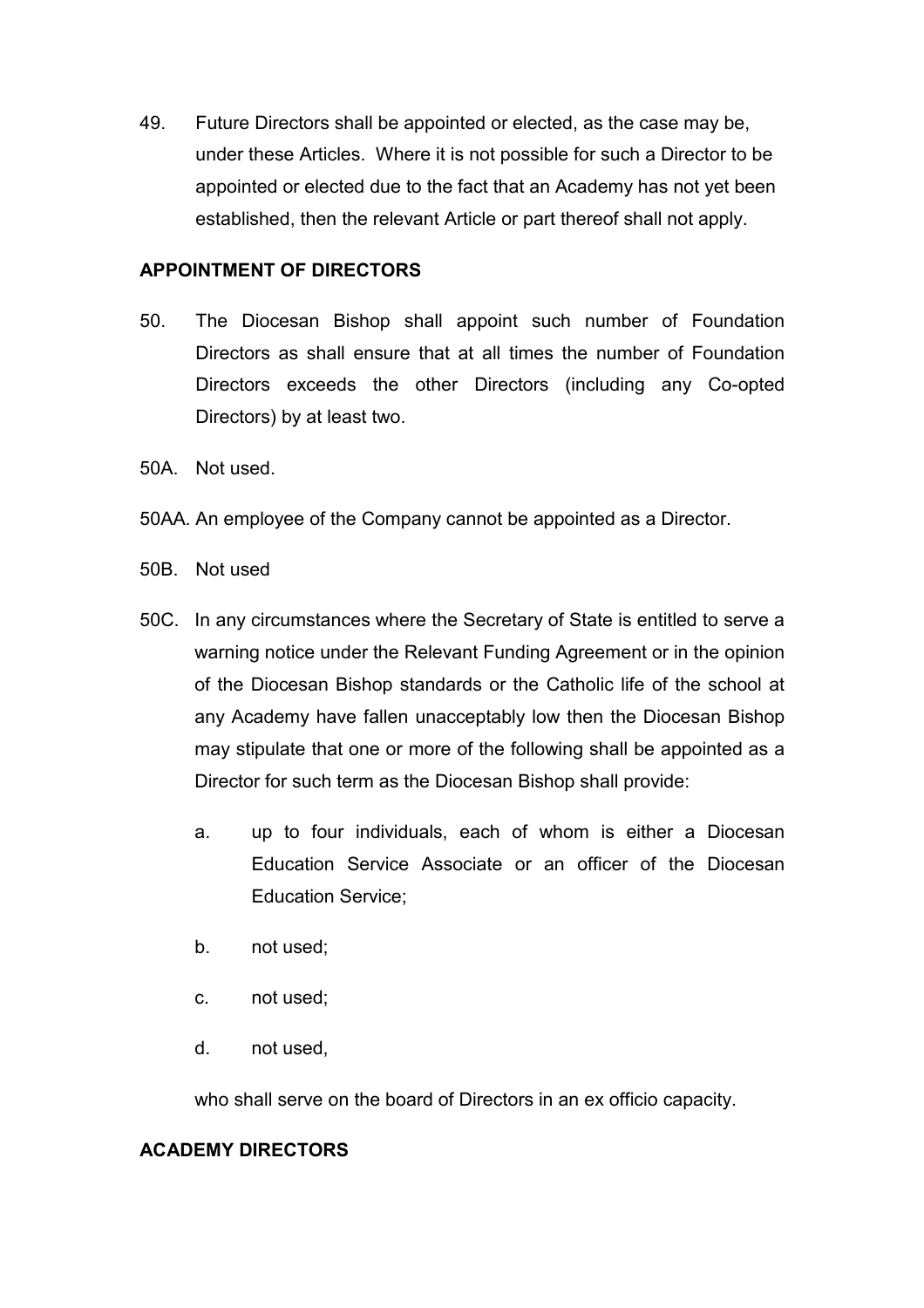- 51. Not used
- 52. Not used

## **PARENT DIRECTORS**

- 53. In circumstances where the Directors have not appointed Local Governing Bodies in respect of the Academies as envisaged in Article 100(a), or there are no plans to include at least two Parent Local Governors on each Local Governing Body within 6 months, there shall be a minimum of two Parent Directors.
- 54A. Subject to Article 55, Parent Directors and Parent Local Governors shall be appointed (in accordance with Articles 54B-56 or otherwise on the terms of reference determined by the Directors from time to time).
- 54B. A Parent Director must be a parent, or an individual exercising parental responsibility of a registered pupil at one or more of the Academies at the time when he or she is appointed. A Parent Local Governor of a Local Governing Body must be a parent, or an individual exercising parental responsibility, of a registered pupil at one or more of the Academies overseen by the Local Governing Body at the time when he or she is appointed.
- 54C. In a 16-19 Academy a Parent Director must be a parent, or an individual exercising parental responsibility, of a registered student at the 16-19 Academy; or where it is not reasonably practicable to do so, a person who is the parent, or an individual exercising parental responsibility, of a child of above compulsory school age but not above the age of 19.
- 55. The Directors shall make all necessary arrangements for, and determine all other matters relating to, an election of the Parent Directors or Parent Local Governors, including any question of whether a person is a parent, or an individual exercising parental responsibility, of a registered pupil at one of the Academies. Any election of the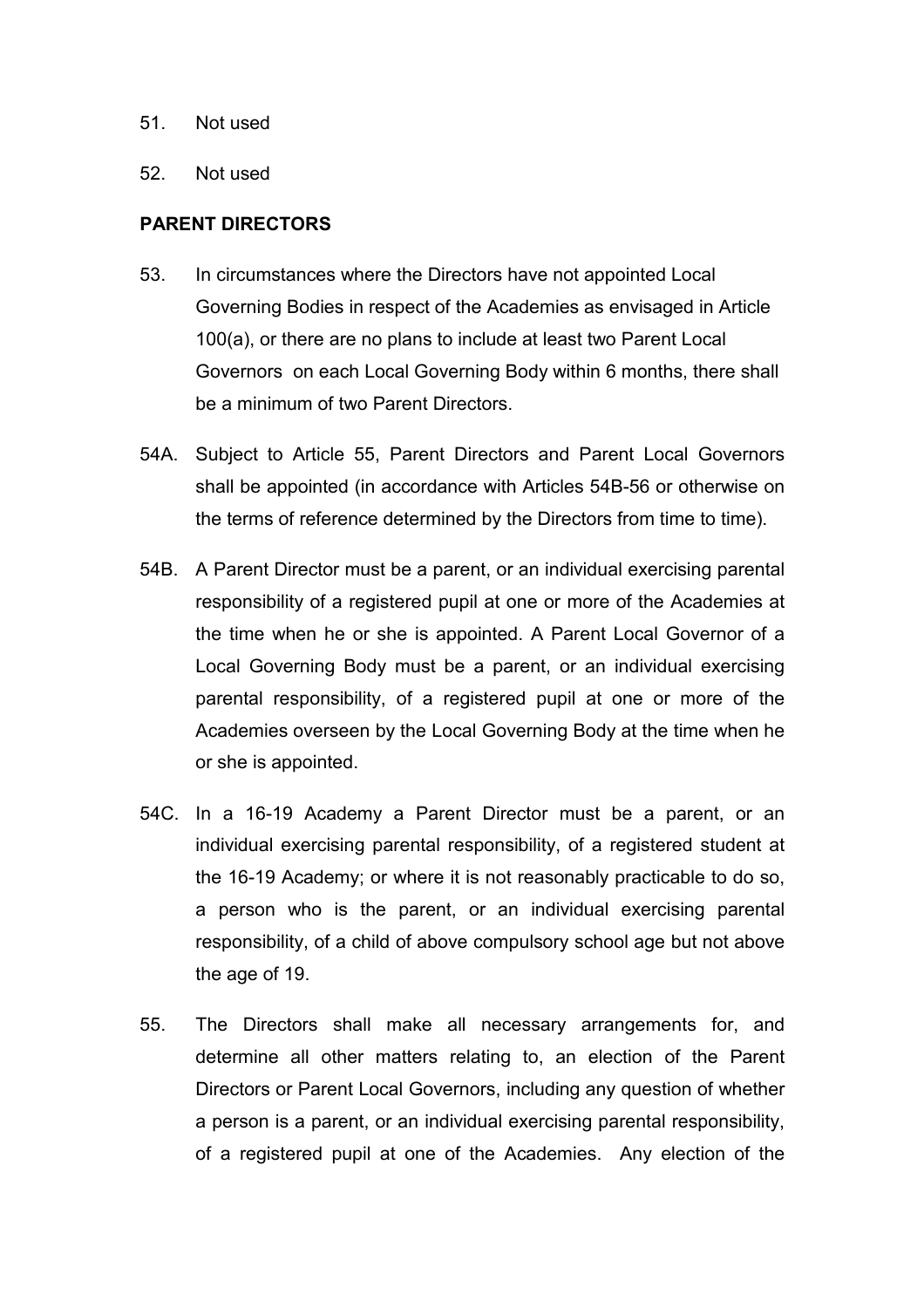Parent Directors or Parent Local Governors which is contested shall be held by secret ballot. For the purposes of any election of Parent Local Governors, any parent, or an individual exercising parental responsibility, of a registered pupil at the Academies overseen by the Local Governing Body shall be eligible to vote.

56. If the number of parents, or individuals exercising parental responsibility, standing for election is less than the number of vacancies, the Directors shall appoint a Parent Director or Parent Local Governor meeting the requirements in Article 54B. If it is not reasonably practicable to do so, the Directors may appoint a person who is the parent, or an individual exercising parental responsibility, of a child within the age range of at least one of the Academies or, in the case if an appointment to a Local Governing Body, the age range of at least one of the Academies overseen by that Local Governing Body.

# CHIEF EXECUTIVE OFFICER

57. Not used

# **CO-OPTED DIRECTORS**

58. Subject to Article 50 the Directors may appoint Co-opted Directors. A 'Co-opted Director' means a person who is appointed to be a Director by being Co-opted by Directors who have not themselves been so appointed.

# **APPOINTMENT OF ADDITIONAL DIRECTORS**

- 59. Not Used
- 60. Not Used
- 61. Not Used
- 62. Not Used
- 63. Not Used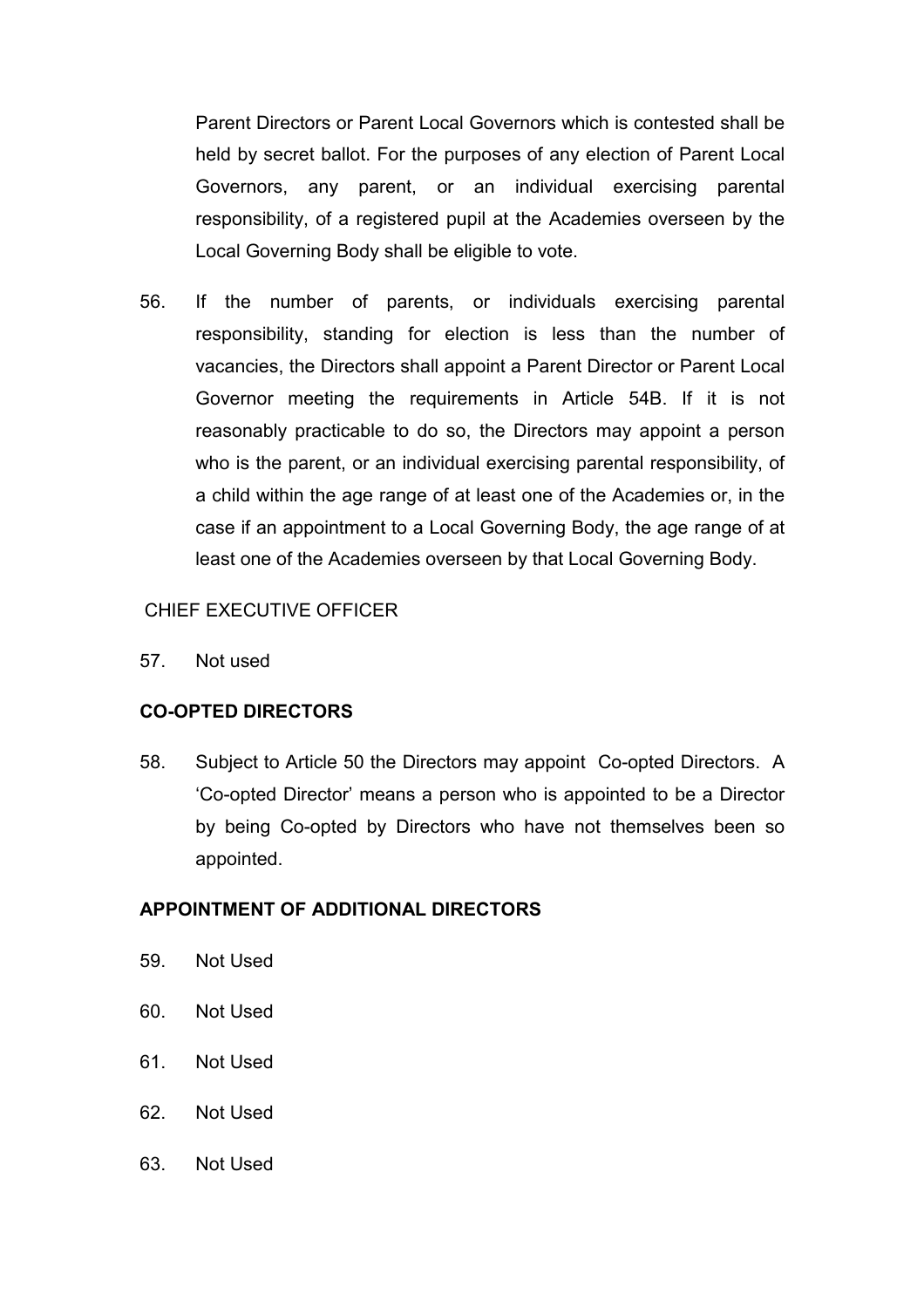# **TERM OF OFFICE**

64. The term of office for any Director shall be 4 years or a shorter period if specified at the time of appointment by the person or body appointing, save that this time limit shall not apply to the Co-opted Directors or to any post which is held ex officio. Co-opted Directors shall be appointed for a period of one year. Subject to remaining eligible to be a particular type of Director, any Director may be re-appointed or reelected.

# **RESIGNATION AND REMOVAL**

- 65. A Director shall cease to hold office if he resigns his office by notice to the person or body that made the appointment (but only if at least three Directors will remain in office when the notice of resignation is to take effect).
- 66. A Director shall cease to hold office if he is removed by the person or persons who appointed him, or otherwise by ordinary resolution of the Members in accordance with the Companies Act 2006.
- 67. Where a Director resigns his office or is removed from office, those accepting his resignation or removing him, shall give written notice thereof to the Clerk.

# **DISQUALIFICATION OF DIRECTORS**

- 68. No person shall be qualified to be a Director unless he is aged 16 or over at the date of his election or appointment.
- 69. A Director shall cease to hold office if he becomes incapable by reason of illness or injury of managing or administering his own affairs.
- 70. A Director shall cease to hold office if he is absent without the permission of the Directors from all their meetings held within a period of six months and the Directors resolve that his office be vacated.
- 71. A person shall be disqualified from holding or continuing to hold office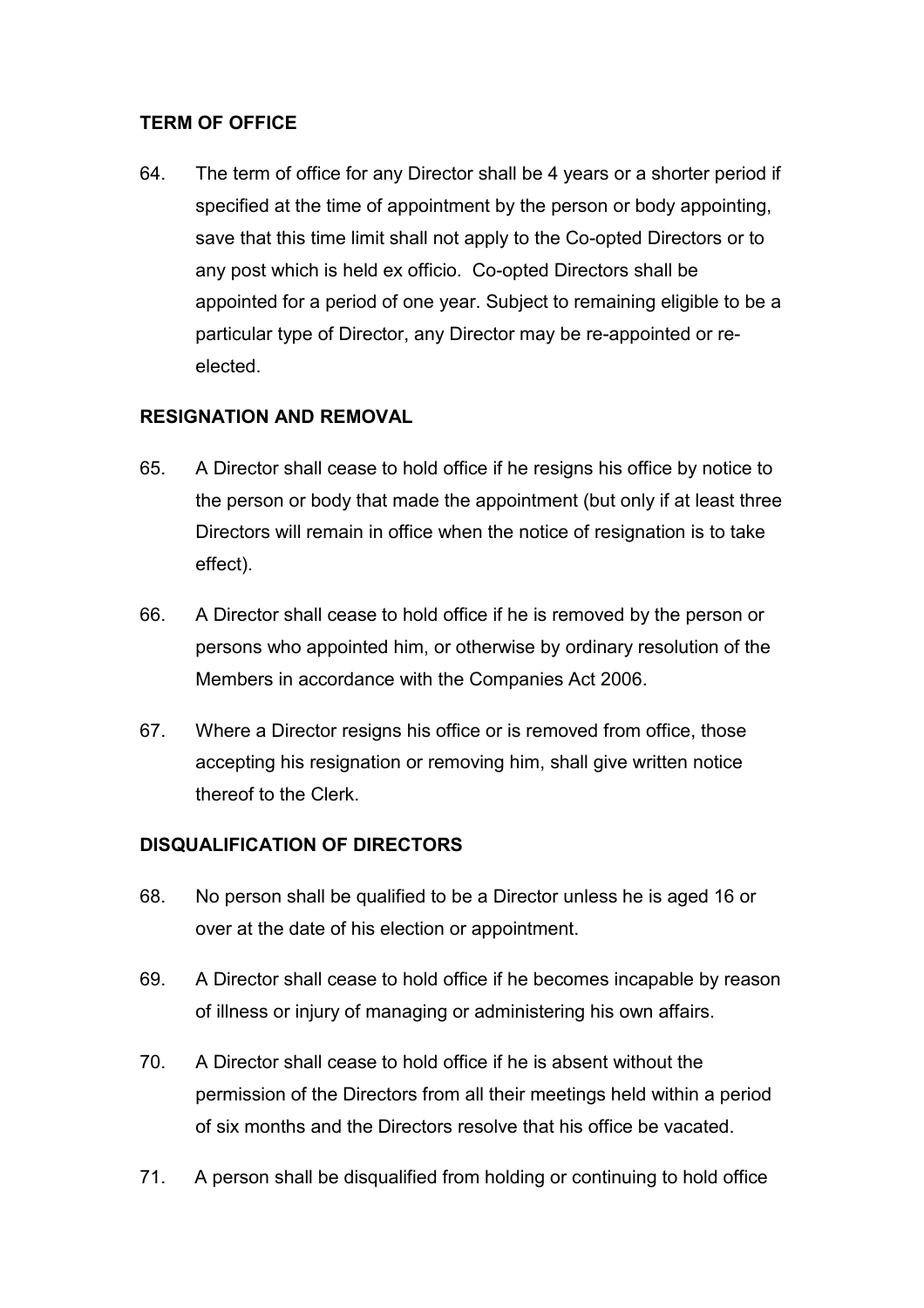as a Director if -

- a. his estate has been sequestrated and the sequestration has not been discharged, annulled or reduced; or
- b. he is the subject of a bankruptcy restrictions order or an interim order.
- 72. A person shall be disqualified from holding or continuing to hold office as a Director at any time when he is subject to a disqualification order or a disqualification undertaking under the Company Directors Disqualification Act 1986 or to an order made under section 429(2)(b) of the Insolvency Act 1986 (failure to pay under county court administration order).
- 73. A Director shall cease to hold office if he ceases to be a Director by virtue of any provision in the Companies Act 2006 or is disqualified from acting as a trustee by virtue of section 178 of the Charities Act 2011 (or any statutory re-enactment or modification of that provision).
- 74. A person shall be disqualified from holding or continuing to hold office as a Director if he has been removed from the office of charity trustee or trustee for a charity by an order made by the Charity Commission or the High Court on the grounds of any misconduct or mismanagement in the administration of the charity for which he was responsible or to which he was privy, or which he by his conduct contributed to or facilitated.
- 75. A person shall be disqualified from holding or continuing to hold office as a Director if he has not given the written undertaking described in Article 45A (or Article 103)
- 76. A person shall be disqualified from holding or continuing to hold office as a Director if he is or becomes an employee of the Company.
- 77. A person shall be disqualified from holding or continuing to hold office as a Director where he has, at any time, been convicted of any criminal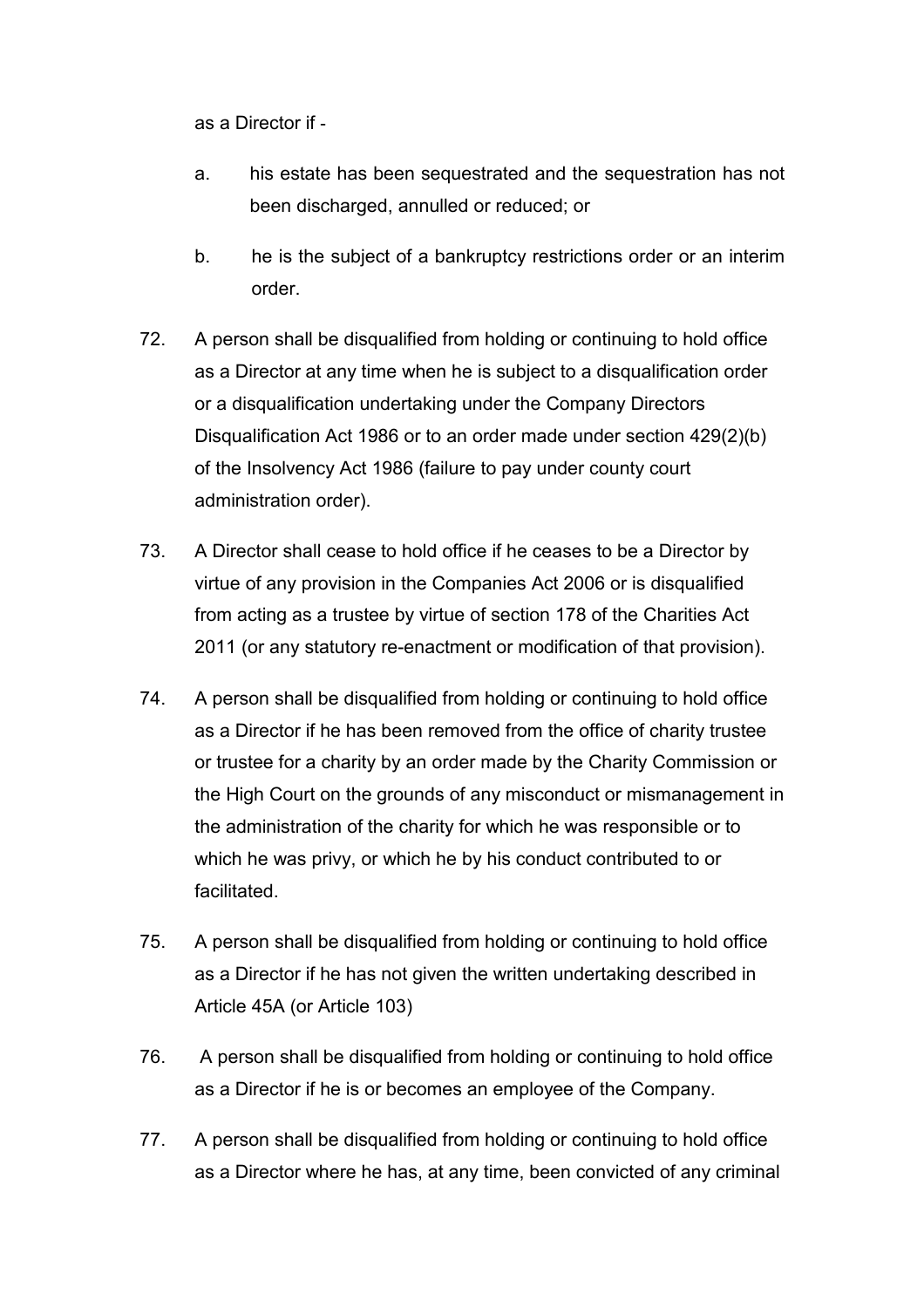offence, excluding any that have been spent under the Rehabilitation of Offenders Act 1974 as amended, and excluding any offence for which the maximum sentence is a fine or a lesser sentence except where a person has been convicted of any offence which falls under section 178 of the Charities Act 2011.

- 78. After the first Academy has opened, a person shall be disqualified from holding or continuing to hold office as a Director if, being a Foundation Director he has not provided to an officer of the Diocesan Bishop, or being another category of Director, he has not provided to the chairman of the Directors a criminal records certificate at an enhanced disclosure level under section 113B of the Police Act 1997. In the event that the certificate discloses any information which would in the opinion of either the Diocesan Bishop or chairman or the Chief Executive Officer confirm their unsuitability to work with children that person shall be disqualified. If a dispute arises as to whether a person shall be disqualified, a referral shall be made to the Secretary of State to determine the matter. The determination of the Secretary of State shall be final.
- 79. Where, by virtue of these Articles a person becomes disqualified from holding, or continuing to hold office as a Director; and he is, or is proposed, to become such a Director, he shall upon becoming so disqualified give written notice of that fact to the Clerk.
- 80. Articles 68 to 79 and Articles 97-98 also apply to any member of any committee of the Directors, including a Local Governing Body, who is not a Director.

## **CLERK TO THE DIRECTORS**

81. The Clerk shall be appointed by the Directors for such term, at such remuneration and upon such conditions as they may think fit; and any Clerk so appointed may be removed by them. The Clerk shall not be a Director or a Principal.

Notwithstanding this Article, the Directors may, where the Clerk fails to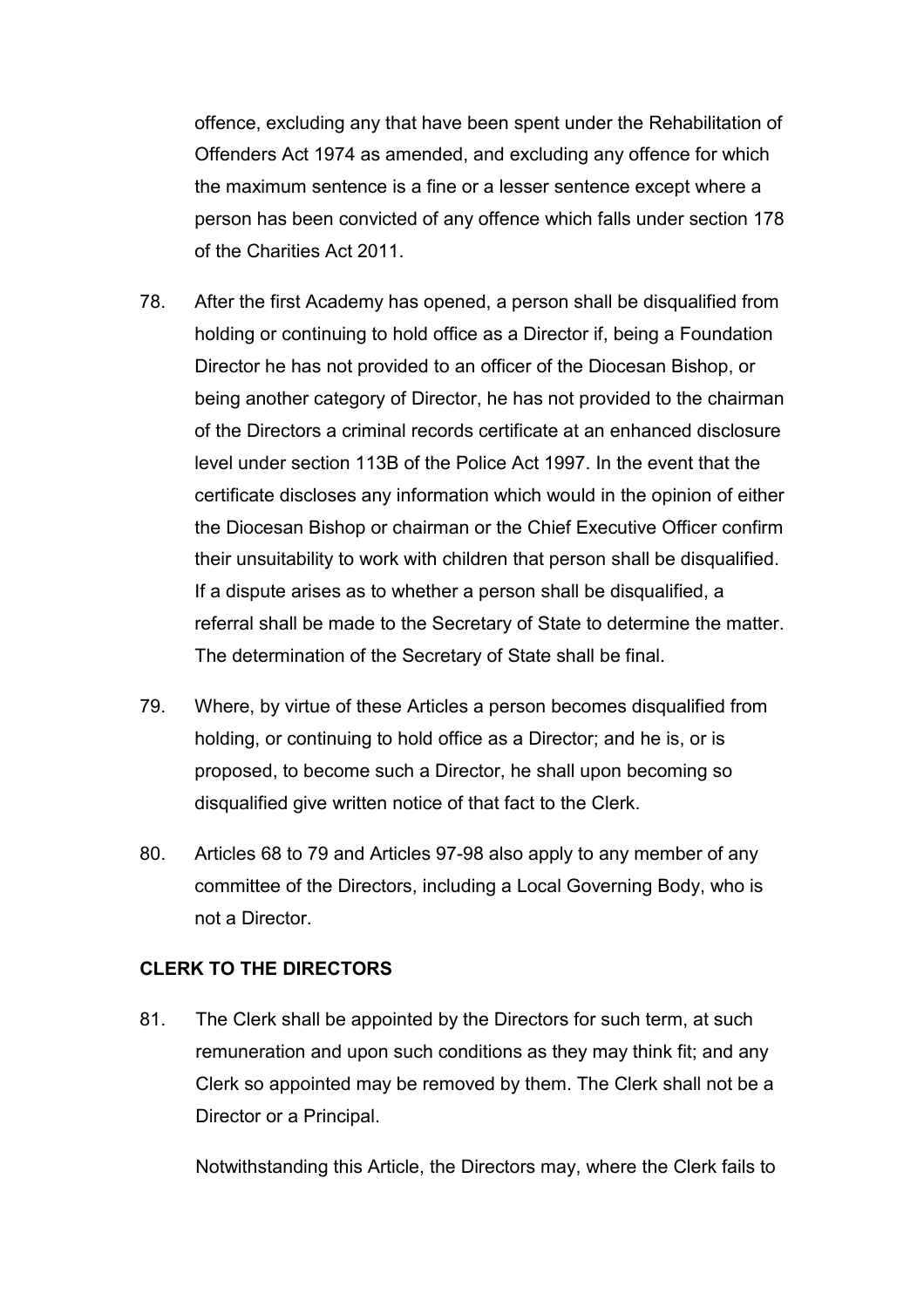attend a meeting of theirs, appoint any one of their number or any other person to act as Clerk for the purposes of that meeting. The Clerk must have achieved any qualification or completed any training as prescribed by the Diocesan Bishop and notified to the Company or do so within six months of appointment. The Clerk may, but need not be, the appointed company secretary of the Academy Company.

# **CHAIRMAN AND VICE-CHAIRMAN OF THE DIRECTORS**

- 82. The Directors shall elect a chairman and a vice-chairman from among the Foundation Directors.
- 83. Subject to Article 84, the chairman or vice-chairman shall hold office for such period, up to three years, as specified at the time of election and until his successor has been elected in accordance with Article 85.
- 84. The chairman or vice-chairman may at any time resign his office by giving notice in writing to the Clerk. The chairman or vice-chairman shall cease to hold office if
	- a. he ceases to be a Foundation Director;
	- b. he is employed by the Company;
	- c. he is removed from office in accordance with these Articles; or
	- d. in the case of the vice-chairman, he is elected in accordance with these Articles to fill a vacancy in the office of chairman.
- 85. Where by reason of any of the matters referred to in Article 84, a vacancy arises in the office of chairman or vice-chairman, the Directors shall at their next meeting elect one of their number to fill that vacancy.
- 86. Where the chairman is absent from any meeting or there is at the time a vacancy in the office of the chairman, the vice-chairman shall act as the chair for the purposes of the meeting.
- 87. Not Used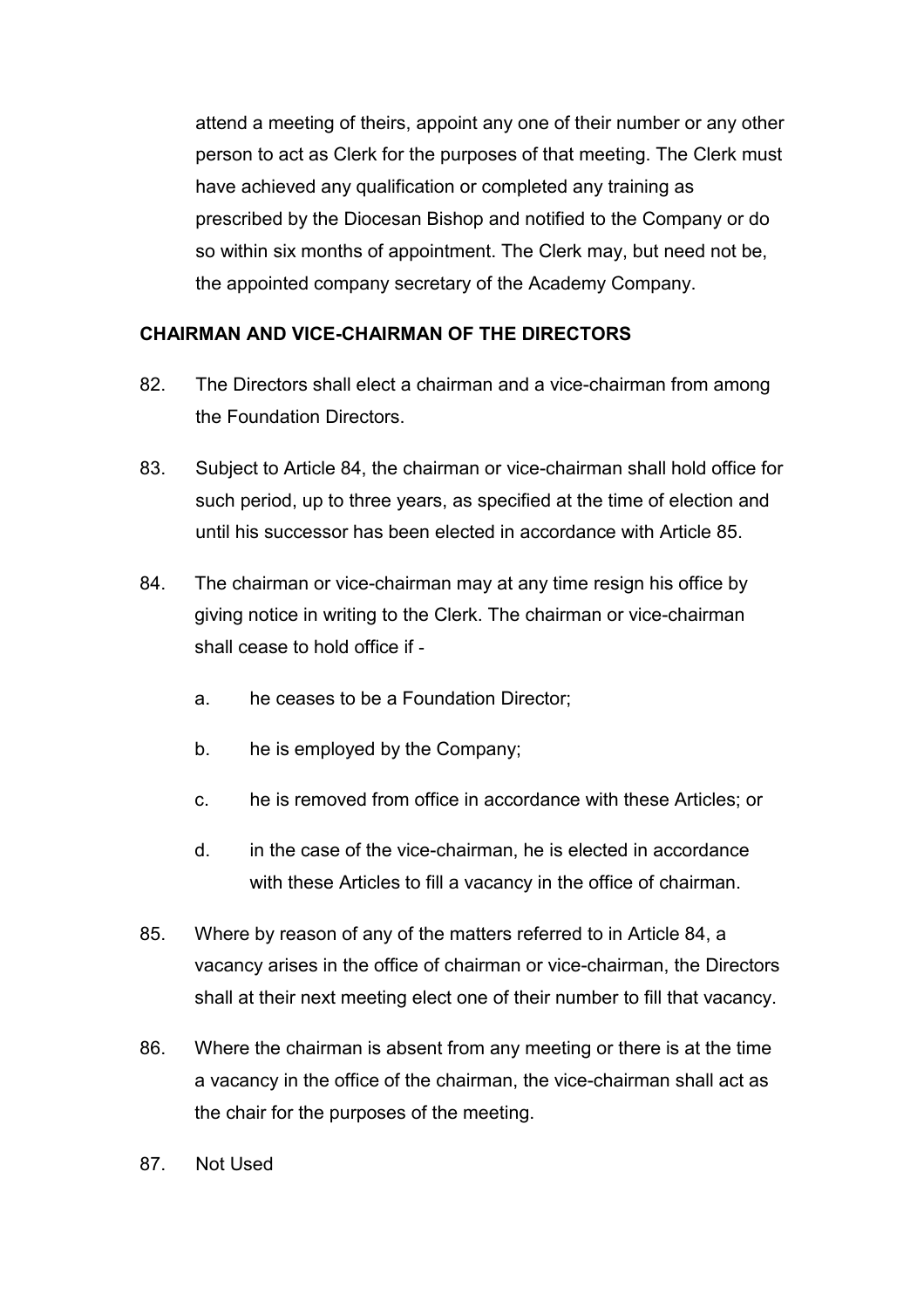#### 88. Not Used

## 89. Not Used

- 90. The Directors may remove the chairman or vice-chairman from office in accordance with these Articles.
- 91. A resolution to remove the chairman or vice-chairman from office which is passed at a meeting of the Directors shall not have effect unless -
	- (i) it is confirmed by a resolution passed at a second meeting of the Directors held not less than fourteen days after the first meeting; and
	- (ii) the matter of the chairman's or vice-chairman's removal from office is specified as an item of business on the agenda for each of those meetings.
- 92. Before the Directors resolve at the relevant meeting on whether to confirm the resolution to remove the chairman or vice-chairman from office, the Director or Directors proposing his removal shall at that meeting state their reasons for doing so and the chairman or vicechairman shall be given an opportunity to make a statement in response.

# **POWERS OF DIRECTORS**

93. Subject to provisions of the Companies Act 2006, the Articles and to any directions given by special resolution, the business of the Company shall be managed by the Directors who may exercise all the powers of the Company. No alteration of the Articles and no such direction shall invalidate any prior act of the Directors which would have been valid if that alteration had not been made or that direction had not been given. The powers given by this Article shall not be limited by any special power given to the Directors by the Articles and a meeting of Directors at which a quorum is present may exercise all the powers exercisable by the Directors.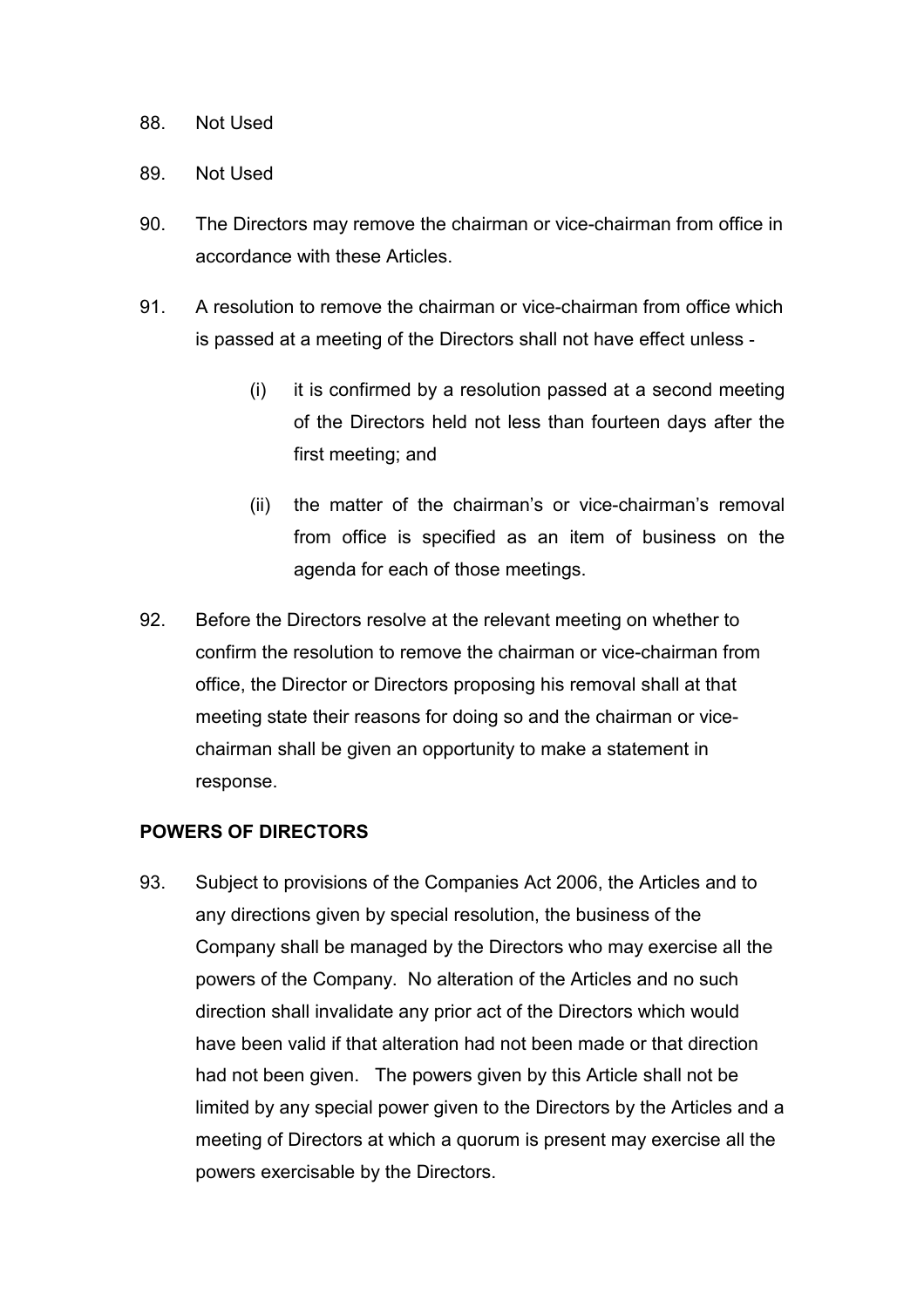- 94. In addition to all powers hereby expressly conferred upon them and without detracting from the generality of their powers under the Articles the Directors shall have the following powers, namely:
	- a. to expend the funds of the Company in such manner as they shall consider most beneficial for the achievement of the Objects and to invest in the name of the Company such part of the funds as they may see fit and to direct the sale or transposition of any such investments and to expend the proceeds of any such sale in furtherance of the Objects;
	- b. to enter into contracts on behalf of the Company.
- 95. In the exercise of their powers and functions, the Directors may consider any advice given by the Chief Executive Officer and the Principals and any other executive officer.
- 96. Any bank account in which any money of the Company is deposited shall be operated by the Directors in the name of the Company. All cheques and orders for the payment of money, including electronic payments, from such an account shall be signed, or authorised, by at least two signatories authorised by the Directors.

# **CONFLICTS OF INTEREST**

- 97. Any Director who has or can have any direct or indirect duty or personal interest (including but not limited to any Personal Financial Interest) which conflicts or may conflict with his duties as a Director shall disclose that fact to the Directors as soon as he becomes aware of it. A Director must absent himself from any discussions of the Directors in which it is possible that a conflict will arise between his duty to act solely in the interests of the Company and any duty or personal interest (including but not limited to any Personal Financial Interest).
- 98. For the purpose of Article 97, a Director has a Personal Financial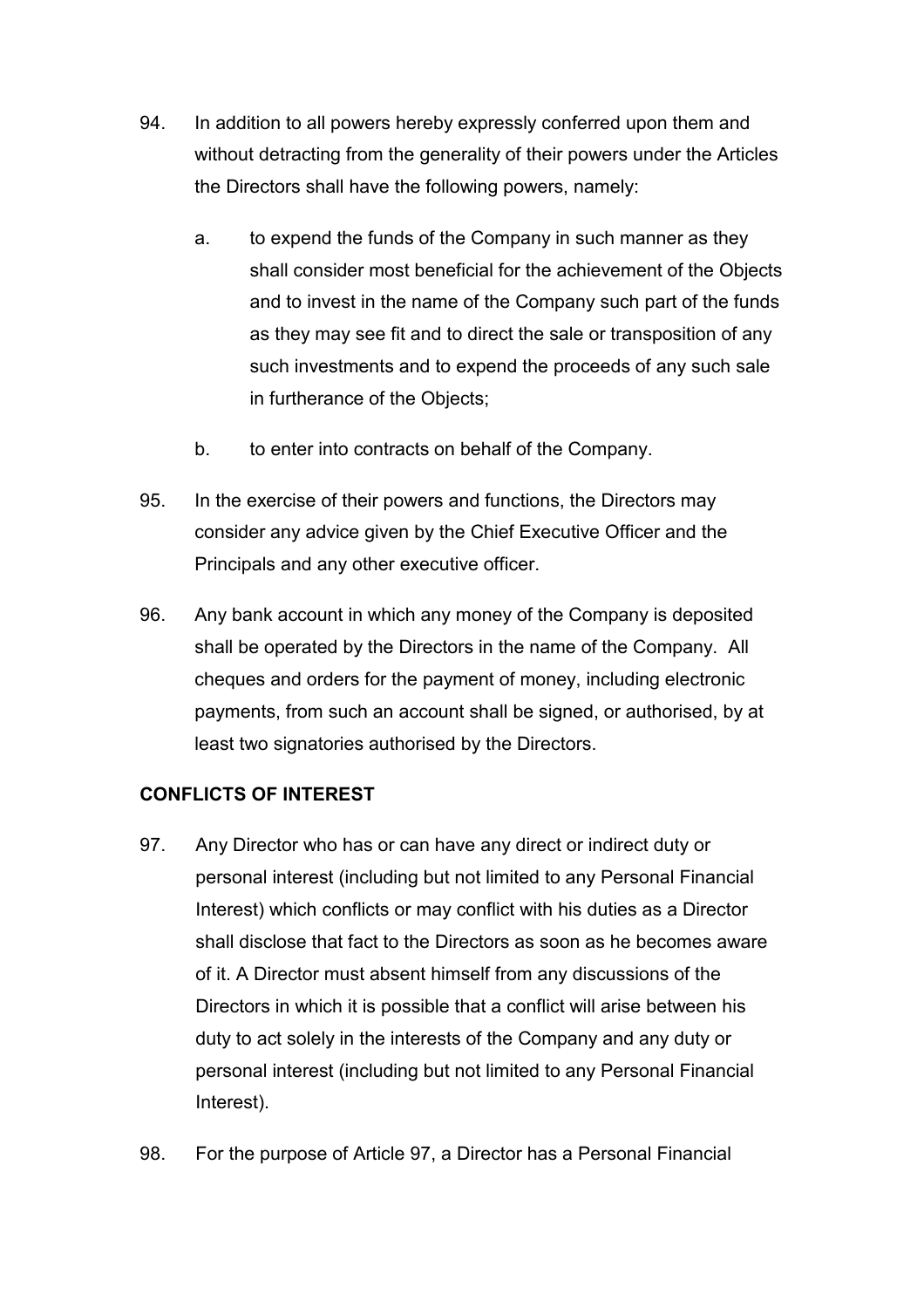Interest in the employment or remuneration of, or the provision of any other benefit to, that Director as permitted by and as defined by Articles 6.5-6.9.

98A A conflict of interest or conflict of loyalty shall not be deemed to occur solely from the fact that any Member or Director is also a trustee, charity trustee, governor or director of any Catholic school, Diocese, or religious order, or of any other charity which permits its land to be occupied by a Catholic school or schools or other educational institution(s).

## **THE MINUTES**

- 99. The minutes of the proceedings of a meeting of the Directors shall be drawn up and entered into a book kept for the purpose by the person acting as Clerk for the purposes of the meeting; and shall be signed (subject to the approval of the Directors) at the same or next subsequent meeting by the person acting as chairman thereof. The minutes shall include a record of:
	- a. all appointments of officers made by the Directors; and
	- b. all proceedings at meetings of the Company and of the Directors and of committees of Directors including the names of the Directors present at each such meeting.

## **COMMITTEES**

- 100. Subject to these Articles, the Directors:
	- a. may appoint separate committees to be known as Local Governing Bodies for each Academy and the Directors shall be free to appoint one committee for several Academies if they so wish; and
	- b. may establish any other committee
- 101. Subject to these Articles, the constitution, membership and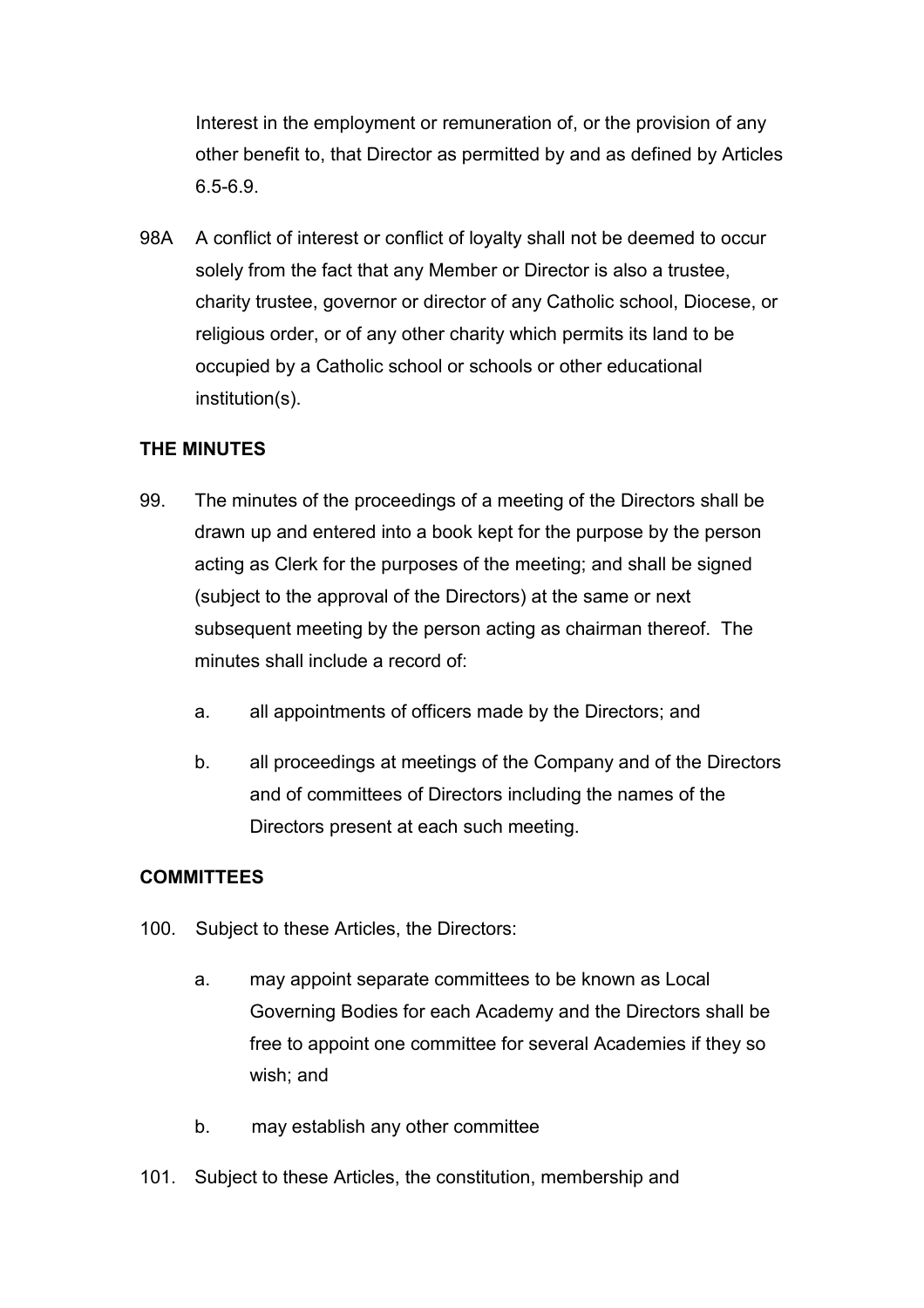proceedings of any committee shall be determined by the Directors. The establishment, terms of reference, constitution and membership of any committee of the Directors shall be reviewed at least once in every twelve months. The membership of any committee of the Directors may include persons who are not Directors, provided that (with the exception of the Local Governing Bodies) a majority of members of any such committee shall be Directors. Except in the case of a Local Governing Body, no vote on any matter shall be taken at a meeting of a committee of the Directors unless the majority of members of the committee present are Directors.

- 102. The power of delegation exercised under Article 105 in relation to the establishment of a Local Governing Body for an Academy shall be by way of Scheme of Delegation.
- 103. All members of a Local Governing Body shall upon their appointment or election, and before exercising any duties as a member of the Local Governing Body, give a written undertaking to the Directors, the Trustees and the Diocesan Bishop to uphold the Objects of the Company.
- 104. The functions, duties and proceedings of the Local Governing Bodies shall be subject to regulations made by the Directors from time to time.

## **DELEGATION**

- 105A. The Directors shall not delegate the following functions:
	- a. the preservation and development of the educational character and mission of the Company and its Academies;
	- b. The approval of the consolidated annual estimates of income and expenditure of the Company
	- c. the responsibility for ensuring the solvency of the Company and its Academies;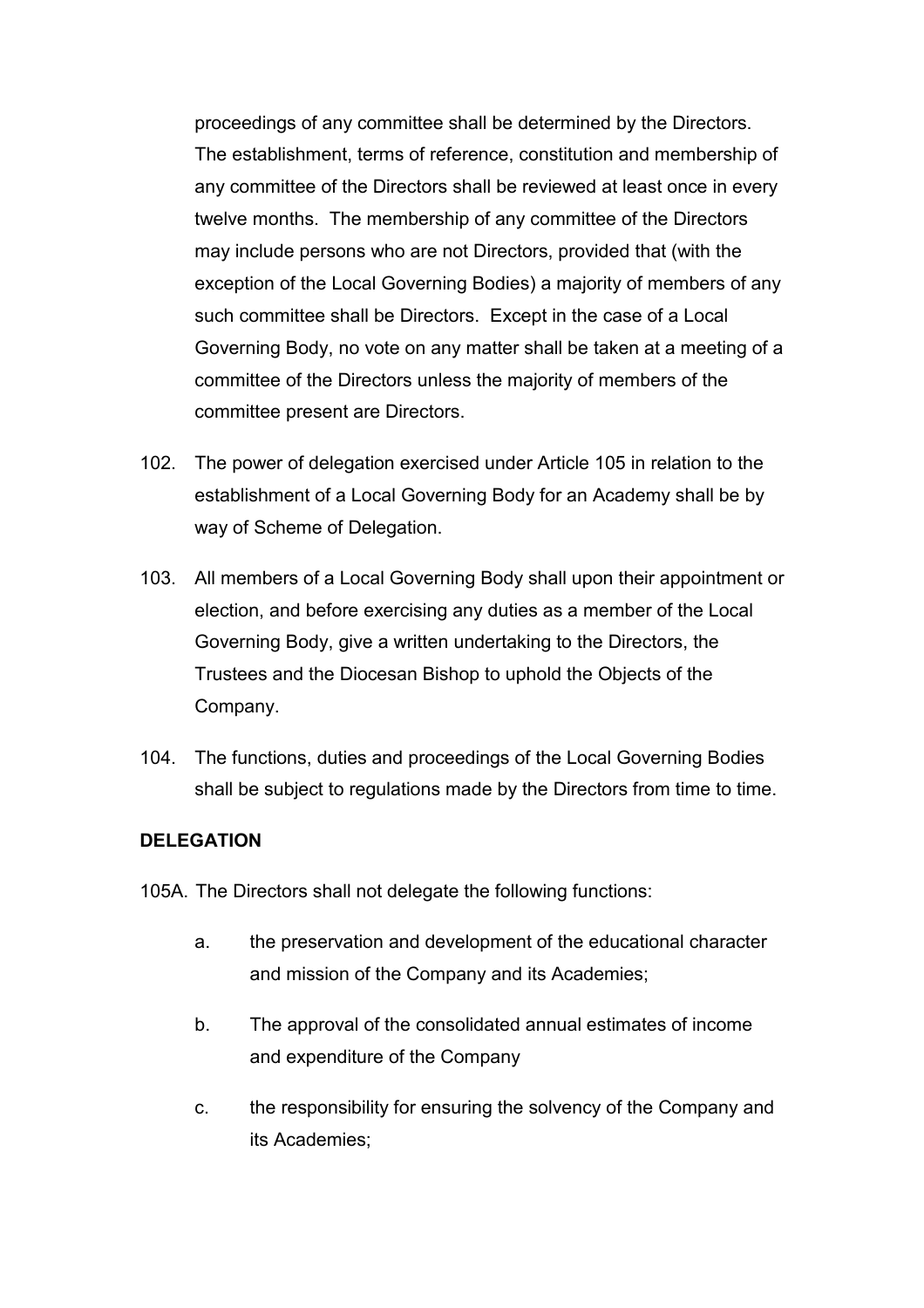- d. the appointment of the Clerk, (including where the Clerk is, or is to be, appointed as a member of staff, the Clerk's appointment in the capacity of a member of staff); and
- e. the modification or revocation of the these Articles.
- 105AA. The Directors shall not delegate the following functions:
	- a. the appointment of any senior Catholic post; and
	- b. the approval of the annual estimates of income and expenditure for one or more Academies;

other than to a Local Governing Body.

- 105B. The Directors may not delegate:
	- a. the consideration of the case for dismissal, and
	- b. the power to determine an appeal,

in connection with the dismissal of the holder of a senior Catholic post, other than to a committee of the members of the Board of Directors or members of a Local Governing Body.

- 105C. The Directors may delegate, subject to 105A and B, to any Director, committee (including any Local Governing Body), or any holder of an executive office, such of their powers or functions as they consider desirable to be exercised by them. Any such delegation shall be made in writing and subject to any conditions the Directors may impose, and may be revoked or altered.
- 106. Where any power or function of the Directors has been exercised by any committee (including any Local Governing Body), any Director, or any holder of an executive office, that person or committee shall report to the Directors in respect of any action taken or decision made with respect to the exercise of that power or function at the meeting of the Directors immediately following the taking of the action or the making of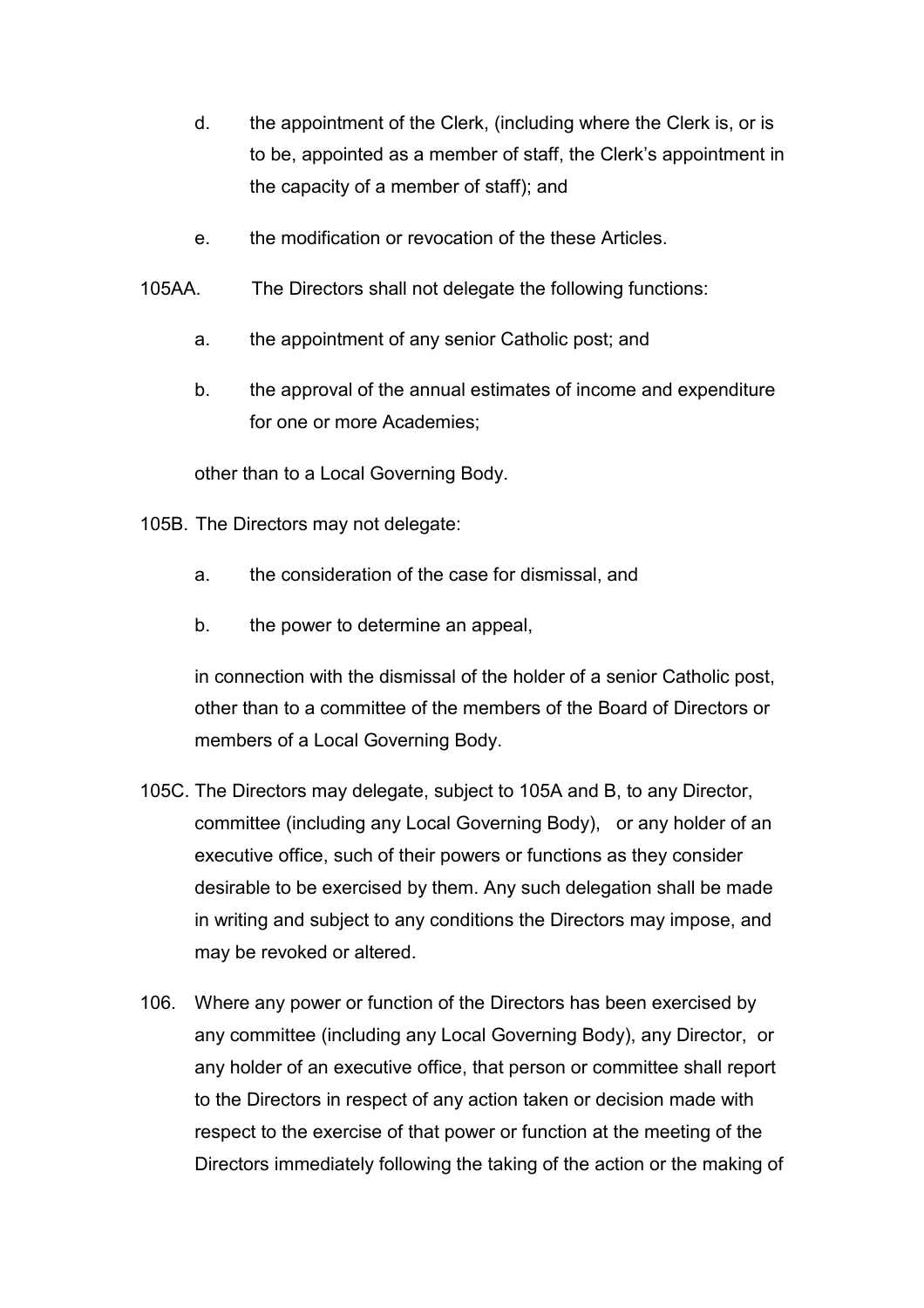the decision.

# **CHIEF EXECUTIVE OFFICER AND PRINCIPALS**

107. Any appointment of any Chief Executive Officer and the Principals of the Academies shall be first approved by the Diocesan Bishop. The Directors may delegate such powers and functions as they consider are required by any Chief Executive Officer and/or the Principals for the internal organisation, management and control of the Academies (including the implementation of all policies approved by the Directors and for the direction of the teaching and curriculum at the Academies).

## **MEETINGS OF THE DIRECTORS**

- 108. Subject to these Articles, the Directors may regulate their proceedings as they think fit.
- 109. The Directors shall hold at least three meetings in every school year. Meetings of the Directors shall be convened by the Clerk. In exercising his functions under this Article the Clerk shall comply with any direction
	- a. given by the Directors; or
	- b. given by the chairman of the Directors or, in his absence or where there is a vacancy in the office of chairman, the vicechairman of the Directors, so far as such direction is not inconsistent with any direction given as mentioned in (a).
- 110. Any three Directors may, by notice in writing given to the Clerk, requisition a meeting of the Directors; and it shall be the duty of the Clerk to convene such a meeting as soon as is reasonably practicable.
- 111. Each Director shall be given at least seven clear days before the date of a meeting –
	- (i) notice in writing thereof, signed by the Clerk, and sent to each Director at the address provided by each Director from time to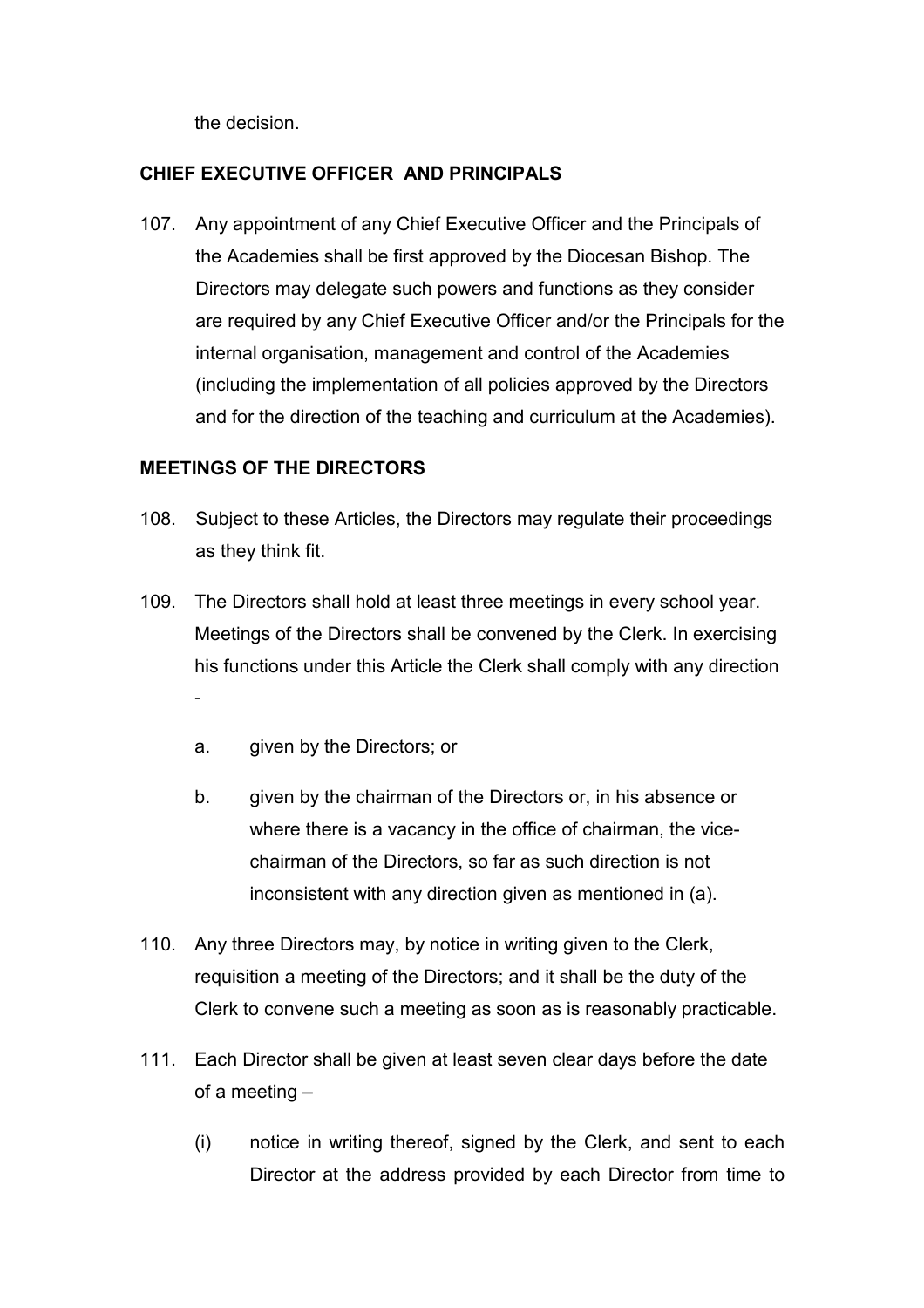time; and

(ii) a copy of the agenda for the meeting;

provided that where the chairman or, in his absence or where there is a vacancy in the office of chairman, the vice-chairman, so determines on the ground that there are matters demanding urgent consideration, it shall be sufficient if the written notice of a meeting, and the copy of the agenda thereof are given within such shorter period as he directs.

- 112. The convening of a meeting and the proceedings conducted thereat shall not be invalidated by reason of any individual not having received written notice of the meeting or a copy of the agenda thereof.
- 113. A resolution to rescind or vary a resolution carried at a previous meeting of the Directors shall not be proposed at a meeting of the Directors unless the consideration of the rescission or variation of the previous resolution is a specific item of business on the agenda for that meeting.
- 114. A meeting of the Directors shall be terminated forthwith if
	- a. the Directors so resolve; or
	- b. the number of Directors present ceases to constitute a quorum for a meeting of the Directors in accordance with Article 117, subject to Article 119 .
- 115. Where in accordance with Article 114 a meeting is not held or is terminated before all the matters specified as items of business on the agenda for the meeting have been disposed of, a further meeting shall be convened by the Clerk as soon as is reasonably practicable, but in any event within seven days of the date on which the meeting was originally to be held or was so terminated.
- 116. Where the Directors resolve in accordance with Article 114 to adjourn a meeting before all the items of business on the agenda have been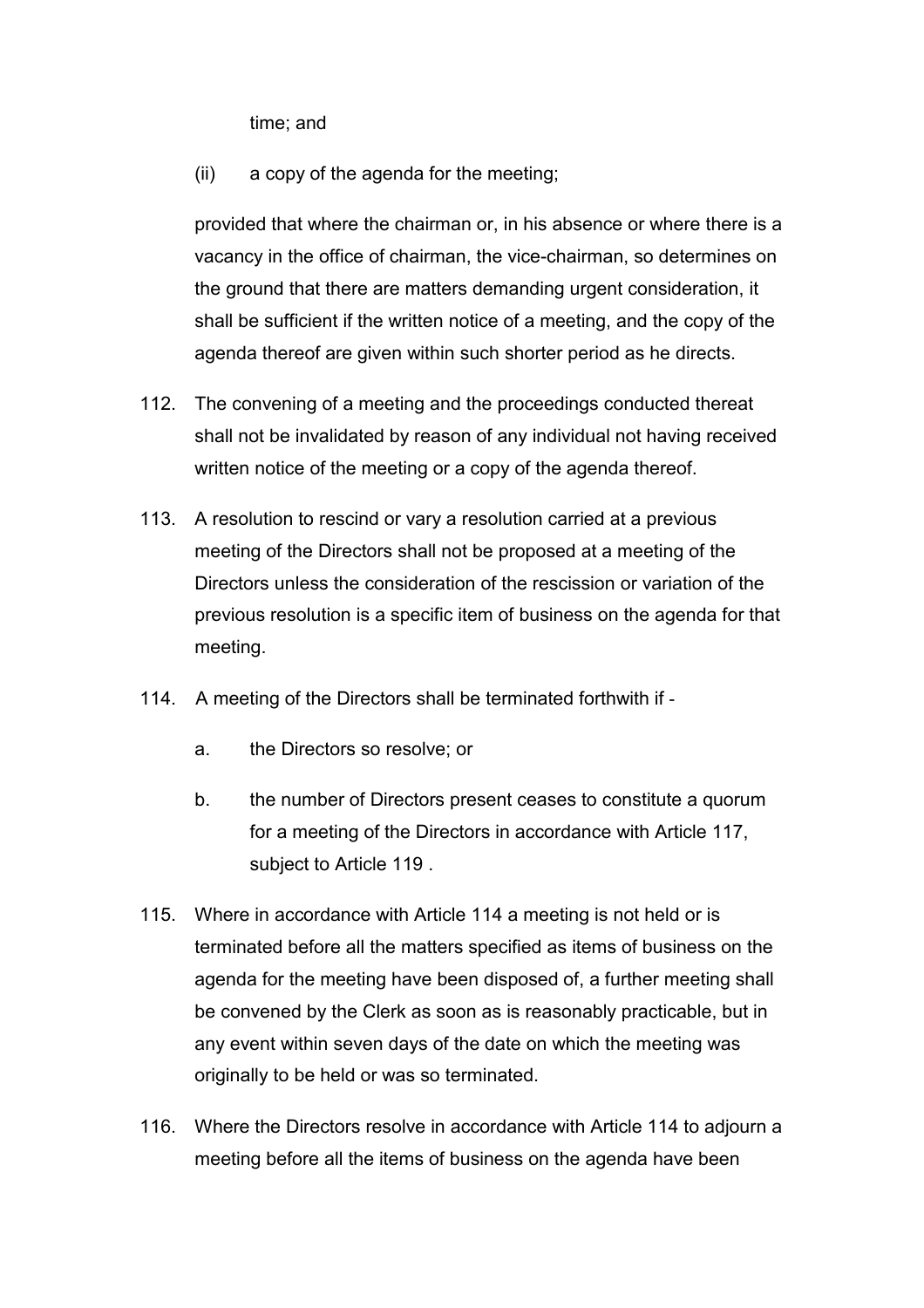disposed of, the Directors shall before doing so determine the time and date at which a further meeting is to be held for the purposes of completing the consideration of those items, and they shall direct the Clerk to convene a meeting accordingly.

- 117. Subject to Article 119, the quorum for a meeting of the Directors, and any vote on any matter thereat, shall be any three Directors, or, where greater, any one third (rounded up to a whole number) of the total number of Directors holding office at the date of the meeting, who are in each case present at the meeting and entitled to vote on the matters to be resolved.
- 118. The Directors may act notwithstanding any vacancies in their number, but, if the numbers of Directors is less than the number fixed as the quorum, the continuing Directors may act only for the purpose of filling vacancies or of calling a general meeting.
- 119. The quorum for the purposes of
	- a. any vote on the removal of a Director in accordance with Article 66;
	- b. any vote on the removal of the chairman of the Directors in accordance with Article 90;

shall be any two-thirds (rounded up to a whole number) of the persons who are at the time Directors present at the meeting and entitled to vote on those respective matters.

- 120. Subject to these Articles, every question to be decided at a meeting of the Directors shall be determined by a majority of the votes of the Directors present and voting on the question. Every Director shall have one vote.
- 121. Subject to Articles 117-119, where there is an equal division of votes, the chairman of the meeting shall have a casting vote in addition to any other vote he may have.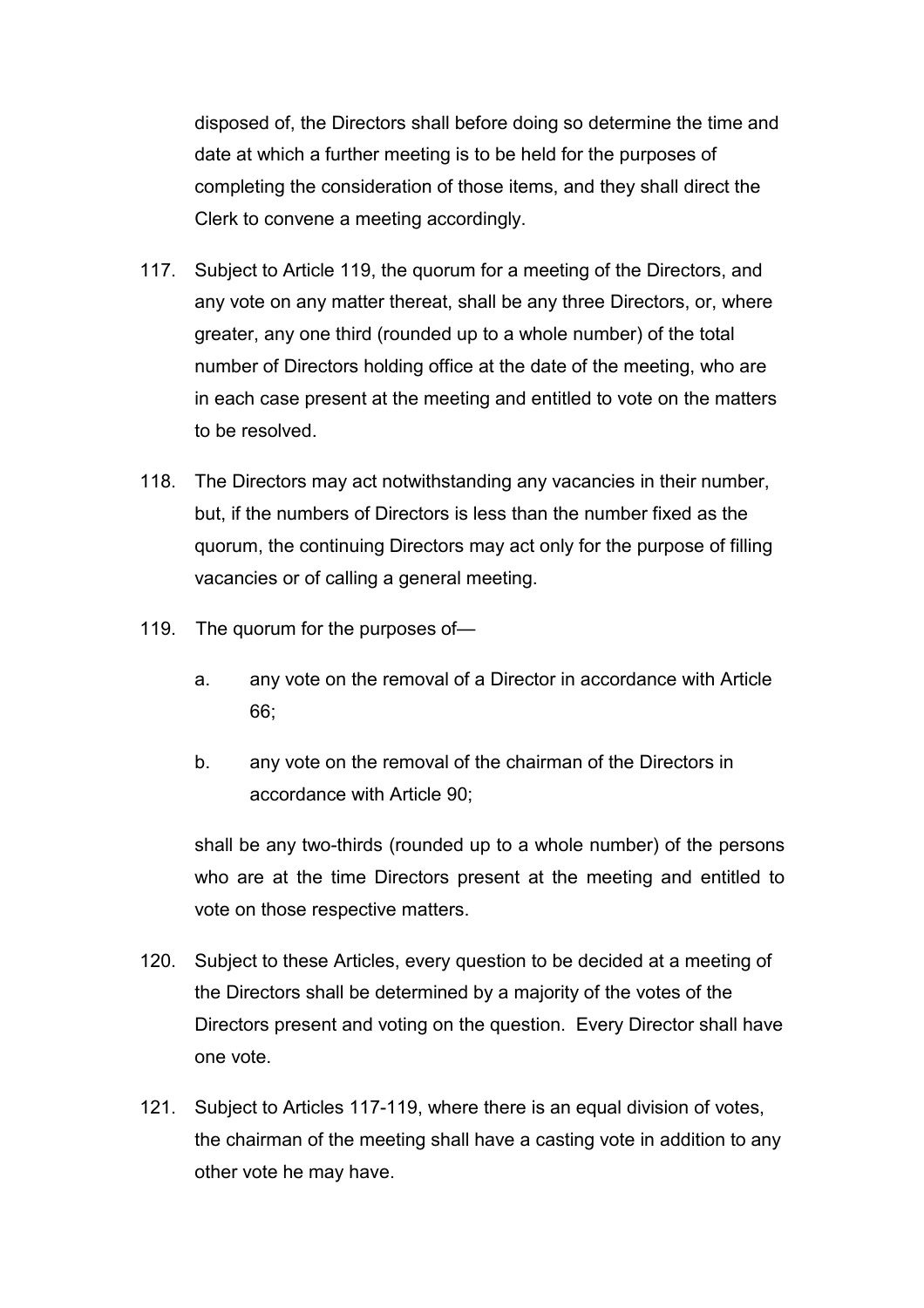- 122. The proceedings of the Directors shall not be invalidated by
	- a. any vacancy among their number; or
	- b. any defect in the election, appointment or nomination of any Director.
- 123. A resolution in writing, signed by all the Directors entitled to receive notice of a meeting of Directors or of a committee of Directors, shall be valid and effective as if it had been passed at a meeting of Directors or (as the case may be) a committee of Directors duly convened and held. Such a resolution may consist of several documents in the same form, each signed by one or more of the Directors.
- 124. Subject to Article 125, the Directors shall ensure that a copy of
	- a. the agenda for every meeting of the Directors;
	- b. the draft minutes of every such meeting, if they have been approved by the person acting as chairman of that meeting;
	- a. the signed minutes of every such meeting; and
	- b. any report, document or other paper considered at any such meeting,

are, as soon as is reasonably practicable, made available at every Academy to persons wishing to inspect them.

- 125. There may be excluded from any item required to be made available in pursuance of Article 124, any material relating to
	- a. a named teacher or other person employed, or proposed to be employed, at any Academy;
	- b. a named pupil or named student at, or candidate for admission or referral to, any Academy; and
	- c. any matter which, by reason of its nature, the Directors are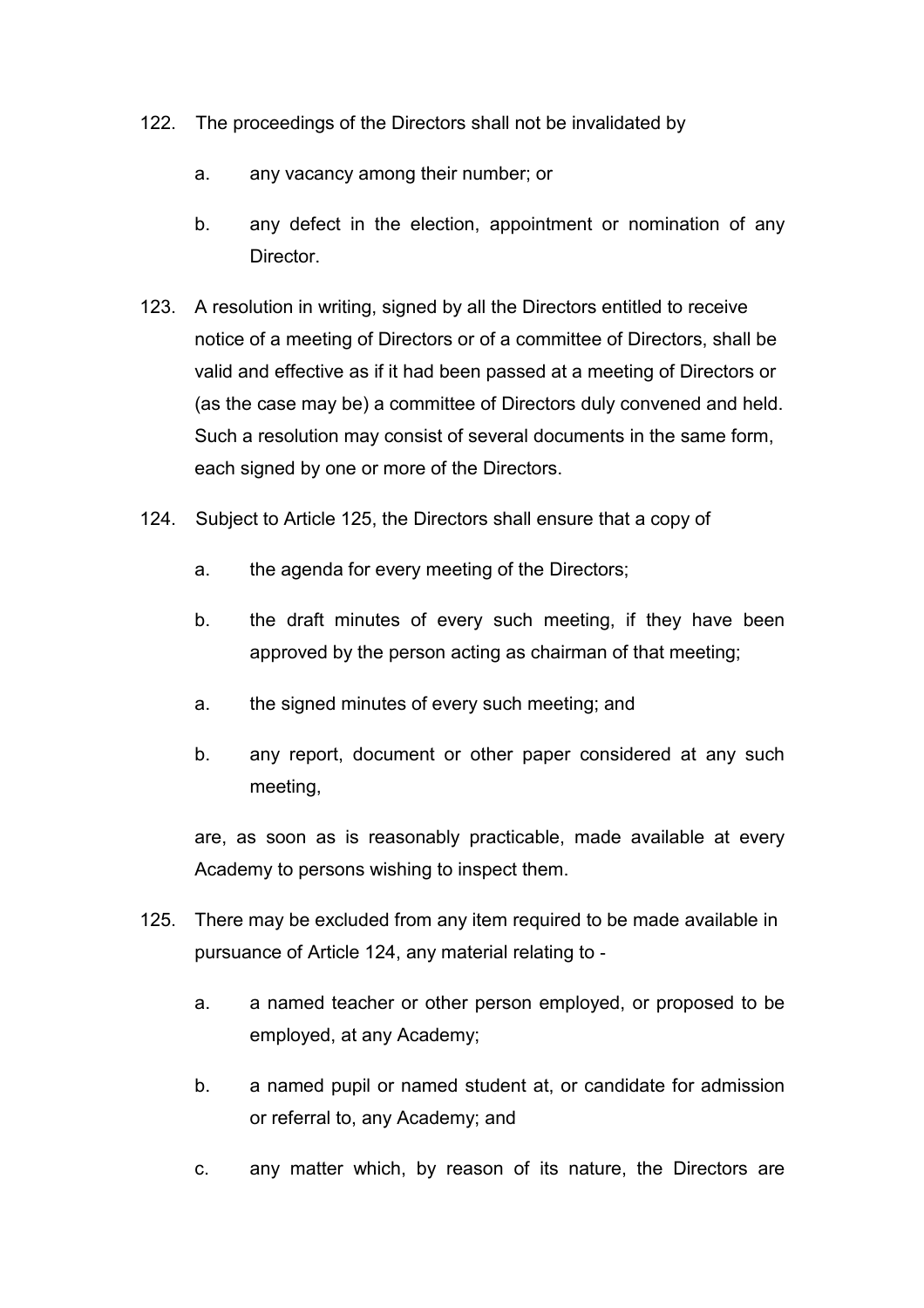satisfied should remain confidential.

- 126. Any Director shall be able to participate in meetings of the Directors by telephone or video conference provided that:
	- a. he has given notice of his intention to do so detailing the telephone number on which he can be reached and/or appropriate details of the video conference suite from which he shall be taking part at the time of the meeting at least 48 hours before the meeting; and,
	- b. the Directors have access to the appropriate equipment if after all reasonable efforts it does not prove possible for the person to participate by telephone or video conference the meeting may still proceed with its business provided it is otherwise quorate.

# **PATRONS AND HONORARY OFFICERS**

127. The Directors may from time to time, with the consent of the Diocesan Bishop, appoint any person whether or not a Member of the Company to be a patron of the Company or to hold any honorary office and may determine for what period he is to hold such office.

# **THE SEAL**

128. The seal, if any, shall only be used by the authority of the Directors or of a committee of Directors authorised by the Directors. The Directors may determine who shall sign any instrument to which the seal is affixed and unless otherwise so determined it shall be signed by a Director and by the Clerk or by a second Director.

# **ACCOUNTS**

129. Accounts shall be prepared in accordance with the relevant Statement of Recommended Practice as if the Company was a non-exempt charity and Parts 15 and 16 of the Companies Act 2006 and shall file these with the Secretary of State and the Principal Regulator by 31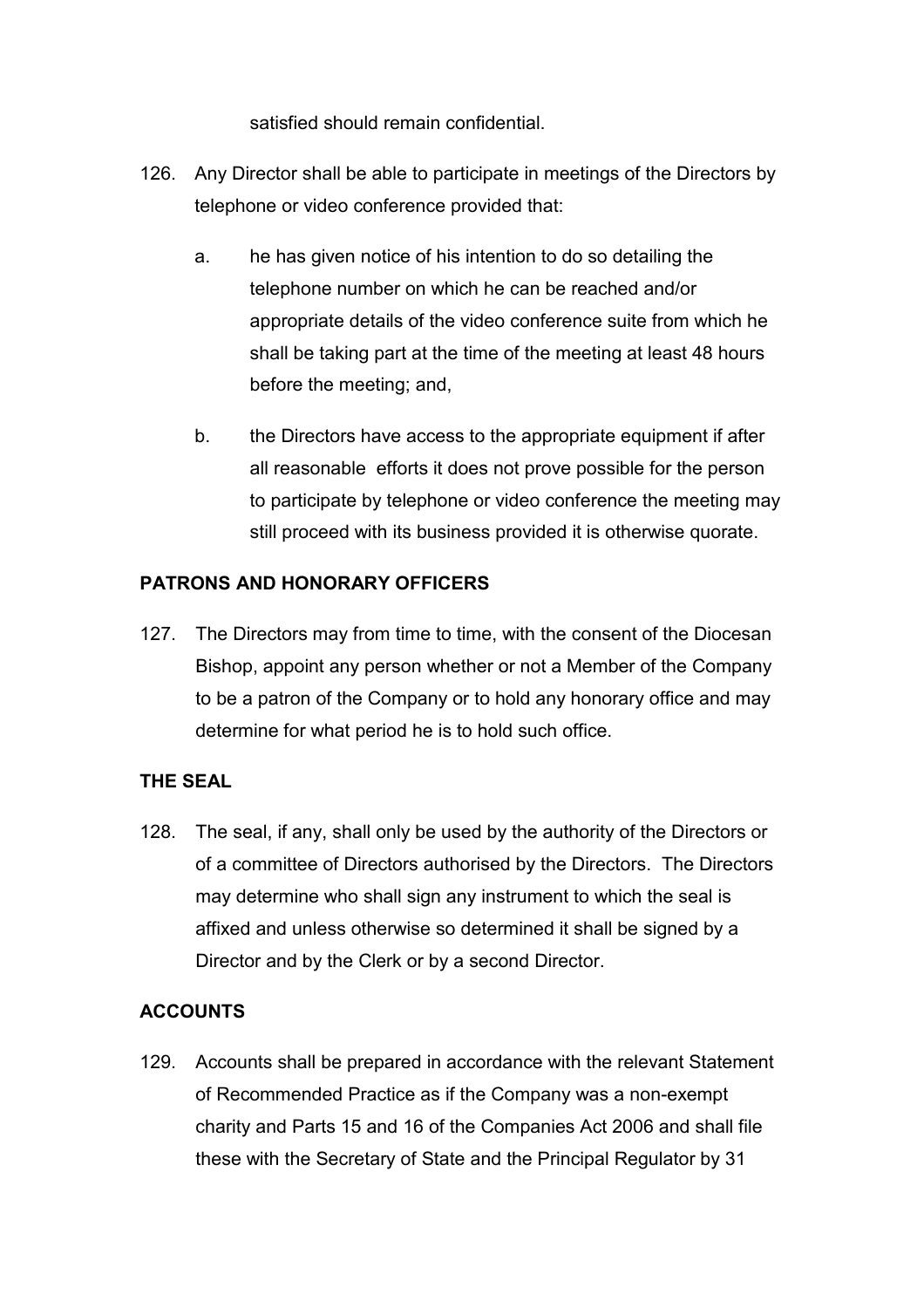December each Academy Financial Year.

## **ANNUAL REPORT**

130. The Directors shall prepare its Annual Report in accordance with the Statement of Recommended Practice as if the Company was a nonexempt charity and shall file these with the Secretary of State and the Principal Regulator by 31 December each Academy Financial Year.

# **ANNUAL RETURN**

131. The Directors shall comply with their obligations under Part 24 of the Charities Act 2006 (or any statutory re-enactment or modification of that Act) with regard to the preparation of an annual return to the Registrar of Companies and in accordance with the Statement of Recommended Practice as if the Company was a non-exempt charity and to the Secretary of State and the Principal Regulator by 31 December each Academy Financial Year.

# **NOTICES**

- 132. Any notice to be given to or by any person pursuant to the Articles (other than a notice calling a meeting of the directors) shall be in writing or shall be given using electronic communications to an address for the time being notified for that purpose to the person giving the notice. In these Articles, "Address" in relation to electronic communications, includes a number or address used for the purposes of such communications.
- 133. A notice may be given by the Company to a Member either personally or by sending it by post in a prepaid envelope addressed to the Member at his registered address or by leaving it at that address or by giving it using electronic communications to an address for the time being notified to the Company by the Member. A Member whose registered address is not within the United Kingdom and who gives to the Company an address within the United Kingdom at which notices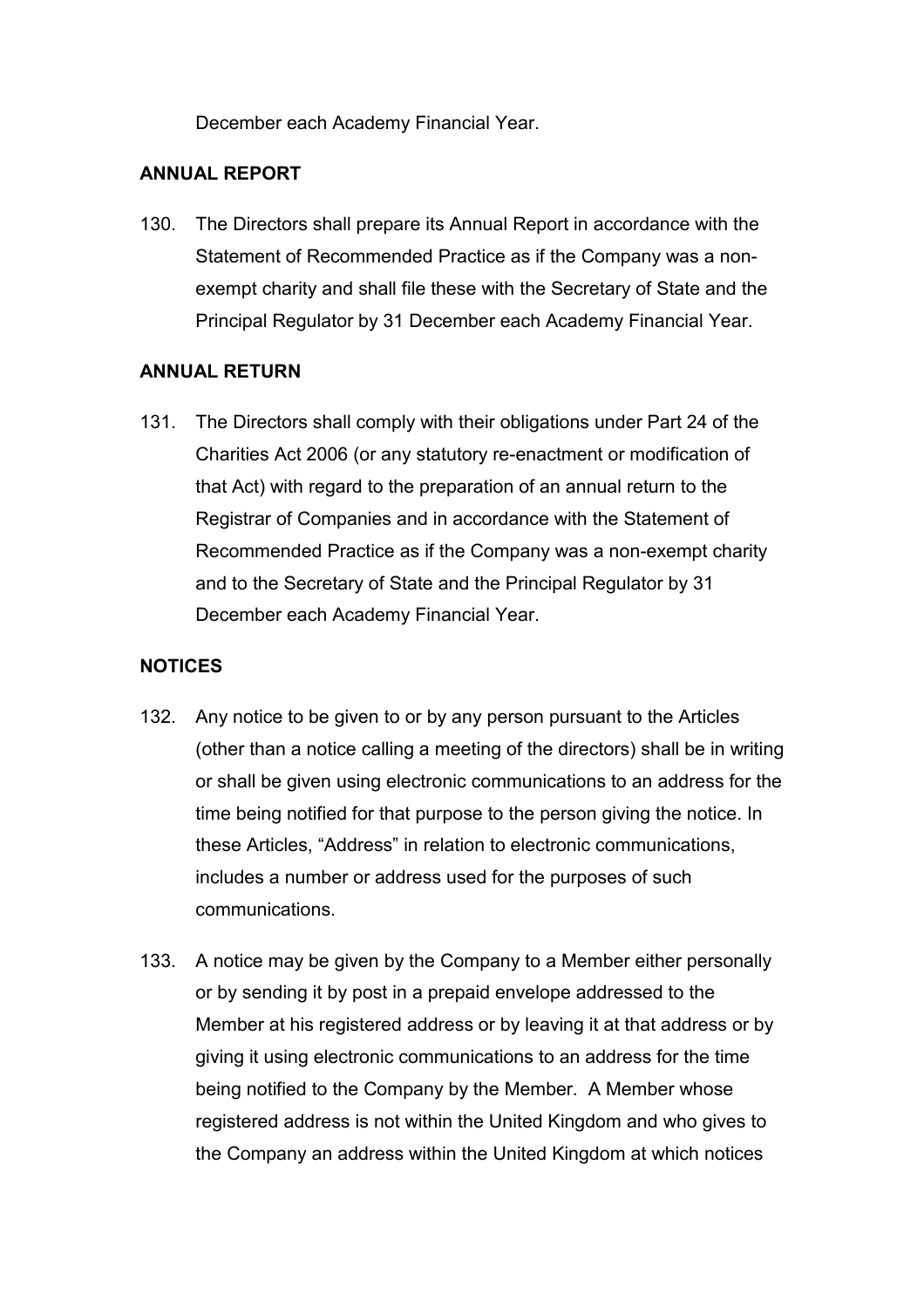may be given to him, or an address to which notices may be sent using electronic communications, shall be entitled to have notices given to him at that address, but otherwise no such Member shall be entitled to receive any notice from the Company.

- 134. A Member present, either in person or by proxy, at any meeting of the Company shall be deemed to have received notice of the meeting and, where necessary, of the purposes for which it was called.
- 135. Proof that an envelope containing a notice was properly addressed, prepaid and posted shall be conclusive evidence that the notice was given. Proof that a notice contained in an electronic communication was sent in accordance with guidance issued by the Institute of Chartered Secretaries and Administrators shall be conclusive evidence that the notice was given. A notice shall be deemed to be given at the expiration of 48 hours after the envelope containing it was posted or, in the case of a notice contained in an electronic communication, at the expiration of 48 hours after the time it was sent.

#### **INDEMNITY**

136. Subject to the provisions of the Companies Act 2006 every Director or other officer or auditor of the Company shall be indemnified out of the assets of the Company against any liability incurred by him in that capacity in defending any proceedings, whether civil or criminal, in which judgment is given in favour or in which he is acquitted or in connection with any application in which relief is granted to him by the court from liability for negligence, default, breach of duty or breach of trust in relation to the affairs of the Company.

## **RULES**

137. The Directors may from time to time make such rules or bye laws, with the consent of the Diocesan Bishop, as they may deem necessary or expedient or convenient for the proper conduct and management of the Company and in particular but without prejudice to the generality of the